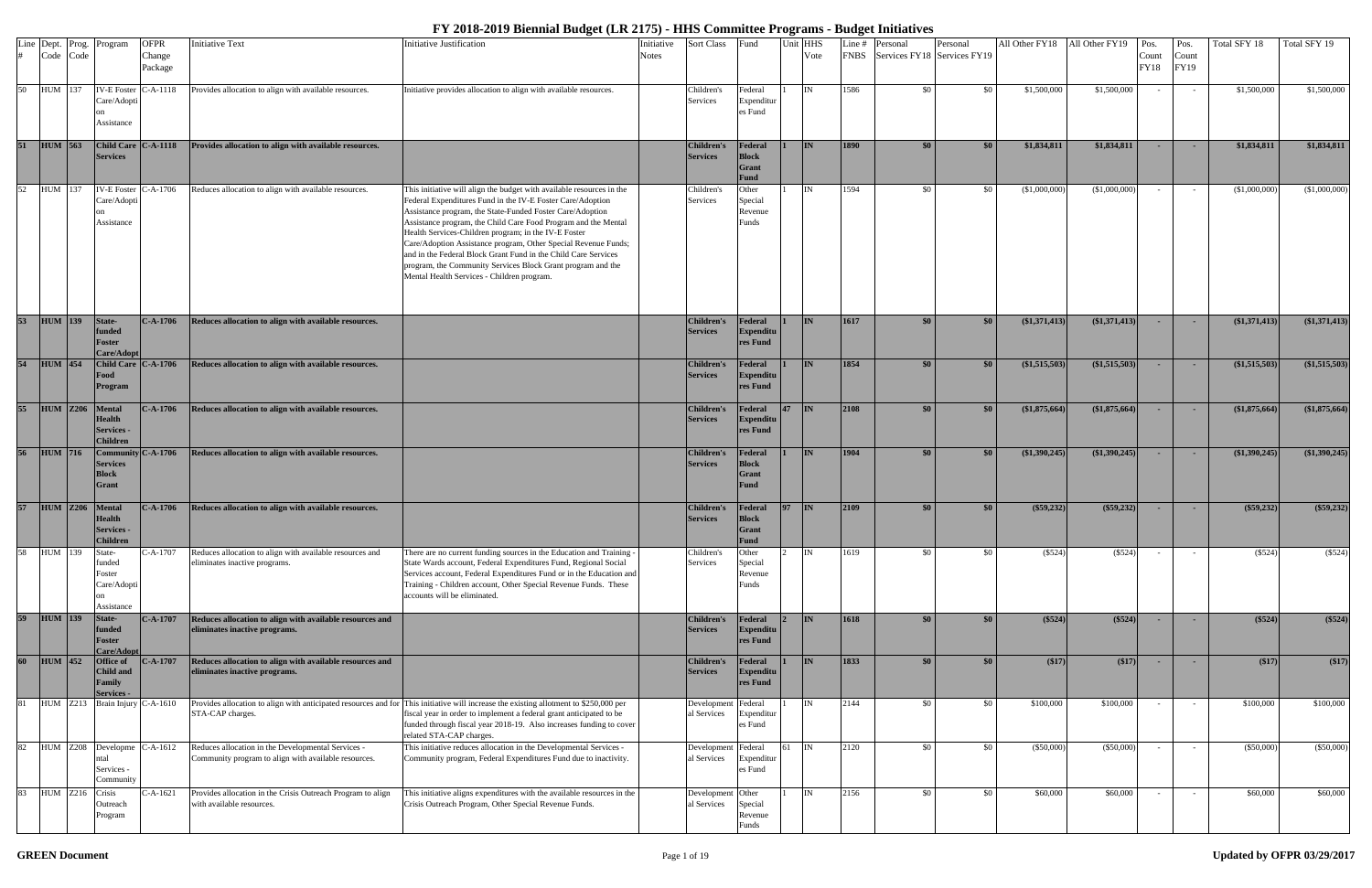|     |             | Line Dept. Prog.<br>Code Code | Program                                                          | <b>OFPR</b><br>Change<br>Package | <b>Initiative Text</b>                                                                                                                                                                                                                                                                                                                                                                                                                                                                                                                                                                                                                                                                        | Initiative Justification                                                                                                                                                                                                                                                                                                                                                                                                                                                                                                                                                                        | Initiative<br><b>Notes</b>                                                                | <b>Sort Class</b>                                     | Fund                                      |                 | Unit HHS<br>Vote | Line # | Personal<br>FNBS Services FY18 Services FY19 | Personal      | All Other FY18 All Other FY19 |               | Pos<br>Count<br><b>FY18</b> | Pos.<br>Count<br>FY19 | Total SFY 18  | Total SFY 19  |
|-----|-------------|-------------------------------|------------------------------------------------------------------|----------------------------------|-----------------------------------------------------------------------------------------------------------------------------------------------------------------------------------------------------------------------------------------------------------------------------------------------------------------------------------------------------------------------------------------------------------------------------------------------------------------------------------------------------------------------------------------------------------------------------------------------------------------------------------------------------------------------------------------------|-------------------------------------------------------------------------------------------------------------------------------------------------------------------------------------------------------------------------------------------------------------------------------------------------------------------------------------------------------------------------------------------------------------------------------------------------------------------------------------------------------------------------------------------------------------------------------------------------|-------------------------------------------------------------------------------------------|-------------------------------------------------------|-------------------------------------------|-----------------|------------------|--------|----------------------------------------------|---------------|-------------------------------|---------------|-----------------------------|-----------------------|---------------|---------------|
|     | 84 HUM 147  |                               | Medical<br>Care -<br>Payments to<br>Providers                    | -A-2114                          | Adjusts funding through an increase in the annual cap for<br>services provided under the MaineCare Benefits Manual,<br>Chapters II and III, Section 29: Support Services for Adults<br>with Intellectual Disabilities or Autistic Disorder from<br>\$23,771 to \$47,500.                                                                                                                                                                                                                                                                                                                                                                                                                      | Section 29 waiver members will have the option to apply their<br>increased cap to residential services under the waiver. A shared<br>living option will be added to the waiver benefit. This will allow the 29<br>901 individuals who receive section 29 services and who are also on<br>the Section 21 waitlist greater access to residential supports.                                                                                                                                                                                                                                        | Section 19<br>Moving to                                                                   | Development General<br>al Services                    | ≀und                                      |                 | IN               | 1754   | \$0                                          | \$0           | $(\$221,352)$                 | $(\$295,219)$ |                             |                       | $(\$221,352)$ | $(\$295,219)$ |
| 85  |             | <b>HUM</b> Z208               | Developme<br>ntal<br><b>Services -</b><br>C <b>ommunity</b>      | $C-A-2114$                       | Adjusts funding through an increase in the annual cap for<br>services provided under the MaineCare Benefits Manual,<br>Chapters II and III, Section 29: Support Services for<br><b>Adults with Intellectual Disabilities or Autistic Disorder</b><br>from \$23,771 to \$47,500.                                                                                                                                                                                                                                                                                                                                                                                                               |                                                                                                                                                                                                                                                                                                                                                                                                                                                                                                                                                                                                 | <b>Expected</b><br>reduction in al Services<br><b>State</b><br>Funded<br><b>Contracts</b> | <b>Development</b> General                            | Fund                                      | <b>60</b>       | $\mathbf{IN}$    | 2121   | \$0                                          | \$0           | $(\$421,875)$                 | $(\$562,500)$ |                             |                       | $(\$421,875)$ | $(\$562,500)$ |
| 86  |             | $HUM$ $Z212$                  | Developm<br>ntal<br><b>Services</b><br><b>Waiver -</b>           | $C-A-2114$                       | Adjusts funding through an increase in the annual cap for<br>services provided under the MaineCare Benefits Manual,<br>Chapters II and III, Section 29: Support Services for<br><b>Adults with Intellectual Disabilities or Autistic Disorder</b>                                                                                                                                                                                                                                                                                                                                                                                                                                             |                                                                                                                                                                                                                                                                                                                                                                                                                                                                                                                                                                                                 |                                                                                           | <b>Doubling of Development</b><br>al Services         | t General<br>Fund                         | 54              | IN               | 2137   | \$0                                          | \$0           | \$5,861,867                   | \$7,818,459   |                             |                       | \$5,861,867   | \$7,818,459   |
| 87  |             | $HUM$ $Z210$                  | <b>Medicaid</b><br><b>Services -</b><br><b>Developme</b><br>ntal | $-A - 2114$                      | Adjusts funding through an increase in the annual cap for<br>services provided under the MaineCare Benefits Manual,<br>Chapters II and III, Section 29: Support Services for<br><b>Adults with Intellectual Disabilities or Autistic Disorder</b>                                                                                                                                                                                                                                                                                                                                                                                                                                             |                                                                                                                                                                                                                                                                                                                                                                                                                                                                                                                                                                                                 |                                                                                           | <b>Doubling of Development Other</b><br>al Services   | <b>Special</b><br>Revenue<br><b>Funds</b> | $\overline{52}$ | IN               | 2129   | \$0                                          | \$0           | \$1,186,213                   | \$1,581,617   |                             |                       | \$1,186,213   | \$1,581,617   |
| 88  | $HUM$ 147   |                               | <b>Medical</b><br><b>Care -</b><br><b>Payments</b>               | $- A - 2114$                     | Adjusts funding through an increase in the annual cap for<br>services provided under the MaineCare Benefits Manual,<br>Chapters II and III, Section 29: Support Services for<br><b>Adults with Intellectual Disabilities or Autistic Disorder</b>                                                                                                                                                                                                                                                                                                                                                                                                                                             |                                                                                                                                                                                                                                                                                                                                                                                                                                                                                                                                                                                                 |                                                                                           | <b>Doubling of Development Federal</b><br>al Services | <b>Expenditu</b><br>res Fund              |                 | <b>IN</b>        | 1755   | \$0                                          | \$0           | \$12,322,579                  | \$16,427,552  |                             |                       | \$12,322,579  | \$16,427,552  |
|     | 125 HUM 142 |                               | Office of<br>Commission                                          | C-A-1204                         | Transfers and reallocates the cost of 18 Accounting Assistan<br>Technician positions and 5 Clerk IV positions from the<br>Department of Health and Human Services, Office of the<br>Commissioner District Operations program, 64% General<br>Fund and 36% Other Special Revenue Funds, to the<br>Department of Administrative and Financial Services,<br>Divsion of Financial and Personnel Services program, 100%<br>Financial and Personnel Services Fund. Also increases All<br>Other in an equivalent amount in the Office of the<br>Commissioner program to pay for the financial and<br>accounting services now provided by the Department of<br>Administrative and Financial Services. | The positions are being transferred from the Department of Health<br>and Human Services (DHHS) to the Department of Financial and<br>Administrative Services (DAFS) as part of an effort to streamline<br>financial and accounting services. The positions already<br>functionally report to DAFS and this transfer aligns the funding.<br>The funding for the positions in DHHS is being transferred to All<br>Other in the Office of the Commissioner program to pay DAFS for<br>the financial and accounting services being provided. The<br>corresponding initiative in DAFS is ADM C-A-17. | ntitiative                                                                                | <b>DHHS</b><br>Nets to Zero Management                | General<br>Fund                           |                 | <b>IN</b>        | 1641   | \$0                                          | - \$0         | \$935,655                     | \$966,962     |                             |                       | \$935,655     | \$966,962     |
|     | 126 HUM 196 |                               | Office of<br>Commissio<br>ner District                           | $C-A-1204$                       | Transfers and reallocates the cost of 18 Accounting<br>Assistant Technician positions and 5 Clerk IV positions<br>from the Department of Health and Human Services,<br>Office of the Commissioner District Operations program,                                                                                                                                                                                                                                                                                                                                                                                                                                                                |                                                                                                                                                                                                                                                                                                                                                                                                                                                                                                                                                                                                 | <b>Intitiative</b>                                                                        | <b>DHHS</b><br><b>Nets to Zero Management Fund</b>    | General                                   |                 | <b>IN</b>        | 1775   | $(\$935,655)$                                | $(\$966,962)$ | -\$0                          | $\$0$         | (13.0)                      | (13.0)                | $(\$935,655)$ | $(\$966,962)$ |
| 127 | $HUM$  142  |                               | Office of<br>Commissio                                           | $-.A-1204$                       | Transfers and reallocates the cost of 18 Accounting<br><b>Assistant Technician positions and 5 Clerk IV positions</b><br>from the Department of Health and Human Services,<br>Office of the Commissioner District Operations program                                                                                                                                                                                                                                                                                                                                                                                                                                                          |                                                                                                                                                                                                                                                                                                                                                                                                                                                                                                                                                                                                 | Intitiative                                                                               | <b>DHHS</b><br><b>Nets to Zero Management Special</b> | Other<br>Revenue<br><b>Funds</b>          |                 | <b>IN</b>        | 1642   | \$0                                          | \$0           | \$526,305                     | \$543,924     |                             |                       | \$526,305     | \$543,924     |
|     | 128 HUM 196 |                               | Office of<br>Commissio<br>ner District                           | $C-A-1204$                       | Transfers and reallocates the cost of 18 Accounting<br>Assistant Technician positions and 5 Clerk IV positions<br>from the Department of Health and Human Services,<br>Office of the Commissioner District Operations program,                                                                                                                                                                                                                                                                                                                                                                                                                                                                |                                                                                                                                                                                                                                                                                                                                                                                                                                                                                                                                                                                                 | <b>Intitiative</b>                                                                        | <b>DHHS</b><br><b>Nets to Zero Management Special</b> | <b>Other</b><br>Revenue<br><b>Funds</b>   |                 | IN               | 1776   | $(\$526,305)$                                | $(\$543,924)$ | \$0                           | \$0           | (10.0)                      | (10.0)                | $(\$526,305)$ | (\$543,924)   |
|     | 129 HUM 142 |                               | Office of<br>he<br>Commission                                    | $- A - 1205$                     | Transfers all positions and All Other from the General Fund<br>and Other Special Revenue Funds in the Division of Contract<br>Management, Division of Audit, Division of Administrative<br>Hearings and the Office of the Commissioner District<br>Operations programs to the General Fund and Other Special<br>Revenue Funds in the Office of the Commissioner program<br>and closes accounts under the respective programs. Position<br>Detail on file with the Bureau of Budget.                                                                                                                                                                                                           | This initiative will increase administrative efficiencies within the<br>DHHS Cost Allocation Plan by consolidating activities related to the<br>Office of the Commissioner into one program.                                                                                                                                                                                                                                                                                                                                                                                                    | Part RRRR<br>Intitiative<br>Nets to Zero                                                  | DHHS Mgmt - General<br>Policy                         | ≀und                                      |                 | <b>IN</b>        | 1643   | \$7,586,610                                  | \$7,806,950   | \$6,654,057                   | \$6,654,057   | 177.0                       | 177.0                 | \$14,240,667  | \$14,461,007  |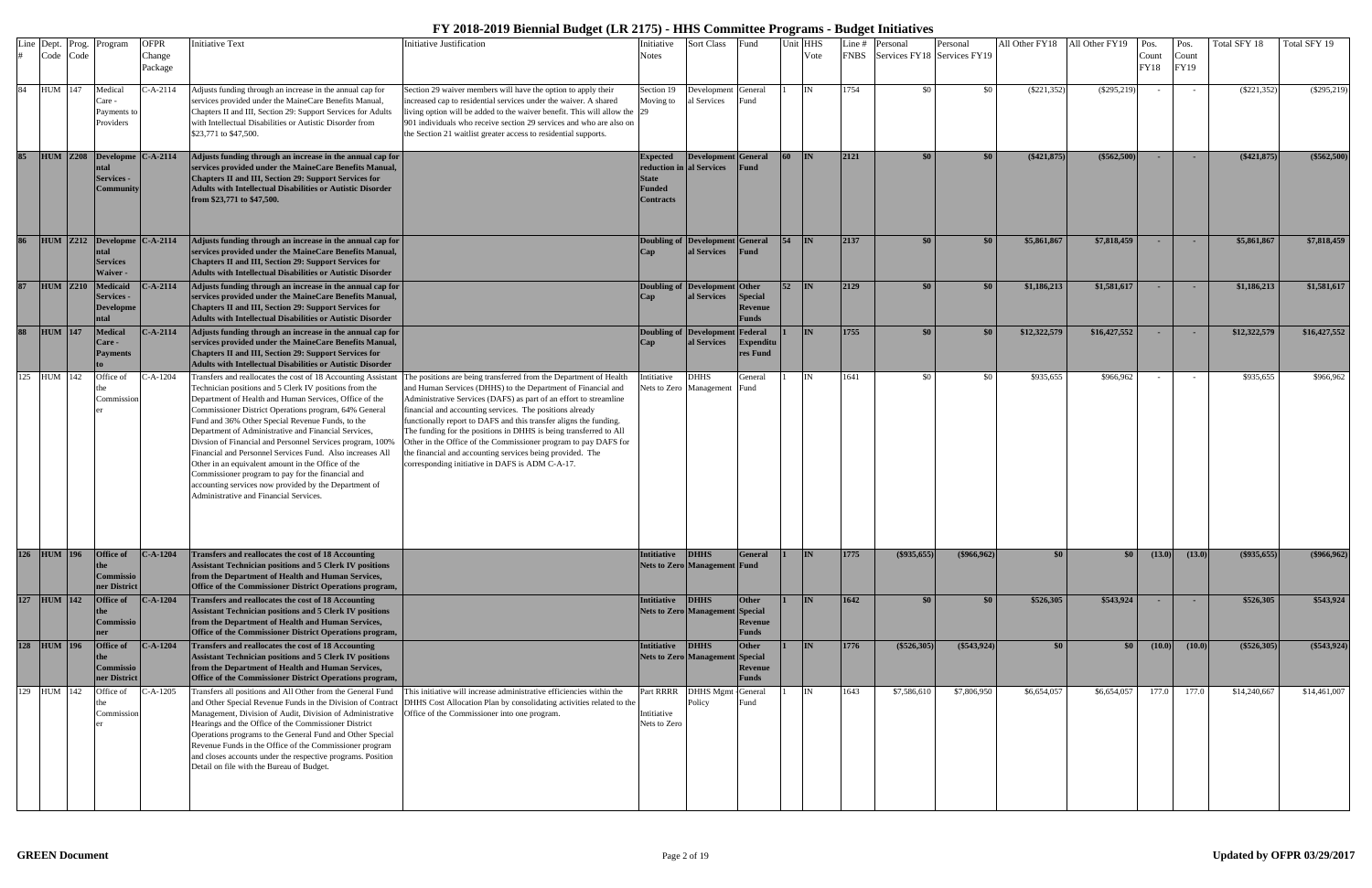| Line Dept. Prog.<br>Code Code |                    | Program                                                               | <b>OFPR</b><br>Change<br>Package | <b>Initiative Text</b>                                                                                                                                                                                                                  | Initiative Justification                                                                                                                                              | Initiative<br>Notes                                 | <b>Sort Class</b>                     | Fund                                      | Unit HHS | Vote      | Line #<br><b>FNBS</b> | Personal<br>Services FY18 Services FY19 | Personal         | All Other FY18 All Other FY19 |                    | Pos.<br>Count<br><b>FY18</b> | Pos.<br>Count<br>FY19 | Total SFY 18    | Total SFY 19    |
|-------------------------------|--------------------|-----------------------------------------------------------------------|----------------------------------|-----------------------------------------------------------------------------------------------------------------------------------------------------------------------------------------------------------------------------------------|-----------------------------------------------------------------------------------------------------------------------------------------------------------------------|-----------------------------------------------------|---------------------------------------|-------------------------------------------|----------|-----------|-----------------------|-----------------------------------------|------------------|-------------------------------|--------------------|------------------------------|-----------------------|-----------------|-----------------|
| 130 HUM 196                   |                    | Office of<br>Commissio<br>ner District                                | $C-A-1205$                       | Transfers all positions and All Other from the General<br>Fund and Other Special Revenue Funds in the Division of<br>Contract Management, Division of Audit, Division of<br>Administrative Hearings and the Office of the               |                                                                                                                                                                       | Intitiative<br>Nets to Zero - Policy                | <b>DHHS Mgmt</b> General              | Fund                                      |          | IN        | 1777                  | $(\$2,697,098)$                         | $(\$2,791,961)$  | $(\$6,278,521)$               | $(\$6,278,521)$    | (35.0)                       | (35.0)                | $(\$8,975,619)$ | $(\$9,070,482)$ |
|                               |                    | 131 HUM Z035 Division of<br>Contract<br>Manageme                      | $- A - 1205$                     | Transfers all positions and All Other from the General<br>Fund and Other Special Revenue Funds in the Division of<br>Contract Management, Division of Audit, Division of<br>Administrative Hearings and the Office of the               |                                                                                                                                                                       | Intitiative<br><b>Nets to Zero - Policy</b>         | DHHS Mgmt General                     | Fund                                      |          | <b>IN</b> | 1971                  | $(\$1,643,938)$                         | (\$1,683,131)    | (\$140,451)                   | (\$140,451)        | (24.0)                       | (24.0)                | (\$1,784,389)   | $(\$1,823,582)$ |
| 132 HUM Z038                  |                    | <b>Division of</b><br>Administra<br>tive<br><b>Hearings</b>           | $- A - 1205$                     | Transfers all positions and All Other from the General<br>Fund and Other Special Revenue Funds in the Division of<br>Contract Management, Division of Audit, Division of<br>Administrative Hearings and the Office of the               |                                                                                                                                                                       | <b>Intitiative</b><br><b>Nets to Zero - Policy</b>  | <b>DHHS Mgmt</b> General              | Fund                                      |          | <b>IN</b> | 2013                  | $(*432,106)$                            | $(\$439,374)$    | (\$51,504)                    | (\$51,504)         | (2.0)                        | (2.0)                 | $(\$483,610)$   | $(\$490,878)$   |
|                               |                    | 133 HUM Z157 Division of<br><b>Audit</b>                              | $C-A-1205$                       | Transfers all positions and All Other from the General<br>Fund and Other Special Revenue Funds in the Division of<br><b>Contract Management, Division of Audit, Division of</b><br><b>Administrative Hearings and the Office of the</b> |                                                                                                                                                                       | <b>Intitiative</b><br>Nets to Zero - Policy         | <b>DHHS Mgmt</b> General              | Fund                                      |          | <b>IN</b> | 2039                  | $(\$2,813,468)$                         | $(\$2,892,484)$  | (\$183,581)                   | (\$183,581)        | (17.5)                       | (17.5)                | $(\$2,997,049)$ | (\$3,076,065)   |
| 134 HUM 142                   |                    | Office of<br>Commissio                                                | $- A - 1205$                     | Transfers all positions and All Other from the General<br>Fund and Other Special Revenue Funds in the Division of<br>Contract Management, Division of Audit, Division of<br>Administrative Hearings and the Office of the               |                                                                                                                                                                       | <b>Intitiative</b><br><b>Nets to Zero  - Policy</b> | DHHS Mgmt Other                       | <b>Special</b><br>Revenue<br><b>Funds</b> |          | <b>IN</b> | 1645                  | \$5,585,232                             | \$5,743,492      | \$4,669,628                   | \$4,669,589        |                              | <b>COL</b>            | \$10,254,860    | \$10,413,081    |
| 135 HUM 196                   |                    | Office of<br>Commissio<br>ner District                                | $- A - 1205$                     | Transfers all positions and All Other from the General<br>Fund and Other Special Revenue Funds in the Division of<br>Contract Management, Division of Audit, Division of<br>Administrative Hearings and the Office of the               |                                                                                                                                                                       | Intitiative<br>Nets to Zero - Policy                | DHHS Mgmt Other                       | Special<br>Revenue<br><b>Funds</b>        |          | <b>IN</b> | 1778                  | $(\$1,517,056)$                         | (\$1,570,450)    | $(\$4,199,885)$               | ( \$4,199,846)     | (34.0)                       | (34.0)                | $(\$5,716,941)$ | $(\$5,770,296)$ |
|                               | 136 HUM Z035       | <b>Division of</b><br>Contract<br>Manageme                            | $-.A-1205$                       | Transfers all positions and All Other from the General<br>Fund and Other Special Revenue Funds in the Division of<br><b>Contract Management, Division of Audit, Division of</b><br>Administrative Hearings and the Office of the        |                                                                                                                                                                       | <b>Intitiative</b><br><b>Nets to Zero  - Policy</b> | DHHS Mgmt Other                       | <b>Special</b><br>Revenue<br><b>Funds</b> |          | <b>IN</b> | 1972                  | \$846,867                               | (\$867,054)      | $(\$86,632)$                  | (\$86,632)         | (5.0)                        | (5.0)                 | $(\$933,499)$   | $(\$953,686)$   |
| 137 HUM Z038                  |                    | <b>Division of</b><br>Administra<br>tive<br><b>Hearings</b>           | $- A - 1205$                     | Transfers all positions and All Other from the General<br>Fund and Other Special Revenue Funds in the Division of<br>Contract Management, Division of Audit, Division of<br>Administrative Hearings and the Office of the               |                                                                                                                                                                       | <b>Intitiative</b><br><b>Nets to Zero - Policy</b>  | DHHS Mgmt Other                       | <b>Special</b><br>Revenue<br><b>Funds</b> |          | <b>IN</b> | 2014                  | $(\$596,720)$                           | $(\$606,757)$    | $(\$245,328)$                 | (\$245,328)        | (10.0)                       | (10.0)                | (\$842,048)     | $(\$852,085)$   |
|                               | 138 HUM Z157       | <b>Division of</b><br><b>Audit</b>                                    | $- A - 1205$                     | Transfers all positions and All Other from the General<br>Fund and Other Special Revenue Funds in the Division of<br>Contract Management, Division of Audit, Division of<br>Administrative Hearings and the Office of the               |                                                                                                                                                                       | <b>Intitiative</b><br><b>Nets to Zero - Policy</b>  | DHHS Mgmt Other                       | <b>Special</b><br>Revenue<br><b>Funds</b> |          | <b>IN</b> | 2040                  | $(\$2,624,589)$                         | $(\$2,699,231)$  | (\$137,783)                   | (\$137,783)        | (50.0)                       | (50.0)                | $(\$2,762,372)$ | $(\$2,837,014)$ |
| 207 HUM 76                    |                    | Bone<br>Marrow<br>Screening<br>Fund                                   | $- A - 1105$                     | Reduces allocation to align with available resources.                                                                                                                                                                                   | This initiative will align the budget with available resources and<br>eliminates various programs and accounts within the Department of<br>Health and Human Services. | Eliminates<br>Program                               | Part AAAA DHHS Mgmt<br>Policy         | Other<br>Special<br>Revenue<br>Funds      |          | <b>IN</b> | 1505                  | \$0                                     | - \$0            | (\$10,000)                    | (\$10,000)         |                              |                       | (\$10,000)      | (\$10,000)      |
| 208 HUM 143                   |                    | <b>Maine</b><br><b>Center for</b><br><b>Disease</b><br><b>Control</b> | $C-A-1105$                       | Reduces allocation to align with available resources.                                                                                                                                                                                   |                                                                                                                                                                       |                                                     | DHHS Mgmt Other<br>- Policy           | Special<br>Revenue<br>Funds               |          | <b>IN</b> | 1685                  | \$0 <sub>1</sub>                        | $\$0$            | (\$350,000)                   | (\$350,000)        | $\sim$                       |                       | (\$350,000)     | (\$350,000)     |
| 209 HUM 143                   |                    | <b>Maine</b><br><b>Center for</b><br><b>Disease</b><br>Control        | $C-A-1105$                       | Reduces allocation to align with available resources.                                                                                                                                                                                   |                                                                                                                                                                       |                                                     | <b>DHHS Mgmt</b> Other<br>- Policy    | <b>Special</b><br>Revenue<br>Funds        | 10       | IN        | 1687                  | \$0                                     | \$0              | (\$338,000)                   | $(*338,000)$       | <b>Contract</b>              |                       | (\$338,000)     | (\$338,000)     |
| 210 HUM 143                   |                    | <b>Maine</b><br><b>Center for</b><br><b>Disease</b><br><b>Control</b> | $C-A-1105$                       | Reduces allocation to align with available resources.                                                                                                                                                                                   |                                                                                                                                                                       |                                                     | DHHS Mgmt Other<br>- Policy           | <b>Special</b><br>Revenue<br>Funds        |          | <b>IN</b> | 1686                  | \$0                                     | \$0 <sub>1</sub> | $(\$315,999)$                 | $($ \$315,999) $ $ | <b>Section</b>               | <b>Contract</b>       | $(\$315,999)$   | $(\$315,999)$   |
|                               | 211 HUM Z027 Maine | <b>Asthma</b><br>and Lung<br><b>Disease</b><br><b>Research</b>        | $C-A-1105$                       | Reduces allocation to align with available resources.                                                                                                                                                                                   |                                                                                                                                                                       | <b>Eliminates</b><br>Program                        | Part DDDD DHHS Mgmt Other<br>- Policy | <b>Special</b><br>Revenue<br>Funds        |          | IN        | 1963                  | \$0                                     | \$0              | (\$42,500)                    | $(*42,500)$        |                              |                       | $(\$42,500)$    | (\$42,500)      |
|                               | 212 HUM Z037 Data, | Research<br>and Vital<br><b>Statistics</b>                            | $C-A-1105$                       | Reduces allocation to align with available resources.                                                                                                                                                                                   |                                                                                                                                                                       |                                                     | DHHS Mgmt Other<br>- Policy           | <b>Special</b><br>Revenue<br>Funds        |          | <b>IN</b> | 2002                  | \$0                                     | \$0              | (\$1,450,000)                 | (\$1,450,000)      |                              | <b>COL</b>            | (\$1,450,000)   | (\$1,450,000)   |
|                               |                    | 213 HUM Z054 Comprehen C-A-1105<br>sive Cancer<br>Screening,          |                                  | Reduces allocation to align with available resources.                                                                                                                                                                                   |                                                                                                                                                                       | <b>Eliminates</b><br>Program                        | Part BBBB DHHS Mgmt Other<br>- Policy | <b>Special</b><br>Revenue                 |          | IN        | 2021                  | \$0                                     | \$0              | (\$500)                       | (\$500)            | $\sim$                       | $\sim$                | (\$500)         | (\$500)         |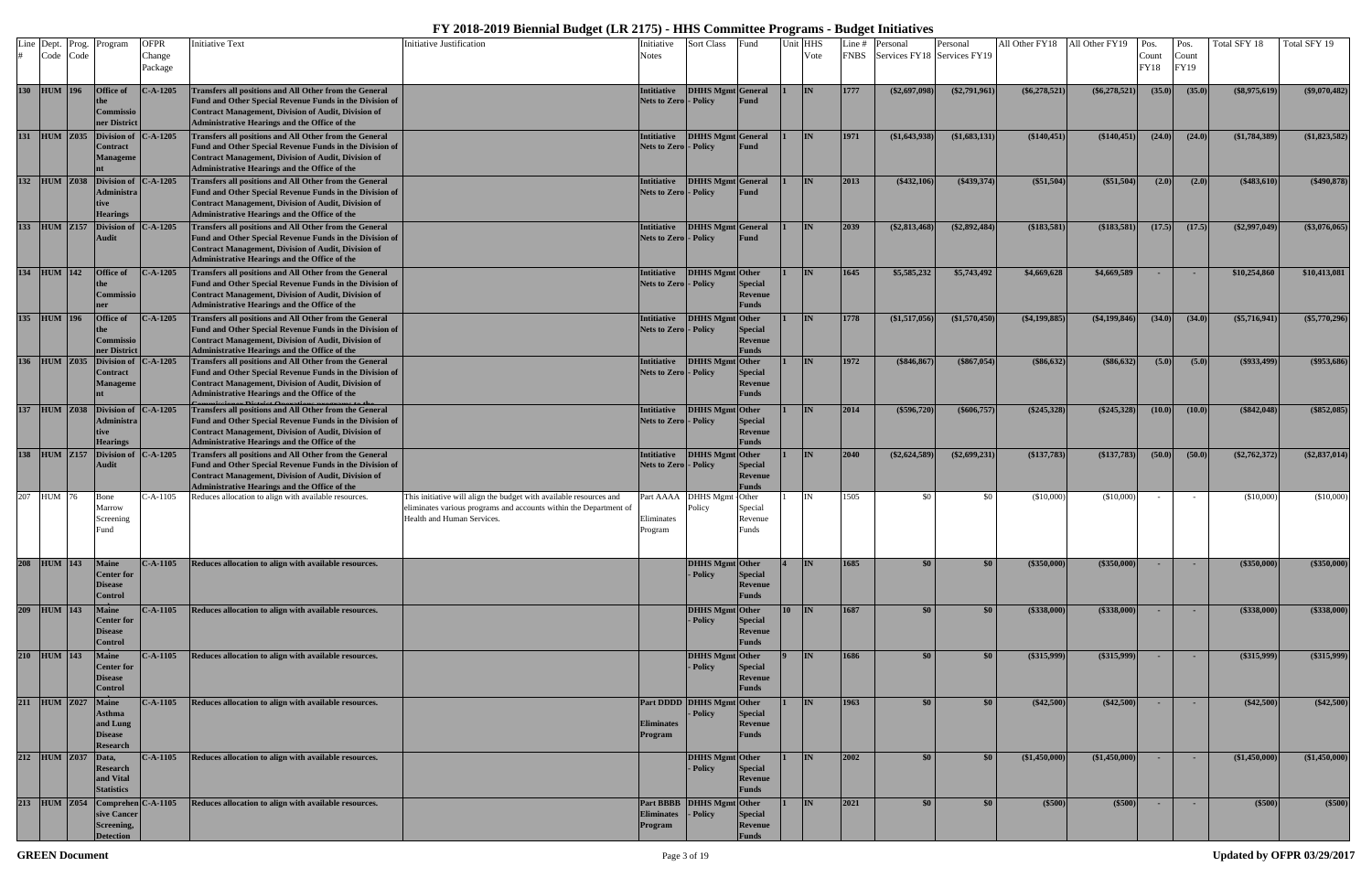|                  | Line Dept. Prog.<br>Code Code | Program                                                                                           | <b>OFPR</b><br>Change<br>Package           | <b>Initiative Text</b>                                                                                                                                                                                                                                                   | <b>Initiative Justification</b>                                                                                                                    | Initiative<br><b>Notes</b>   | <b>Sort Class</b>                    | Fund                                        | Jnit HHS<br>Vote | Line $#$<br><b>FNBS</b> | Personal<br>Services FY18 Services FY19 | Personal           | All Other FY18 All Other FY19 Pos. |                 | Count<br><b>FY18</b> | Pos.<br>Count<br>FY19 | Total SFY 18    | Total SFY 19  |
|------------------|-------------------------------|---------------------------------------------------------------------------------------------------|--------------------------------------------|--------------------------------------------------------------------------------------------------------------------------------------------------------------------------------------------------------------------------------------------------------------------------|----------------------------------------------------------------------------------------------------------------------------------------------------|------------------------------|--------------------------------------|---------------------------------------------|------------------|-------------------------|-----------------------------------------|--------------------|------------------------------------|-----------------|----------------------|-----------------------|-----------------|---------------|
|                  | 214 HUM 143                   | <b>Maine</b><br>Center for<br><b>Disease</b>                                                      | $C-A-1105$                                 | Reduces allocation to align with available resources.                                                                                                                                                                                                                    |                                                                                                                                                    |                              | <b>DHHS Mgmt</b> Federal<br>- Policy | <b>Expenditu</b><br>res Fund                | IN<br>$12 - 1$   | 1684                    | \$0                                     | \$0                | $($ \$8,400,000 $)$                | $(\$8,400,000)$ |                      |                       | $(\$8,400,000)$ | (\$8,400,000) |
|                  | 215 HUM Z037                  | Data,<br><b>Research</b><br>and Vital                                                             | $C-A-1105$                                 | Reduces allocation to align with available resources.                                                                                                                                                                                                                    |                                                                                                                                                    |                              | <b>DHHS Mgmt Federal</b><br>- Policy | <b>Expenditu</b><br>res Fund                | IN<br>$12 - 1$   | 2001                    | \$0                                     | \$0                | (\$1,320,000)                      | (\$1,320,000)   |                      |                       | (\$1,320,000)   | (\$1,320,000) |
| 216              | <b>HUM</b> 486                | <b>Dental</b><br><b>Disease</b><br>Prevention                                                     | $C-A-1105$                                 | Reduces allocation to align with available resources.                                                                                                                                                                                                                    |                                                                                                                                                    | <b>Eliminates</b><br>Program | <b>DHHS Mgmt</b> Federal<br>- Policy | <b>Block</b><br>Grant<br><b>Fund</b>        | <b>IN</b>        | 1861                    | \$0                                     | \$0                | ( \$500]                           | (\$500)         |                      |                       | $($ \$500)      | (\$500)       |
|                  | 217 HUM 487                   | on Control                                                                                        | Hypertensi C-A-1105                        | Reduces allocation to align with available resources.                                                                                                                                                                                                                    |                                                                                                                                                    | <b>Eliminates</b><br>Program | <b>DHHS Mgmt</b> Federal<br>- Policy | <b>Block</b><br><b>Grant</b><br>Fund        | <b>IN</b>        | 1864                    | \$0                                     | \$0                | $(\$500)$                          | (\$500)         |                      |                       | (\$500)         | (\$500)       |
| 218              | <b>HUM</b> 489                | <b>Risk</b><br>Reduction                                                                          | $C-A-1105$                                 | Reduces allocation to align with available resources.                                                                                                                                                                                                                    |                                                                                                                                                    | <b>Eliminates</b><br>Program | <b>DHHS Mgmt</b> Federal<br>- Policy | <b>Block</b><br><b>Grant</b><br>Fund        | <b>IN</b>        | 1870                    | \$0                                     | \$0                | (\$1,027)                          | (\$1,027)       |                      |                       | (\$1,027)       | \$1,027       |
|                  | 219 HUM 496                   | <b>Sexually</b><br><b>Transmitte</b><br>d Diseases                                                | $\mathbf{C}\text{-}\mathbf{A}\text{-}1105$ | Reduces allocation to align with available resources.                                                                                                                                                                                                                    |                                                                                                                                                    | <b>Eliminates</b><br>Program | <b>DHHS Mgmt Federal</b><br>- Policy | <b>Block</b><br><b>Grant</b><br><b>Fund</b> | IN.              | 1874                    | \$0                                     | \$0                | (\$500)                            | (\$500)         |                      |                       | $($ \$500)      | (\$500)       |
| $\boxed{220}$    | <b>HUM</b> 497                | is Control<br>Program                                                                             | Tuberculos $C-A-1105$                      | Reduces allocation to align with available resources.                                                                                                                                                                                                                    |                                                                                                                                                    | <b>Eliminates</b><br>Program | <b>DHHS Mgmt</b> Federal<br>- Policy | <b>Block</b><br>Grant<br>Fund               | <b>IN</b>        | 1877                    | \$0\$                                   | \$0                | $(\$953)$                          | (\$953)         |                      |                       | (\$953)         | (\$953)       |
| $\boxed{221}$    | <b>HUM</b> Z037               | Data,<br><b>Research</b><br>and Vital<br><b>Statistics</b>                                        | $C-A-1105$                                 | Reduces allocation to align with available resources.                                                                                                                                                                                                                    |                                                                                                                                                    |                              | <b>DHHS Mgmt Federal</b><br>- Policy | <b>Block</b><br><b>Grant</b><br><b>Fund</b> | IN               | 2003                    | \$0                                     | \$0                | (\$8,368)                          | (\$8,368)       |                      |                       | (\$8,368)       | (\$8,368)     |
|                  | 222 HUM 143                   | Maine<br>Center for<br>Disease<br>Control and<br>Prevention                                       | $C-A-1113$                                 | Transfers and reallocates 66 positions between various<br>accounts within programs administered by the Maine Center<br>for Disease Control and Prevention to place them in the<br>proper functional location. Position detail is on file in the<br>Bureau of the Budget. | This initiative places the positions in the appropriate functional<br>location and All Other charges to be absorbed by each respective<br>account. |                              | <b>DHHS Mgmt</b> - General<br>Policy | Fund                                        | IN               | 1690                    | \$321,397                               | \$334,730          | \$0                                | \$0             | 22.0                 | 22.0                  | \$321,397       | \$334,730     |
|                  | 223 HUM Z008                  | <b>Maternal</b><br>and Child<br><b>Health</b><br><b>Block</b><br>Grant<br><b>Match</b>            | $-.A-1113$                                 | Transfers and reallocates 66 positions between various<br>accounts within programs administered by the Maine<br>Center for Disease Control and Prevention to place them<br>in the proper functional location. Position detail is on file<br>in the Bureau of the Budget. |                                                                                                                                                    |                              | <b>DHHS Mgmt General</b><br>- Policy | Fund                                        | IN               | 1917                    | (\$136,893)                             | $($ \$139,165) $ $ | \$0                                | $\$0$           | 6.0                  | 6.0                   | (\$136,893)     | (\$139,165)   |
|                  | 224 HUM Z036                  | Licensing<br>and<br><b>Regulatory</b><br><b>Services</b>                                          | Division of C-A-1113                       | Transfers and reallocates 66 positions between various<br>accounts within programs administered by the Maine<br>Center for Disease Control and Prevention to place them<br>in the proper functional location. Position detail is on file<br>in the Bureau of the Budget. |                                                                                                                                                    |                              | <b>DHHS Mgmt</b> General<br>- Policy | Fund                                        | <b>IN</b>        | 1983                    | (\$294,626)                             | $($ \$303,058)     | \$0                                | \$0             | (3.0)                | (3.0)                 | (\$294,626)     | (\$303,058)   |
|                  | 225 HUM 143                   | <b>Maine</b><br><b>Center for</b><br><b>Disease</b><br><b>Control</b><br>and<br><b>Prevention</b> | $C-A-1113$                                 | Transfers and reallocates 66 positions between various<br>accounts within programs administered by the Maine<br>Center for Disease Control and Prevention to place them<br>in the proper functional location. Position detail is on file<br>in the Bureau of the Budget. |                                                                                                                                                    |                              | DHHS Mgmt Other<br>- Policy          | <b>Special</b><br>Revenue<br>Funds          | <b>IN</b>        | 1693                    | $(\$508,478)$                           | (\$517,497)        | \$0                                | \$0             | (6.0)                | (6.0)                 | (\$508,478)     | $(\$517,497)$ |
| $\overline{226}$ | <b>HUM</b> 143                | <b>Maine</b><br><b>Center for</b><br><b>Disease</b><br><b>Control</b><br>and<br><b>Prevention</b> | $C-A-1113$                                 | Transfers and reallocates 66 positions between various<br>accounts within programs administered by the Maine<br>Center for Disease Control and Prevention to place them<br>in the proper functional location. Position detail is on file<br>in the Bureau of the Budget. |                                                                                                                                                    |                              | DHHS Mgmt Other<br>- Policy          | Special<br>Revenue<br>Funds                 | <b>IN</b>        | 1694                    | (\$35,864)                              | $(\$36,159)$       | \$0                                | \$0             | <b>COL</b>           |                       | (\$35,864)      | $(*36,159)$   |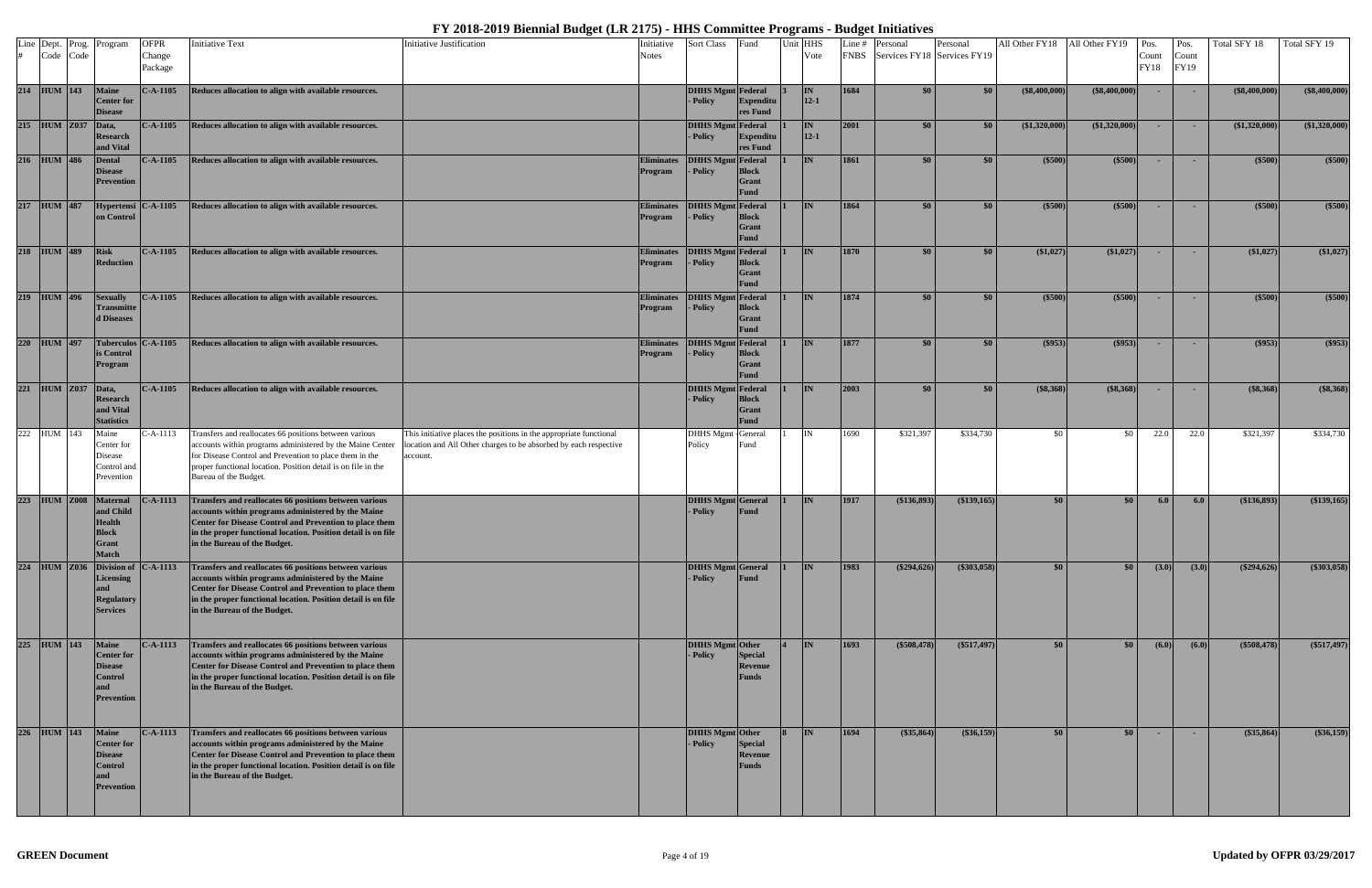| Line Dept.<br>Code Code | Prog. | Program                                                                             | <b>OFPR</b><br>Change<br>Package | <b>Initiative Text</b>                                                                                                                                                                                                                                                                                     | Initiative Justification | Initiative<br>Notes | Sort Class                          | Fund                                      | Unit HHS   | Vote      | Line # | Personal<br>FNBS Services FY18 Services FY19 | Personal     | All Other FY18   | All Other FY19   | Pos.<br>Count<br>FY18 | Pos.<br>Count<br><b>FY19</b> | Total SFY 18  | Total SFY 19  |
|-------------------------|-------|-------------------------------------------------------------------------------------|----------------------------------|------------------------------------------------------------------------------------------------------------------------------------------------------------------------------------------------------------------------------------------------------------------------------------------------------------|--------------------------|---------------------|-------------------------------------|-------------------------------------------|------------|-----------|--------|----------------------------------------------|--------------|------------------|------------------|-----------------------|------------------------------|---------------|---------------|
| 227 HUM 143             |       | <b>Maine</b><br><b>Center</b> for<br><b>Disease</b><br>Control<br><b>Prevention</b> | $C-A-1113$                       | Transfers and reallocates 66 positions between various<br>accounts within programs administered by the Maine<br>Center for Disease Control and Prevention to place them<br>in the proper functional location. Position detail is on file<br>in the Bureau of the Budget.                                   |                          |                     | <b>DHHS Mgmt</b> Other<br>- Policy  | Special<br>Revenue<br><b>Funds</b>        | <b>111</b> | IN        | 1695   | (\$2,149)                                    | (\$1,027)    | \$0              | \$0 <sub>1</sub> |                       |                              | $(\$2,149)$   | (\$1,027)     |
| 228 HUM 143             |       | <b>Maine</b><br><b>Center for</b><br>Disease<br>Control<br><b>Prevention</b>        | $C-A-1113$                       | Transfers and reallocates 66 positions between various<br>accounts within programs administered by the Maine<br>Center for Disease Control and Prevention to place them<br>in the proper functional location. Position detail is on file<br>in the Bureau of the Budget.                                   |                          |                     | DHHS Mgmt Other<br>- Policy         | <b>Special</b><br>Revenue<br><b>Funds</b> |            | <b>IN</b> | 1692   | \$71,574                                     | \$72,538     | \$0              | \$0              | 1.0                   | 1.0                          | \$71,574      | \$72,538      |
| 229 HUM 143             |       | Maine<br><b>Center</b> for<br>Disease<br>Control<br><b>Prevention</b>               | $C-A-1113$                       | Transfers and reallocates 66 positions between various<br>accounts within programs administered by the Maine<br>Center for Disease Control and Prevention to place them<br>in the proper functional location. Position detail is on file<br>in the Bureau of the Budget.                                   |                          |                     | <b>DHHS Mgmt</b> Other<br>- Policy  | Special<br>Revenue<br><b>Funds</b>        |            | <b>IN</b> | 1696   | \$1,430,121                                  | \$1,476,195  | \$0              | \$0              | (1.0)                 | (1.0)                        | \$1,430,121   | \$1,476,195   |
| 230 HUM 205             |       | Plumbing<br>Control<br>Over                                                         | $C-A-1113$                       | Transfers and reallocates 66 positions between various<br>accounts within programs administered by the Maine<br>Center for Disease Control and Prevention to place them<br>in the proper functional location. Position detail is on file<br>in the Bureau of the Budget.                                   |                          |                     | <b>DHHS Mgmt</b> Other<br>- Policy  | Special<br>Revenue<br><b>Funds</b>        |            | <b>IN</b> | 1794   | \$105,553                                    | \$107,131    | \$0              | \$0 <sub>1</sub> | $\sim$                | <b>COL</b>                   | \$105,553     | \$107,131     |
| 231 HUM 697             |       | <b>Maine</b><br><b>Water Well</b><br><b>Drilling</b><br>Program                     | $C-A-1113$                       | Transfers and reallocates 66 positions between various<br>accounts within programs administered by the Maine<br>Center for Disease Control and Prevention to place them<br>in the proper functional location. Position detail is on file<br>in the Bureau of the Budget.                                   |                          |                     | <b>DHHS Mgmt</b> Other<br>- Policy  | Special<br>Revenue<br>Funds               |            | <b>IN</b> | 1899   | (\$5,221)                                    | $(\$5,490)$  | \$0              | \$0 <sub>1</sub> | $\sim$                |                              | (\$5,221)     | (\$5,490)     |
| 232 HUM 728             |       | <b>Drinking</b><br>Water<br><b>Enforceme</b>                                        | $C-A-1113$                       | Transfers and reallocates 66 positions between various<br>accounts within programs administered by the Maine<br>Center for Disease Control and Prevention to place them<br>in the proper functional location. Position detail is on file                                                                   |                          |                     | DHHS Mgmt Other<br>- Policy         | <b>Special</b><br>Revenue<br><b>Funds</b> |            | <b>IN</b> | 1908   | (\$5,220)                                    | $(\$5,482)$  | \$0              | \$0 <sub>1</sub> | <b>COL</b>            |                              | (\$5,220)     | (\$5,482)     |
|                         |       | <b>Licensing</b><br><b>Regulatory</b><br><b>Services</b>                            |                                  | 233 HUM Z036 Division of C-A-1113 Transfers and reallocates 66 positions between various<br>accounts within programs administered by the Maine<br>Center for Disease Control and Prevention to place them<br>in the proper functional location. Position detail is on file<br>in the Bureau of the Budget. |                          |                     | DHHS Mgmt Other<br>- Policy         | <b>Special</b><br>Revenue<br><b>Funds</b> |            | <b>IN</b> | 1985   | $(\$547,171)$                                | (\$562,816)  | \$0 <sub>1</sub> | \$0              | (7.0)                 | (7.0)                        | $(\$547,171)$ | $(\$562,816)$ |
| 234 HUM Z037            |       | Data,<br>Research<br>and Vital<br><b>Statistics</b>                                 | $C-A-1113$                       | Transfers and reallocates 66 positions between various<br>accounts within programs administered by the Maine<br>Center for Disease Control and Prevention to place them<br>in the proper functional location. Position detail is on file                                                                   |                          |                     | DHHS Mgmt Other<br>- Policy         | <b>Special</b><br>Revenue<br>Funds        |            | <b>IN</b> | 2005   | (\$76,644)                                   | $(\$80,413)$ | \$0              | \$0              | (1.0)                 | (1.0)                        | $(*76,644)$   | (\$80,413)    |
|                         |       | 235 HUM Z118 Medical<br>Use of<br>Marijuana<br>Fund                                 | $C-A-1113$                       | Transfers and reallocates 66 positions between various<br>accounts within programs administered by the Maine<br>Center for Disease Control and Prevention to place them<br>in the proper functional location. Position detail is on file                                                                   |                          |                     | DHHS Mgmt Other<br>- Policy         | Special<br>Revenue<br>Funds               |            | <b>IN</b> | 2031   | \$165,505                                    | \$170,387    | \$0              | \$0 <sub>1</sub> | $\sim$                |                              | \$165,505     | \$170,387     |
| 236 HUM 143             |       | <b>Maine</b><br><b>Center</b> for<br><b>Disease</b><br>Control<br><b>Prevention</b> | $C-A-1113$                       | Transfers and reallocates 66 positions between various<br>accounts within programs administered by the Maine<br>Center for Disease Control and Prevention to place them<br>in the proper functional location. Position detail is on file<br>in the Bureau of the Budget.                                   |                          |                     | DHHS Mgmt Fund for a 26<br>- Policy | <b>Healthy</b><br><b>Maine</b>            |            |           | 1698   | \$30,205                                     | \$30,036     | $(*30,205)$      | $(\$30,036)$     |                       |                              | \$0           | \$0           |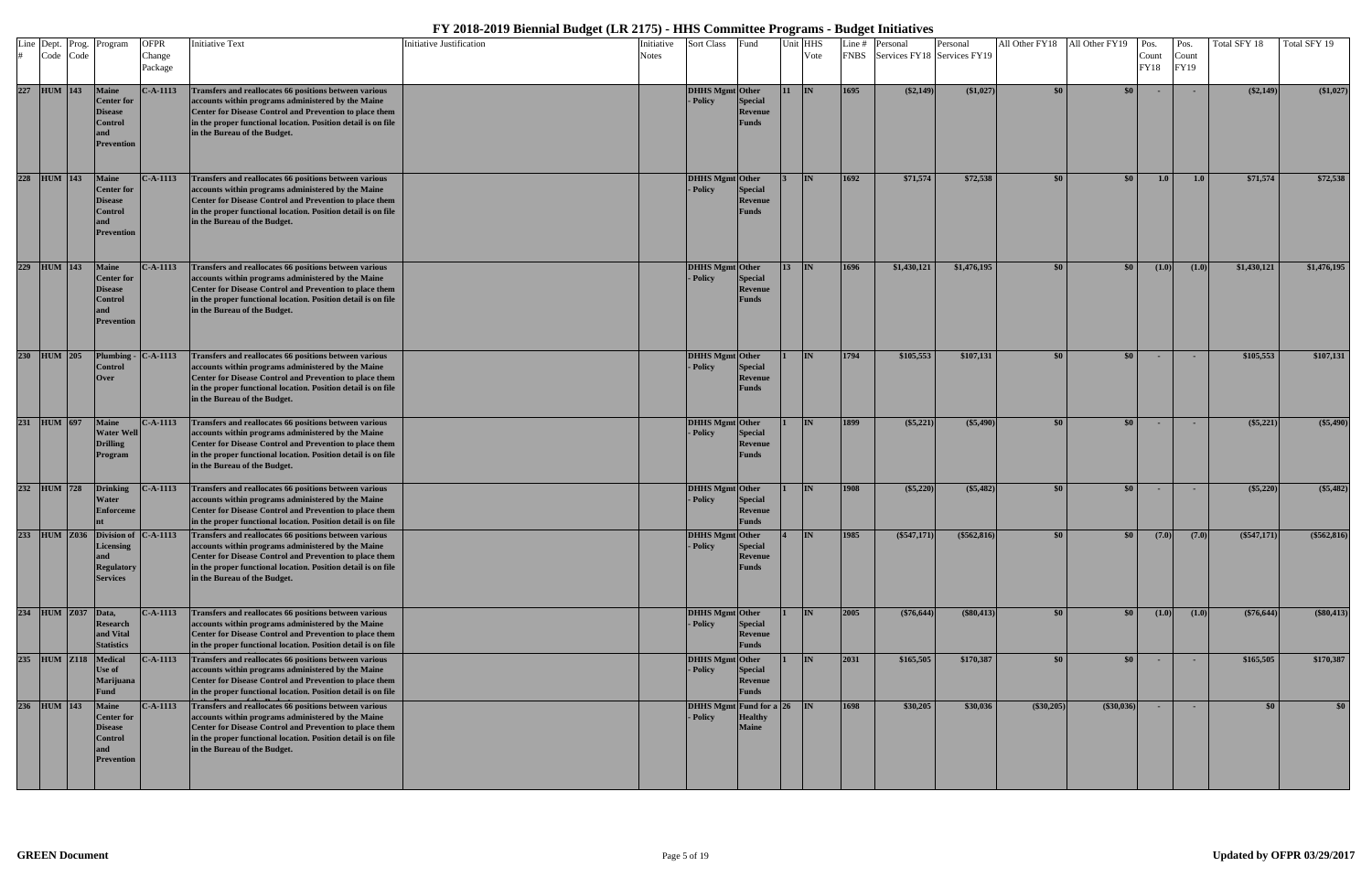|     | Line Dept. Prog. | Program                                                                             | <b>OFPR</b>       | <b>Initiative Text</b>                                                                                                                                                                                                                                                   | <b>Initiative Justification</b>                                                                                                                                                                          | Initiative            | Sort Class                           | Fund                                        | Unit HHS |                | Line # | Personal                         | Personal      |               | All Other FY18 All Other FY19 Pos. |                      | Pos.          | Total SFY 18   | Total SFY 19     |
|-----|------------------|-------------------------------------------------------------------------------------|-------------------|--------------------------------------------------------------------------------------------------------------------------------------------------------------------------------------------------------------------------------------------------------------------------|----------------------------------------------------------------------------------------------------------------------------------------------------------------------------------------------------------|-----------------------|--------------------------------------|---------------------------------------------|----------|----------------|--------|----------------------------------|---------------|---------------|------------------------------------|----------------------|---------------|----------------|------------------|
|     | Code Code        |                                                                                     | Change<br>Package |                                                                                                                                                                                                                                                                          |                                                                                                                                                                                                          | Notes                 |                                      |                                             |          | Vote           |        | FNBS Services FY18 Services FY19 |               |               |                                    | Count<br><b>FY18</b> | Count<br>FY19 |                |                  |
|     | 237 HUM 143      | <b>Maine</b><br><b>Center</b> for<br><b>Disease</b><br>Control<br><b>Prevention</b> | $C-A-1113$        | Transfers and reallocates 66 positions between various<br>accounts within programs administered by the Maine<br>Center for Disease Control and Prevention to place them<br>in the proper functional location. Position detail is on file<br>in the Bureau of the Budget. |                                                                                                                                                                                                          |                       | DHHS Mgmt Fund for a 27<br>- Policy  | <b>Healthy</b><br><b>Maine</b>              |          | IN             | 1699   | \$115,284                        | \$115,961     | (\$115,284)   | (\$115,961)                        | 1.0                  | 1.0           | \$0            | \$0 <sub>1</sub> |
|     | 238 HUM 143      | <b>Maine</b><br><b>Center</b> for<br>Disease<br>Control<br><b>Prevention</b>        | $C-A-1113$        | Transfers and reallocates 66 positions between various<br>accounts within programs administered by the Maine<br>Center for Disease Control and Prevention to place them<br>in the proper functional location. Position detail is on file<br>in the Bureau of the Budget. |                                                                                                                                                                                                          |                       | DHHS Mgmt Fund for a 30<br>- Policy  | <b>Healthy</b><br><b>Maine</b>              |          | <b>IN</b>      | 1700   | (\$11,942)                       | (\$12,512)    | \$11,942      | \$12,512                           |                      |               | \$0            | \$0 <sub>1</sub> |
|     | 239 HUM 143      | <b>Maine</b><br><b>Center for</b><br>Disease<br>Control<br><b>Prevention</b>        | $C-A-1113$        | Transfers and reallocates 66 positions between various<br>accounts within programs administered by the Maine<br>Center for Disease Control and Prevention to place them<br>in the proper functional location. Position detail is on file<br>in the Bureau of the Budget. |                                                                                                                                                                                                          |                       | <b>DHHS Mgmt</b> Federal<br>- Policy | <b>Expenditu</b><br>res Fund                |          | <b>IN</b>      | 1691   | $(\$545,112)$                    | $(\$563,776)$ | \$0           | \$0                                | (11.0)               | (11.0)        | (\$545,112)    | (\$563,776)      |
|     | 240 HUM 191      | <b>Maternal</b><br>and Child<br><b>Health</b>                                       | $2-A-1113$        | Transfers and reallocates 66 positions between various<br>accounts within programs administered by the Maine<br><b>Center for Disease Control and Prevention to place them</b><br>in the proper functional location Position detail is on file                           |                                                                                                                                                                                                          |                       | <b>DHHS Mgmt</b> Federal<br>- Policy | <b>Expenditu</b><br>res Fund                |          | <b>IN</b>      | 1767   | (\$86,495)                       | $(\$90,642)$  | \$0           | \$0 <sub>1</sub>                   | (2.0)                | (2.0)         | (\$86,495)     | $(\$90,642)$     |
|     | 241 HUM 228      | <b>Purchased</b><br><b>Social</b><br><b>Services</b>                                | $C-A-1113$        | Transfers and reallocates 66 positions between various<br>accounts within programs administered by the Maine<br>Center for Disease Control and Prevention to place them                                                                                                  |                                                                                                                                                                                                          |                       | <b>DHHS Mgmt</b> Federal<br>- Policy | <b>Expenditu</b><br>res Fund                |          | <b>IN</b>      | 1808   | \$73,893                         | \$77,489      | \$0           | \$0 <sub>1</sub>                   | $\sim$               | $\sim$        | \$73,893       | \$77,489         |
|     | 242 HUM 143      | <b>Maine</b><br><b>Center</b> for<br>Disease<br>Control<br><b>Prevention</b>        | $C-A-1113$        | Transfers and reallocates 66 positions between various<br>accounts within programs administered by the Maine<br>Center for Disease Control and Prevention to place them<br>in the proper functional location. Position detail is on file<br>in the Bureau of the Budget. |                                                                                                                                                                                                          |                       | <b>DHHS Mgmt</b> Federal<br>- Policy | <b>Block</b><br><b>Grant</b><br><b>Fund</b> |          | <b>IN</b>      | 1697   | \$165,822                        | \$169,443     | \$0           | \$0 <sub>1</sub>                   | 3.0                  | 3.0           | \$165,822      | \$169,443        |
|     | 243 HUM 191      | <b>Maternal</b><br>and Child<br><b>Health</b>                                       | $-.A-1113$        | Transfers and reallocates 66 positions between various<br>accounts within programs administered by the Maine<br>Center for Disease Control and Prevention to place them<br>in the proper functional location. Position detail is on file                                 |                                                                                                                                                                                                          |                       | <b>DHHS Mgmt Federal</b><br>- Policy | <b>Block</b><br><b>Grant</b><br>Fund        |          | <b>IN</b>      | 1768   | $(\$249,634)$                    | $(\$261,861)$ | \$0           | \$0                                | (3.0)                | (3.0)         | $(\$249,634)$  | $(\$261,861)$    |
|     | 244 HUM 204      | <b>Special</b><br><b>Children's</b><br><b>Services</b>                              | <b>C-A-1113</b>   | Transfers and reallocates 66 positions between various<br>accounts within programs administered by the Maine<br>Center for Disease Control and Prevention to place them<br>in the proper functional location. Position detail is on file                                 |                                                                                                                                                                                                          |                       | <b>DHHS Mgmt Federal</b><br>- Policy | <b>Block</b><br>Grant<br><b>Fund</b>        |          | <b>IN</b>      | 1788   | \$60,520                         | \$60,866      | \$0           | \$0 <sub>1</sub>                   | 1.0                  | 1.0           | \$60,520       | \$60,866         |
|     | 245 HUM 489      | <b>Risk</b><br>Reduction                                                            | <b>C-A-1113</b>   | Transfers and reallocates 66 positions between various<br>accounts within programs administered by the Maine<br>Center for Disease Control and Prevention to place them<br>in the proper functional location. Position detail is on file                                 |                                                                                                                                                                                                          |                       | <b>DHHS Mgmt</b> Federal<br>- Policy | <b>Block</b><br>Grant<br><b>Fund</b>        |          | <b>IN</b>      | 1871   | $(\$34,425)$                     | (\$34,878)    | \$0           | $\$0$                              |                      |               | $(*34,425)$    | (\$34,878)       |
| 246 | <b>HUM Z036</b>  | Division of<br>Licensing<br>Regulatory<br>Services                                  | $C-A-1118$        | Provides allocation to align with available resources.                                                                                                                                                                                                                   | Initiative provides allocation to align with available resources.                                                                                                                                        |                       | <b>DHHS</b> Mgmt<br>Policy           | Other<br>Special<br>Revenue<br>Funds        |          | IN             | 1988   | \$0                              | \$0           | \$396,281     | \$396,281                          |                      | $\sim$        | \$396,281      | \$396,281        |
|     | 247 HUM 466      | ommur<br>Family<br>Planning                                                         | $C-A-1122$        | Reduces appropriation in the Community Family Planning<br>program, General Fund on an ongoing basis.                                                                                                                                                                     | Sufficient resources exist elsewhere within the department for<br>services related to community family planning.                                                                                         | Eliminates<br>Program | <b>DHHS</b> Mgmt<br>Policy           | -General<br>Fund                            |          | IN<br>$12 - 1$ | 1858   | \$0                              | \$0           | $(\$223, 105$ | $(\$223, 105)$                     |                      | $\sim$        | $(\$223, 105)$ | $(\$223,105)$    |
|     | 248 HUM 142      | Office of<br>Commission                                                             | $2-A-1206$        | Reduces allocation to align with available resources.                                                                                                                                                                                                                    | This initiative will align the budget with available resources in the<br>Federal Expenditures Fund and Other Special Revenue Funds in<br>various accounts within the Office of the Commissioner program. |                       | <b>DHHS</b> Mgmt<br>Policy           | -Other<br>Special<br>Revenue<br>Funds       |          | IN             | 1648   | \$0                              | \$0           | (\$326,004)   | (\$326,004)                        |                      |               | (\$326,004)    | $(\$326,004)$    |
|     | 249 HUM 142      | Office of<br>C <b>ommissio</b>                                                      | $C-A-1206$        | Reduces allocation to align with available resources.                                                                                                                                                                                                                    |                                                                                                                                                                                                          |                       | DHHS Mgmt Other<br>- Policy          | Special<br>Revenue                          |          | <b>IN</b>      | 1649   | \$0 <sub>1</sub>                 | \$0           | (\$512)       | (\$512)                            |                      |               | (\$512)        | (\$512)          |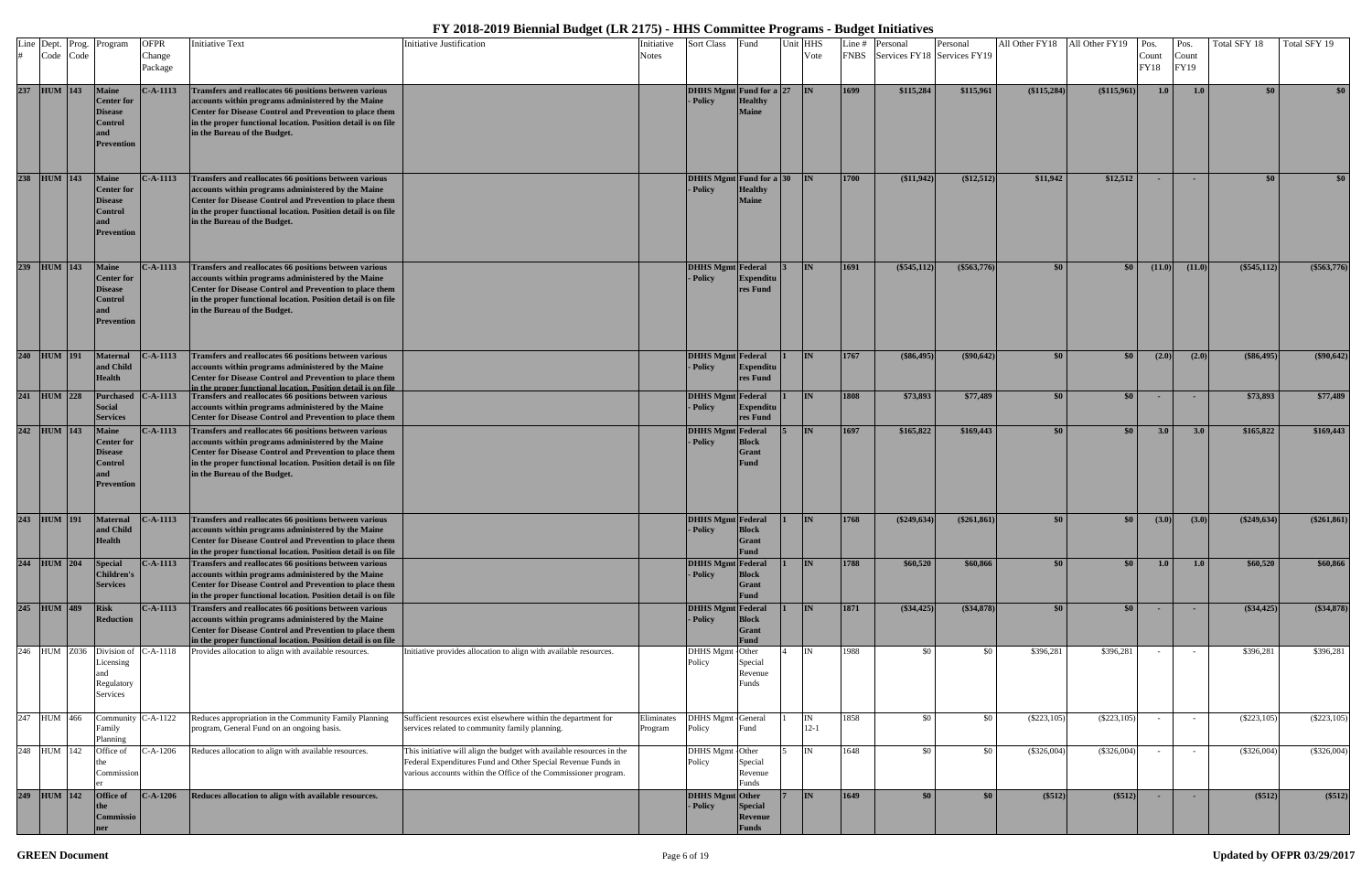|     | Line Dept. Prog.<br>Code Code | Program                                            | <b>OFPR</b><br>Change<br>Package | <b>Initiative Text</b>                                                                                                                                                                                                                                                                                                                                                                                                                                                                                                                                                                                                                                                                                                                    | <b>Initiative Justification</b>                                                                                                                                                                                                                                                                                                                                                                                                                                                                                                                                                                                                                                                                                                      | Initiative<br><b>Notes</b>                                                                         | Sort Class                           | Fund                                      | Jnit HHS<br>Vote    | Line #<br><b>FNBS</b> | Personal<br>Services FY18 Services FY19 | Personal      | All Other FY18 All Other FY19 |                 | $P$ os.<br>Count<br><b>FY18</b> | Pos.<br>Count<br>FY19 | Total SFY 18    | Total SFY 19   |
|-----|-------------------------------|----------------------------------------------------|----------------------------------|-------------------------------------------------------------------------------------------------------------------------------------------------------------------------------------------------------------------------------------------------------------------------------------------------------------------------------------------------------------------------------------------------------------------------------------------------------------------------------------------------------------------------------------------------------------------------------------------------------------------------------------------------------------------------------------------------------------------------------------------|--------------------------------------------------------------------------------------------------------------------------------------------------------------------------------------------------------------------------------------------------------------------------------------------------------------------------------------------------------------------------------------------------------------------------------------------------------------------------------------------------------------------------------------------------------------------------------------------------------------------------------------------------------------------------------------------------------------------------------------|----------------------------------------------------------------------------------------------------|--------------------------------------|-------------------------------------------|---------------------|-----------------------|-----------------------------------------|---------------|-------------------------------|-----------------|---------------------------------|-----------------------|-----------------|----------------|
|     | 250 HUM 142                   | <b>Office of</b><br>Commissio                      | <b>C-A-1206</b>                  | Reduces allocation to align with available resources.                                                                                                                                                                                                                                                                                                                                                                                                                                                                                                                                                                                                                                                                                     |                                                                                                                                                                                                                                                                                                                                                                                                                                                                                                                                                                                                                                                                                                                                      |                                                                                                    | <b>DHHS Mgmt</b> Federal<br>- Policy | <b>Expenditu</b><br>res Fund              | <b>IN</b>           | 1647                  |                                         | $\$0$         | $(\$172,841)$                 | $(*172, 841)$   |                                 |                       | (\$172,841)     | (\$172,841)    |
| 251 | $HUM$ 142                     | Office of<br><b>Commissio</b>                      | $-.A-1206$                       | Reduces allocation to align with available resources.                                                                                                                                                                                                                                                                                                                                                                                                                                                                                                                                                                                                                                                                                     |                                                                                                                                                                                                                                                                                                                                                                                                                                                                                                                                                                                                                                                                                                                                      |                                                                                                    | <b>DHHS Mgmt</b> Federal<br>- Policy | Expenditu<br>res Fund                     | IN                  | 1646                  | \$0                                     | \$0           | $(\$200,350)$                 | $(\$200,350)$   |                                 |                       | $(\$200,350)$   | $(\$200,350)$  |
|     | 252 HUM 142                   | Office of<br>Commissio                             | $C-A-1206$                       | Reduces allocation to align with available resources.                                                                                                                                                                                                                                                                                                                                                                                                                                                                                                                                                                                                                                                                                     |                                                                                                                                                                                                                                                                                                                                                                                                                                                                                                                                                                                                                                                                                                                                      |                                                                                                    | <b>DHHS Mgmt</b> Federal<br>- Policy | Expenditu<br>res Fund<br><b>ARRA</b>      | <b>IN</b>           | 1650                  | \$0                                     | \$0           | $(*4,361)$                    | $(*4,361)$      |                                 |                       | $(*4,361)$      | (\$4,361)      |
|     | 253 HUM 142                   | Office of<br>Commission                            | $-A-1216$                        | Administrative and Financial Services.                                                                                                                                                                                                                                                                                                                                                                                                                                                                                                                                                                                                                                                                                                    | Provides funding in the Office of the Commissioner program The Department of Administrative and Financial Services (DAFS)<br>due to increases in costs for financial, accounting and human Service Center provides financial, accounting and human resource<br>resource management services provided by the Department of management services to the Department of Health and Human<br>Services (DHHS) and the costs associated with these services are<br>paid by DHHS. The annual charge for these services has increased<br>with rising employee wages and benefits as well as increases in<br>related All Other. This initiative provides the necessary funding to<br>maintain the services provided by the DAFS Service Center. |                                                                                                    | DHHS Mgmt - General<br>Policy        | Fund                                      | <b>IN</b>           | 1655                  | \$0                                     | \$0           | \$383,672                     | \$419,968       |                                 |                       | \$383,672       | \$419,968      |
|     | 254 HUM 142                   | <b>Office of</b><br><b>Commissio</b>               | $C-A-1216$                       | Provides funding in the Office of the Commissioner<br>program due to increases in costs for financial, accounting<br>and human resource management services provided by<br>the Department of Administrative and Financial Services.                                                                                                                                                                                                                                                                                                                                                                                                                                                                                                       |                                                                                                                                                                                                                                                                                                                                                                                                                                                                                                                                                                                                                                                                                                                                      |                                                                                                    | <b>DHHS Mgmt</b> Other<br>- Policy   | Special<br>Revenue<br>Funds               | IN                  | 1656                  | $\$0$                                   | \$0           | \$194,666                     | \$213,081       | $\sim$                          |                       | \$194,666       | \$213,081      |
|     | 255 HUM Z157                  | Division of<br>Audit                               | C-A-1220                         | Provides funding for the approved range change of 17 Fraud<br>Investigator positions from range 20 to range 22.                                                                                                                                                                                                                                                                                                                                                                                                                                                                                                                                                                                                                           | This is a management initiated range change approved by the Bureau Covers all<br>of Human Resources on August 15, 2016 and will be effective July<br>1, 2017.                                                                                                                                                                                                                                                                                                                                                                                                                                                                                                                                                                        | aud<br>investigators<br>in division                                                                | DHHS Mgmt -<br>Policy                | General<br>Fund                           | IN                  | 2041                  | \$45,521                                | \$46,520      | - \$0                         | -\$0            |                                 |                       | \$45,521        | \$46,520       |
| 256 | <b>HUM</b> Z157               | Division of $C-A-1220$<br><b>Audit</b>             |                                  | Provides funding for the approved range change of 17<br>Fraud Investigator positions from range 20 to range 22.                                                                                                                                                                                                                                                                                                                                                                                                                                                                                                                                                                                                                           |                                                                                                                                                                                                                                                                                                                                                                                                                                                                                                                                                                                                                                                                                                                                      |                                                                                                    | <b>DHHS Mgmt</b> Other<br>- Policy   | <b>Special</b><br>Revenue<br><b>Funds</b> | <b>IN</b>           | 2042                  | \$45,515                                | \$46,529      | \$0                           | \$0             |                                 |                       | \$45,515        | \$46,529       |
|     | 257 HUM 545                   | <b>Head Start</b>                                  | $C-A-1708$                       | Reduces appropriation in the Head Start program based on<br>adequate federal funding provided for the services.                                                                                                                                                                                                                                                                                                                                                                                                                                                                                                                                                                                                                           | This appropriation was designated to expand Head Start<br>comprehensive services. Currently, these programs are adequately<br>supported through the federal funds that are being received.                                                                                                                                                                                                                                                                                                                                                                                                                                                                                                                                           | Eliminates<br><b>GF</b> Funding<br>in Program                                                      | DHHS Mgmt - General<br>Policy        | Fund                                      | <b>OUT</b><br>7-6   | 1885                  | \$0                                     | \$0           | (\$1,194,458)                 | $(\$1,194,458)$ |                                 |                       | (\$1,194,458)   | (\$1,194,458)  |
|     | 258 HUM 454                   | Child Care<br>Food<br>Program                      | $C-A-1711$                       | Transfers 3 Social Services Program Specialist I positions an<br>All Other funding from the Child Care Food Program in the<br>Department of Health and Human Services to the School<br>Finance and Operations program in the Department of<br>Education within the same fund.                                                                                                                                                                                                                                                                                                                                                                                                                                                             | The Department of Health and Human Services is transferring the<br>federally funded Child Care Food Program to the Department of<br>Education to match the purpose of the program with the correct<br>agency.                                                                                                                                                                                                                                                                                                                                                                                                                                                                                                                        | C-A-7005 in<br>EDU Z078<br>School<br>Finance<br>Operations<br>Pg. A-210<br>Budg.                   | DHHS Mgmt - Federal<br>Policy        | Expenditur<br>es Fund                     | ΙN                  | 1855                  | (\$211,514)                             | $(\$220,816)$ | (\$10,488,003                 | (S10, 488, 003) | (3.0)                           | (3.0)                 | (\$10,699,517)  | (\$10,708,819) |
| 259 | HUM 453                       | Office of<br>Family<br>Independen<br>ce - District | C-A-1825                         | Eliminates one Family Independence Unit Supervisor<br>position and related All Other from 50% General Fund and<br>50% Other Special Revenue Funds in the Office for Family<br>Independence - District program and eliminates one<br>Disability Claims Adjudicator position, 3 Disability Claims<br>Examiner positions, 3 Office Assistant II positions and 2<br>Office Associate II positions and related All Other from 50%<br>General Fund and 50% Other Special Revenue Funds in the<br>Office for Family Independence program as of June 20, 2018.<br>Also provides funding in All Other in the Office for Family<br>Independence - District program, Other Special Revenue<br>Funds to issue a contract for medical review services. | This initiative provides All Other funding to issue a contract for<br>medical review services at a savings to the state General Fund.                                                                                                                                                                                                                                                                                                                                                                                                                                                                                                                                                                                                | Part of<br>overall<br>change in<br>Medical<br>review team<br>See Lines<br>396-397 and<br>Part GGGG | DHHS Mgmt General<br>Policy          | Fund                                      | <b>OUT</b><br>$7-6$ | 1849                  | \$0                                     | $(\$44,601)$  | \$0                           | \$158,951       |                                 | (1.0)                 | $\mathcal{S}^0$ | \$114,350      |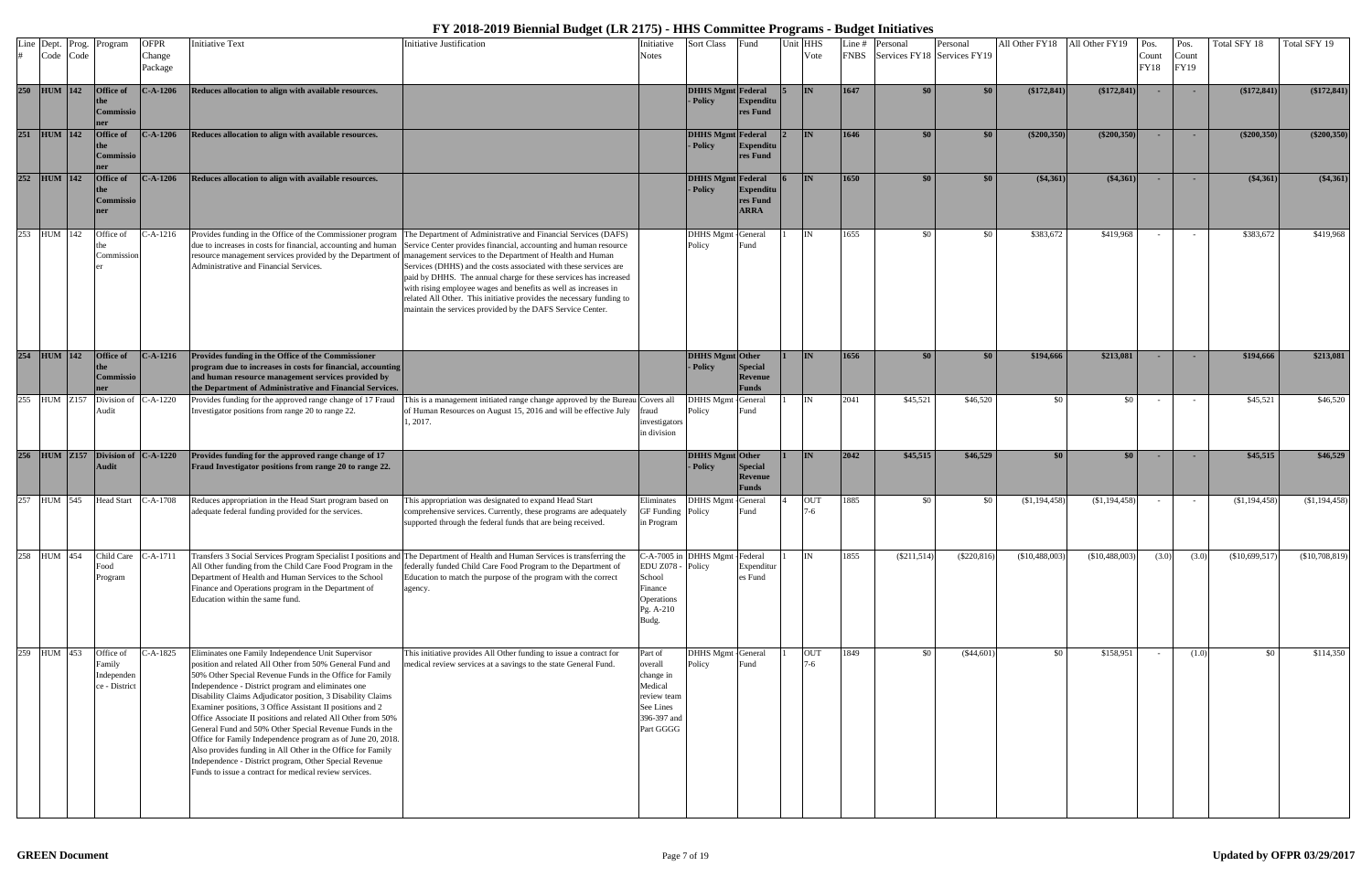|     | Line Dept. Prog.<br>Code Code | Program                                                                                                       | <b>OFPR</b><br>Change | <b>Initiative Text</b>                                                                                                                                                                                                                                                                                                                                                                                                                                                                                                                                                                                                                          | Initiative Justification                                                                                                                                                                                                                                                                                                                                                                                                                                                                                                                                                                                                                                                                                                                                                    | Initiative<br><b>Notes</b>                                 | Sort Class                           | Fund                                      | Unit HHS<br>Vote      | Line # | Personal<br>FNBS Services FY18 Services FY19 | Personal      | All Other FY18 | All Other FY19 | Pos.<br>Count | Pos.<br>Count | Total SFY 18  | Total SFY 19  |
|-----|-------------------------------|---------------------------------------------------------------------------------------------------------------|-----------------------|-------------------------------------------------------------------------------------------------------------------------------------------------------------------------------------------------------------------------------------------------------------------------------------------------------------------------------------------------------------------------------------------------------------------------------------------------------------------------------------------------------------------------------------------------------------------------------------------------------------------------------------------------|-----------------------------------------------------------------------------------------------------------------------------------------------------------------------------------------------------------------------------------------------------------------------------------------------------------------------------------------------------------------------------------------------------------------------------------------------------------------------------------------------------------------------------------------------------------------------------------------------------------------------------------------------------------------------------------------------------------------------------------------------------------------------------|------------------------------------------------------------|--------------------------------------|-------------------------------------------|-----------------------|--------|----------------------------------------------|---------------|----------------|----------------|---------------|---------------|---------------|---------------|
|     |                               |                                                                                                               | Package               |                                                                                                                                                                                                                                                                                                                                                                                                                                                                                                                                                                                                                                                 |                                                                                                                                                                                                                                                                                                                                                                                                                                                                                                                                                                                                                                                                                                                                                                             |                                                            |                                      |                                           |                       |        |                                              |               |                |                | FY18          | <b>FY19</b>   |               |               |
|     | 260 HUM Z020 Office for       | <b>Tamily</b><br>Independen                                                                                   | $C-A-1825$            | <b>Eliminates one Family Independence Unit Supervisor</b><br>position and related All Other from 50% General Fund<br>and 50% Other Special Revenue Funds in the Office for<br>Family Independence - District program and eliminates                                                                                                                                                                                                                                                                                                                                                                                                             |                                                                                                                                                                                                                                                                                                                                                                                                                                                                                                                                                                                                                                                                                                                                                                             |                                                            | <b>DHHS Mgmt General</b><br>- Policy | Fund                                      | <b>OUT</b><br>7-6     | 1952   | \$0\$                                        | (\$300,084)   | \$0            | $(\$27,437)$   |               | (3.0)         | $\$0$         | (\$327,521)   |
| 261 | $HUM$ 453                     | <b>Office of</b><br>`amily<br><b>Independen</b><br>ce - District                                              | $C-A-1825$            | Eliminates one Family Independence Unit Supervisor<br>position and related All Other from 50% General Fund<br>and 50% Other Special Revenue Funds in the Office for<br><b>Family Independence - District program and eliminates</b>                                                                                                                                                                                                                                                                                                                                                                                                             |                                                                                                                                                                                                                                                                                                                                                                                                                                                                                                                                                                                                                                                                                                                                                                             |                                                            | DHHS Mgmt Other<br>- Policy          | <b>Special</b><br>Revenue<br><b>Funds</b> | <b>OUT</b><br>$7 - 6$ | 1850   | \$0                                          | $(*44,594)$   | \$0            | \$936,770      | $\sim$        | . н.          | \$0           | \$892,176     |
| 262 | <b>HUM</b> Z020               | <b>Office for</b><br><b>Tamily</b><br>Independen                                                              | $2-A-1825$            | Eliminates one Family Independence Unit Supervisor<br>position and related All Other from 50% General Fund<br>and 50% Other Special Revenue Funds in the Office for<br><b>Family Independence - District program and eliminates</b><br><b>Nicobility Claims Adjudicator position 3 Disabilit</b>                                                                                                                                                                                                                                                                                                                                                |                                                                                                                                                                                                                                                                                                                                                                                                                                                                                                                                                                                                                                                                                                                                                                             |                                                            | DHHS Mgmt Other<br>- Policy          | <b>Special</b><br>Revenue<br><b>Funds</b> | <b>OUT</b><br>$7 - 6$ | 1953   | \$0\$                                        | (\$300,101)   | \$0            | (\$38,370)     |               | (6.0)         | \$0           | (\$338,471)   |
| 263 | <b>HUM Z200</b>               | Driver<br>Education &<br>Evaluation<br>rogram<br>Off Sub<br>Abuse &<br>MH <sub>S</sub>                        | -A-1902               | Transfers 3 Office Associate II positions, one Clerk IV<br>position, 2 Substance Abuse Program Specialist positions and<br>one Social Services Manager I position and related All Other<br>from the Driver Education and Evaluation Program - Office<br>of Substance Abuse and Mental Health Services program<br>within the Department of Health and Human Services to the<br>Driver Education and Evaluation Program in the Department<br>of the Secretary of State. This request will also transfer the<br>associated undedicated revenue from the Department of<br>Health and Human Services to the Department of the<br>Secretary of State. | This initiative centralizes the oversight of driving infractions with<br>the Department of the Secretary of State, the agency that qualifies<br>and licenses drivers and maintains records of driver history. This<br>initiative also includes the transfer of undedicated revenue<br>responsibilities related to collection of Driver Rehabilitation Course<br>fees in the Driver Education and Evaluation Program.                                                                                                                                                                                                                                                                                                                                                        | Part XXX<br>Corresponds<br>with new<br>acct in SEC<br>Z244 | <b>DHHS</b> Mgmt<br>Policy           | General<br>≀und                           | OUT<br>$7-6$          | 2083   | $(\$535,058)$                                | $(\$547,096)$ | (\$1,028,931   | (\$1,028,931)  | (7.0)         | (7.0)         | \$1,563,989   | (\$1,576,027) |
|     | 264 HUM Z198                  | Mental<br>Iealth<br>Services -<br>Community                                                                   | C-A-1916              | Reduces allocation to align with available resources.                                                                                                                                                                                                                                                                                                                                                                                                                                                                                                                                                                                           | This initiative will align the budget with available resources in<br>various accounts within the Department of Health and Human<br>Services.                                                                                                                                                                                                                                                                                                                                                                                                                                                                                                                                                                                                                                |                                                            | DHHS Mgmt - Other<br>Policy          | Special<br>Revenue<br>'unds               | IN                    | 2052   | \$0                                          | \$0           | (\$19,500)     | (\$19,500)     |               |               | (\$19,500)    | (\$19,500)    |
|     | 265 HUM Z199                  | <b>Office of</b><br><b>Substance</b><br><b>Abuse and</b><br><b>Mental</b><br><b>Health</b><br><b>Services</b> | $- A - 1916$          | Reduces allocation to align with available resources.                                                                                                                                                                                                                                                                                                                                                                                                                                                                                                                                                                                           |                                                                                                                                                                                                                                                                                                                                                                                                                                                                                                                                                                                                                                                                                                                                                                             |                                                            | DHHS Mgmt Other<br>- Policy          | Special<br>Revenue<br><b>Funds</b>        | <b>IN</b>             | 2069   | \$0\$                                        | \$0           | $(\$525,402)$  | $(*525,402)$   |               |               | $(\$525,402)$ | (\$525,402)   |
| 266 | HUM Z203 Forensic             | <b>Services</b>                                                                                               | $C-A-1916$            | Reduces allocation to align with available resources.                                                                                                                                                                                                                                                                                                                                                                                                                                                                                                                                                                                           |                                                                                                                                                                                                                                                                                                                                                                                                                                                                                                                                                                                                                                                                                                                                                                             |                                                            | DHHS Mgmt Other<br>1- Policy         | <b>Special</b><br>Revenue<br><b>Funds</b> | <b>IN</b>             | 2095   | \$0\$                                        | \$0           | (\$16,672)     | \$16,672       |               |               | (\$16,672)    | \$16,672)     |
| 267 | <b>HUM Z199</b>               | <b>Office of</b><br><b>Substance</b><br><b>Abuse and</b><br><b>Mental</b><br><b>Health</b><br><b>Services</b> | $C-A-1916$            | Reduces allocation to align with available resources.                                                                                                                                                                                                                                                                                                                                                                                                                                                                                                                                                                                           |                                                                                                                                                                                                                                                                                                                                                                                                                                                                                                                                                                                                                                                                                                                                                                             |                                                            | <b>DHHS Mgmt</b> Federal<br>- Policy | Expenditu<br>res Fund                     | <b>IN</b>             | 2068   | \$0                                          | \$0           | $(\$6,208)$    | (\$6,208)      |               | <b>COL</b>    | $(\$6,208)$   | $($ \$6,208)  |
| 268 | HUM 142                       | Office of<br>Commission                                                                                       | $- A - 7004$          | Clerk IV position, one Customer Representative Assistant II<br>position, 23 full-time Office Assistant II positions, one part-<br>time Office Assistant II position and 3 Office Associate II<br>36% Other Special Revenue Funds in the Office of the<br>Commissioner program. Transfers savings from the Office of<br>the Commissioner program to the Office for Family<br>Independence program to cover technology costs.                                                                                                                                                                                                                     | Eliminates one Accounting Assistant Technician position, one This initiative is eliminating 29.5 positions and reducing related All<br>Other in the Office of the Commissioner program and transferring<br>the savings from the Office of the Commissioner program to the<br>Office for Family Independence (OFI) program. The Personal<br>positions and related All Other funded 64% General Fund and Services savings in the Office of the Commissioner program are<br>possible through the use of enhanced technology. Also increases All<br>f Other in the Other Special Revenue Funds account in the OFI<br>program to provide funding for the 50/50 split for technology costs<br>between the General Fund and the Other Special Revenue Funds in<br>the OFI program. | All 29.5<br>positions are<br>currently<br>vacant           | DHHS Mgmt - General<br>Policy        | Fund                                      | IN                    | 1665   | (\$1,013,291)                                | (\$1,056,039) | (\$117,063)    | (\$117,063)    | (29.5)        | (29.5)        | (\$1,130,354) | (\$1,173,102) |
| 269 | HUM Z020 Office for           | <b>Tamily</b><br>Independen                                                                                   | $\mathbf{C-A-7004}$   | Eliminates one Accounting Assistant Technician position,<br>one Clerk IV position, one Customer Representative<br>Assistant II position, 23 full-time Office Assistant II<br>positions, one part-time Office Assistant II position and 3                                                                                                                                                                                                                                                                                                                                                                                                        |                                                                                                                                                                                                                                                                                                                                                                                                                                                                                                                                                                                                                                                                                                                                                                             |                                                            | <b>DHHS Mgmt</b> General<br>- Policy | Fund                                      | IN                    | 1956   | \$0\$                                        | \$0           | \$1,130,354    | \$1,173,102    |               |               | \$1,130,354   | \$1,173,102   |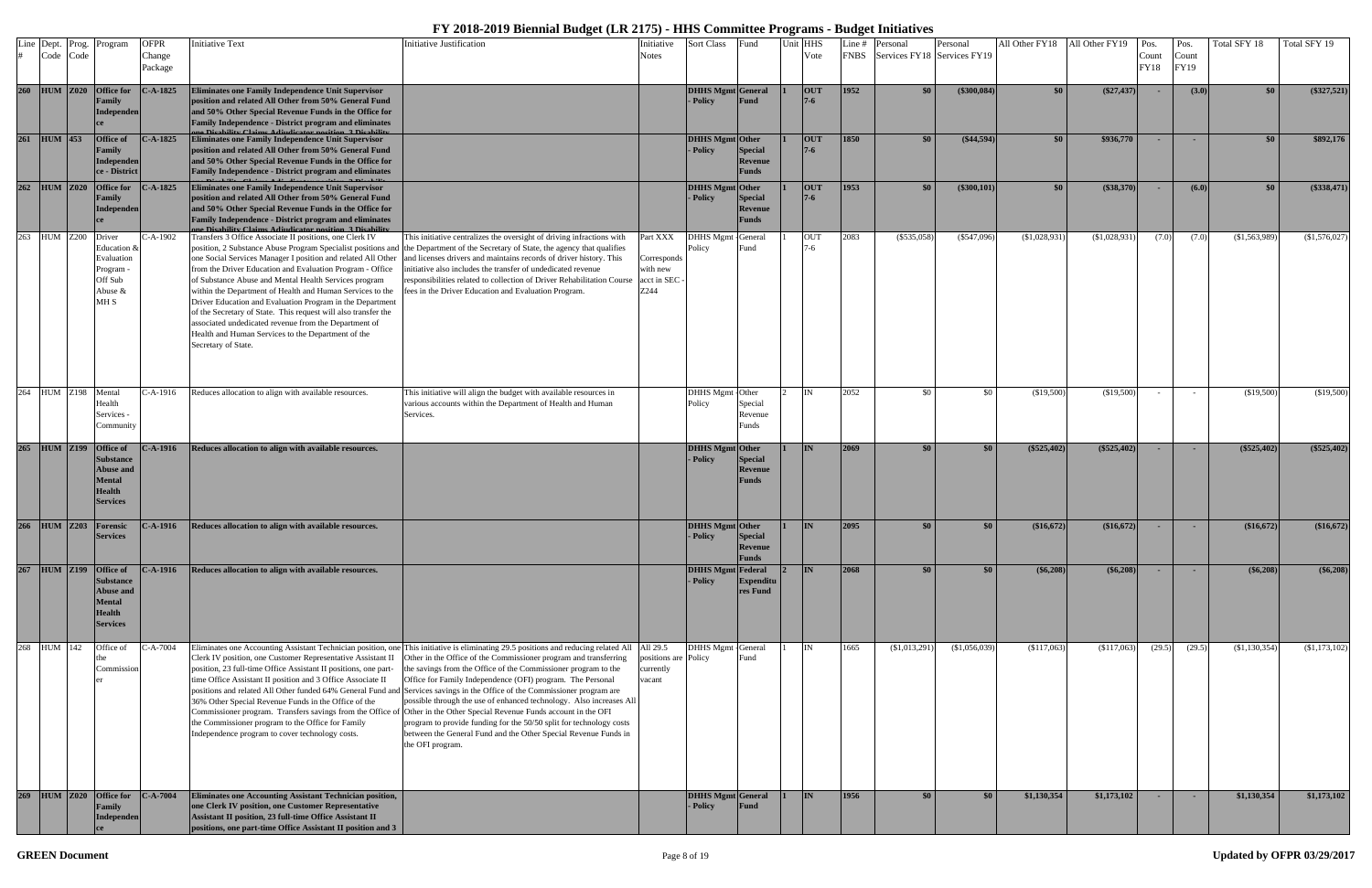| Line Dept. Prog.<br>Code Code | Program                                                                                    | <b>OFPR</b><br>Change<br>Package | <b>Initiative Text</b>                                                                                                                                                                                                                   | <b>Initiative Justification</b>                                                                                                                                | Initiative<br><b>Notes</b> | Sort Class                                           | Fund                               | Unit HHS<br>Vote                                                                                                                                                                                                                                                                                                                                                                                     |      | Line # Personal<br>FNBS Services FY18 Services FY19 | Personal      |              | All Other FY18 All Other FY19 Pos. | Count<br>FY18 | Pos.<br>Count<br>FY19 | Total SFY 18  | Total SFY 19  |
|-------------------------------|--------------------------------------------------------------------------------------------|----------------------------------|------------------------------------------------------------------------------------------------------------------------------------------------------------------------------------------------------------------------------------------|----------------------------------------------------------------------------------------------------------------------------------------------------------------|----------------------------|------------------------------------------------------|------------------------------------|------------------------------------------------------------------------------------------------------------------------------------------------------------------------------------------------------------------------------------------------------------------------------------------------------------------------------------------------------------------------------------------------------|------|-----------------------------------------------------|---------------|--------------|------------------------------------|---------------|-----------------------|---------------|---------------|
| 270 HUM 142                   | Office of<br>Commissio                                                                     | $C-A-7004$                       | Eliminates one Accounting Assistant Technician position,<br>one Clerk IV position, one Customer Representative<br>Assistant II position, 23 full-time Office Assistant II<br>positions, one part-time Office Assistant II position and 3 |                                                                                                                                                                |                            | <b>DHHS Mgmt</b> Other<br>- Policy                   | Special<br>Revenue<br>Funds        | IN.                                                                                                                                                                                                                                                                                                                                                                                                  | 1666 | (\$569,956)                                         | (\$594,022)   | $(*87,043)$  | $(*87,846)$                        | $\sim$        | $\sim$                | $(\$656,999)$ | $(\$681,868)$ |
| 271 HUM Z020                  | <b>Office for</b><br>Family<br><b>Independen</b>                                           | $-.A-7004$                       | Eliminates one Accounting Assistant Technician position,<br>one Clerk IV position, one Customer Representative<br>Assistant II position, 23 full-time Office Assistant II<br>positions, one part-time Office Assistant II position and 3 |                                                                                                                                                                |                            | DHHS Mgmt Other<br>- Policy                          | Special<br>Revenue<br><b>Funds</b> | <b>IN</b>                                                                                                                                                                                                                                                                                                                                                                                            | 1957 | \$0\$                                               | \$0           | \$1,168,038  | \$1,212,211                        | $\sim$        | $\sim$                | \$1,168,038   | \$1,212,211   |
| 272 HUM 100                   | Child<br>Support                                                                           | -A-1215                          | Eliminates 192 positions from various programs within the<br>Department of Health and Human Services and reduces<br>funding for related All Other. Position detail is on file with<br>the Bureau of Budget.                              | Eliminates 192 positions from various accounts within the<br>Department of Health and Human Services. Position detail is on file<br>with the Bureau of Budget. |                            | <b>DHHS</b><br>Position<br>Elimination               | General<br>Fund                    | <b>OUT</b><br>7-6                                                                                                                                                                                                                                                                                                                                                                                    | 1513 | (\$124,211)                                         | $(\$130,283)$ | (\$24,388)   | (S24,388)                          | (4.0)         | (4.0)                 | (\$148,599)   | (\$154,671)   |
| 273 HUM 129                   | <b>Office of</b><br><b>MaineCare</b><br><b>Services</b>                                    | $C-A-1215$                       | Eliminates 192 positions from various programs within<br>the Department of Health and Human Services and<br>reduces funding for related All Other. Position detail is<br>on file with the Bureau of Budget.                              |                                                                                                                                                                |                            | <b>DHHS</b><br><b>Position</b><br><b>Elimination</b> | General<br>Fund                    | <b>OUT</b><br>$7 - 6$                                                                                                                                                                                                                                                                                                                                                                                | 1543 | $($ \$550,431)                                      | $(\$573,734)$ | $(\$24,388)$ | $(*24,388)$                        | (4.0)         | (4.0)                 | $(\$574,819)$ | (\$598,122)   |
| 274 HUM 142                   | Office of<br>Commissio                                                                     | $C-A-1215$                       | Eliminates 192 positions from various programs within<br>the Department of Health and Human Services and<br>reduces funding for related All Other. Position detail is<br>on file with the Bureau of Budget.                              |                                                                                                                                                                |                            | <b>DHHS</b><br><b>Position</b><br>Elimination        | General<br>Fund                    | IN as<br>amended<br>$7 - 6 -$<br><b>Eliminate</b><br>only 2<br><b>Positions</b><br>Pos.#<br>02000350<br>8 and<br>02031234<br><b>Estimate</b><br>d Savings<br><b>SFY 2018</b><br>Leg<br>Count 1.5<br>\$141,020<br>AO<br>\$9,146<br><b>Total</b><br>\$150,166<br><b>Estimate</b><br>d Savings<br><b>SFY 2019</b><br><b>Leg</b><br>Count 1.5<br>\$148,034<br>AO<br>\$9,146<br><b>Total</b><br>\$157,180 | 1653 | $(*260,451)$                                        | $(\$273,230)$ | $(*36,582)$  | $(*36,582)$                        | (6.0)         | (6.0)                 | $(\$297,033)$ | (\$309,812)   |
| 275 HUM 143                   | <b>Maine</b><br><b>Center for</b><br><b>Disease</b><br>Control<br>and<br><b>Prevention</b> | $C-A-1215$                       | Eliminates 192 positions from various programs within<br>the Department of Health and Human Services and<br>reduces funding for related All Other. Position detail is<br>on file with the Bureau of Budget.                              |                                                                                                                                                                |                            | <b>DHHS</b><br><b>Position</b><br><b>Elimination</b> | General<br>Fund                    | <b>OUT</b><br>$7-6$                                                                                                                                                                                                                                                                                                                                                                                  | 1711 | (\$1,067,015)                                       | (\$1,117,654) | (\$94,504)   | $(\$94,504)$                       | (15.5)        | (15.5)                | (\$1,161,519) | (\$1,212,158) |
| 276 HUM 452                   | Office of<br>Child and<br>Family<br>Services -<br><b>District</b>                          | $C-A-1215$                       | Eliminates 192 positions from various programs within<br>the Department of Health and Human Services and<br>reduces funding for related All Other. Position detail is<br>on file with the Bureau of Budget.                              |                                                                                                                                                                |                            | <b>DHHS</b><br><b>Position</b><br><b>Elimination</b> | General<br><b>Fund</b>             | <b>OUT</b><br>$7-6$                                                                                                                                                                                                                                                                                                                                                                                  | 1831 | ( \$98,299)                                         | (\$103,222)   | (\$15,243)   | $(\$15,243)$                       | (2.5)         | (2.5)                 | (\$113,542)   | (\$118,465)   |
| 277 HUM 453                   | <b>Office of</b><br><b>Family</b><br>Independen<br>ce - District                           | $C-A-1215$                       | Eliminates 192 positions from various programs within<br>the Department of Health and Human Services and<br>reduces funding for related All Other. Position detail is<br>on file with the Bureau of Budget.                              |                                                                                                                                                                |                            | <b>DHHS</b><br>Position<br><b>Elimination</b>        | General<br>Fund                    | <b>OUT</b><br>$7-6$                                                                                                                                                                                                                                                                                                                                                                                  | 1839 | $(*332,690)$                                        | (\$349,481)   | $(*36,582)$  | $(*36,582)$                        | (6.0)         | (6.0)                 | $(*369,272)$  | (\$386,063)   |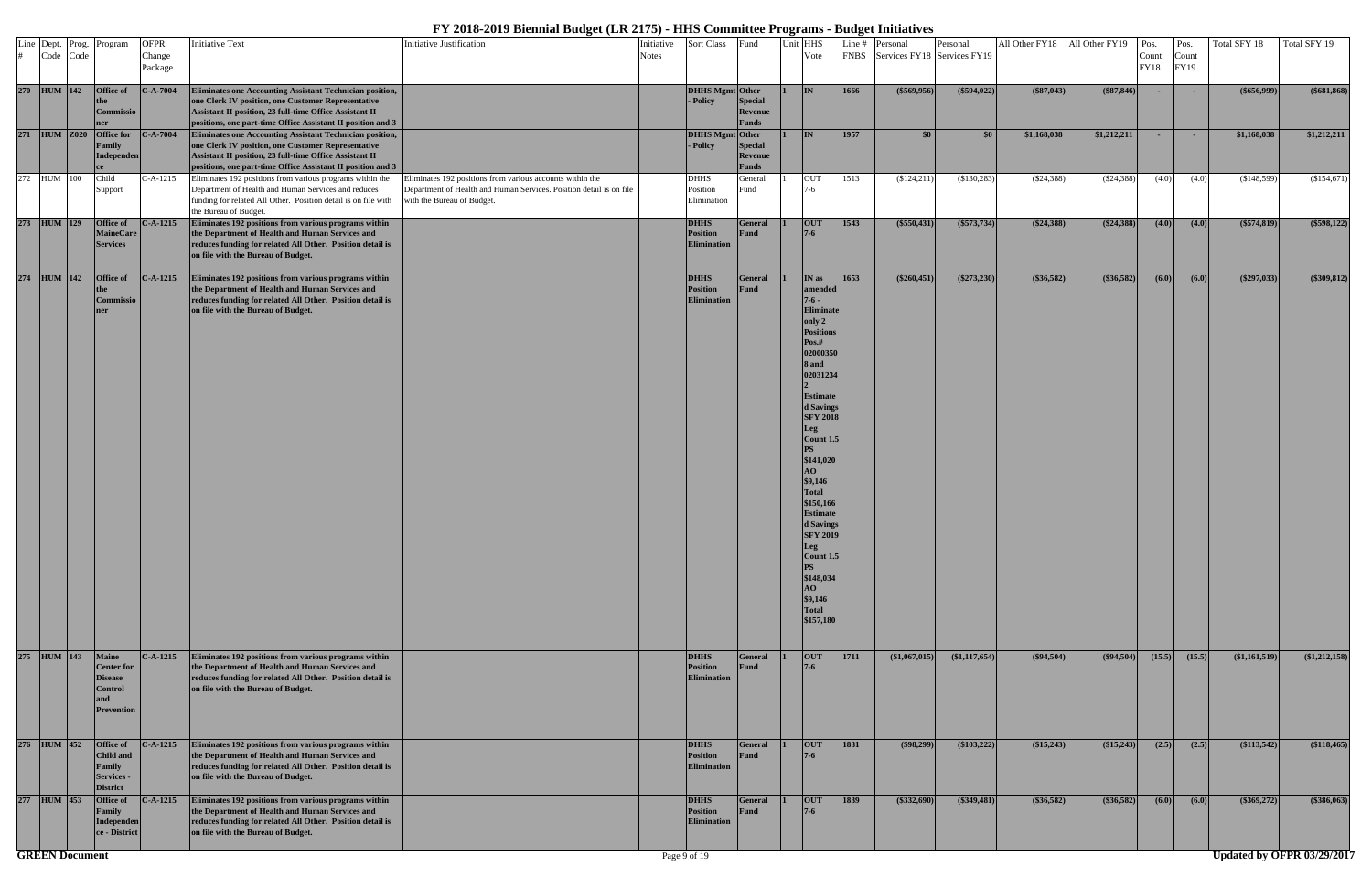| Line Dept. Prog.<br>Code Code |                     | Program                                                                                                                             | <b>OFPR</b><br>Change<br>Package | <b>Initiative Text</b>                                                                                                                                                                                      | <b>Initiative Justification</b> | Initiative<br>Notes                                                                                                                     | <b>Sort Class</b>                                       | Fund                                                      |                 | Unit HHS<br>Vote      | Line# | Personal<br>FNBS Services FY18 Services FY19 | Personal      | All Other FY18 All Other FY19 |                  | Pos.<br>Count<br><b>FY18</b> | Pos.<br>Count<br>FY19 | Total SFY 18  | Total SFY 19    |
|-------------------------------|---------------------|-------------------------------------------------------------------------------------------------------------------------------------|----------------------------------|-------------------------------------------------------------------------------------------------------------------------------------------------------------------------------------------------------------|---------------------------------|-----------------------------------------------------------------------------------------------------------------------------------------|---------------------------------------------------------|-----------------------------------------------------------|-----------------|-----------------------|-------|----------------------------------------------|---------------|-------------------------------|------------------|------------------------------|-----------------------|---------------|-----------------|
|                               |                     | 278 HUM Z036 Division of<br><b>Licensing</b><br><b>Regulatory</b><br><b>Services</b>                                                | $C-A-1215$                       | Eliminates 192 positions from various programs within<br>the Department of Health and Human Services and<br>reduces funding for related All Other. Position detail is<br>on file with the Bureau of Budget. |                                 |                                                                                                                                         | <b>DHHS</b><br><b>Position</b><br><b>Elimination</b>    | General<br>Fund                                           |                 | <b>OUT</b>            | 1993  | $(\$99,411)$                                 | (\$104,442)   | $(\$6,097)$                   | $($ \$6,097)     | (1.0)                        | (1.0)                 | (\$105,508)   | (\$110,539)     |
|                               | 279 HUM Z037 Data,  | <b>Research</b><br>and Vital<br><b>Statistics</b>                                                                                   | $C-A-1215$                       | Eliminates 192 positions from various programs within<br>the Department of Health and Human Services and<br>reduces funding for related All Other. Position detail is<br>on file with the Bureau of Budget. |                                 |                                                                                                                                         | <b>DHHS</b><br><b>Position</b><br><b>Elimination</b>    | General<br>Fund                                           |                 | <b>OUT</b><br>$7-6$   | 2008  | $(\$75,369)$                                 | $(\$76,177)$  | (\$6,097)                     | $($ \$6,097)     | (1.0)                        | (1.0)                 | $(*81,466)$   | $(\$82,274)$    |
|                               |                     | 280 HUM Z040 Office of<br><b>Aging and</b><br><b>Disability</b><br><b>Services</b><br>Adult<br><b>Protective</b><br><b>Services</b> | $- A - 1215$                     | Eliminates 192 positions from various programs within<br>the Department of Health and Human Services and<br>reduces funding for related All Other. Position detail is<br>on file with the Bureau of Budget. |                                 |                                                                                                                                         | <b>DHHS</b><br><b>Position</b><br><b>Elimination</b>    | General<br>Fund                                           |                 | <b>OUT</b><br>$7 - 6$ | 2018  | $(*41,843)$                                  | $(*43,948)$   | (\$6,097                      | (\$6,097)        | (1.0)                        | (1.0)                 | $(\$47,940)$  | (\$50,045)      |
|                               | 281 HUM Z198 Mental | <b>Health</b><br>Services -<br>Community                                                                                            | $C-A-1215$                       | Eliminates 192 positions from various programs within<br>the Department of Health and Human Services and<br>reduces funding for related All Other. Position detail is<br>on file with the Bureau of Budget. |                                 |                                                                                                                                         | <b>DHHS</b><br><b>Position</b><br><b>Elimination</b>    | General<br>Fund                                           |                 | OUT                   | 2047  | $(\$249,129)$                                | $(\$261,372)$ | $(\$24,388)$                  | (S24, 388)       | (4.0)                        | (4.0)                 | $(\$273,517)$ | $(\$285,760)$   |
| 282 HUM Z199                  |                     | Office of<br><b>Substance</b><br>Abuse and<br><b>Mental</b><br>Health<br><b>Services</b>                                            | $- A - 1215$                     | Eliminates 192 positions from various programs within<br>the Department of Health and Human Services and<br>reduces funding for related All Other. Position detail is<br>on file with the Bureau of Budget. |                                 |                                                                                                                                         | <b>DHHS</b><br><b>Position</b><br><b>Elimination</b>    | General<br>Fund                                           |                 | <b>OUT</b><br>$7 - 6$ | 2063  | $(*49,213)$                                  | $(*51,308)$   | (\$6,097)                     | $($ \$6,097)     | (1.0)                        | (1.0)                 | (\$55,310)    | (\$57,405)      |
|                               | 283 HUM Z200 Driver | <b>Education</b><br><b>Evaluation</b><br>Program -<br>Off Sub<br>Abuse &<br><b>MHS</b>                                              | $C-A-1215$                       | Eliminates 192 positions from various programs within<br>the Department of Health and Human Services and<br>reduces funding for related All Other. Position detail is<br>on file with the Bureau of Budget. |                                 |                                                                                                                                         | <b>DHHS</b><br><b>Position</b><br><b>Elimination</b>    | General<br>Fund                                           |                 | OUT<br>$7 - 6$        | 2082  | (\$62,099)                                   | (\$65,263)    | \$0                           | \$0 <sub>1</sub> | (1.0)                        | (1.0)                 | $(\$62,099)$  | $(\$65,263)$    |
|                               |                     | 284 HUM Z206 Mental<br><b>Health</b><br><b>Services -</b><br><b>Children</b>                                                        | $C-A-1215$                       | Eliminates 192 positions from various programs within<br>the Department of Health and Human Services and<br>reduces funding for related All Other. Position detail is<br>on file with the Bureau of Budget. |                                 |                                                                                                                                         | <b>DHHS</b><br><b>Position</b><br><b>Elimination</b>    | General<br>Fund                                           |                 | OUT<br>$7 - 6$        | 2106  | (\$1,116,512)                                | (\$1,148,807) | $(\$79,261)$                  | $(*79,261)$      | (13.0)                       | (13.0)                | (\$1,195,773) | $(\$1,228,068)$ |
|                               |                     | 285 HUM Z208 Developme C-A-1215<br>ntal<br><b>Services -</b><br>Community                                                           |                                  | Eliminates 192 positions from various programs within<br>the Department of Health and Human Services and<br>reduces funding for related All Other. Position detail is<br>on file with the Bureau of Budget. |                                 | $22$ of<br><b>Positions</b><br><b>Svcs</b><br><b>Caseworker</b><br>s (Possibly<br><b>Case Mgmt</b><br>workers?)<br>21 of 22 are<br>Full | <b>DHHS</b><br><b>Position</b><br>are Human Elimination | General<br>Fund                                           | $\overline{60}$ | <b>OUT</b><br>$7 - 6$ | 2117  | (\$1,997,431)                                | (\$2,067,420) | (\$164,619)                   | (\$164,619)      | (27.0)                       | (27.0)                | (\$2,162,050) | $(*2,232,039)$  |
|                               | 286 HUM Z213 Brain  | Injury                                                                                                                              | $C-A-1215$                       | Eliminates 192 positions from various programs within<br>the Department of Health and Human Services and<br>reduces funding for related All Other. Position detail is<br>on file with the Bureau of Budget. |                                 |                                                                                                                                         | <b>DHHS</b><br><b>Position</b><br><b>Elimination</b>    | General<br>Fund                                           |                 | <b>OUT</b><br>$7 - 6$ | 2142  | $(\$56,432)$                                 | $(\$59,277)$  | $(\$6,097)$                   | $($ \$6,097)     | (1.0)                        | (1.0)                 | $(\$62,529)$  | (\$65,374)      |
| 287 HUM 100                   |                     | <b>Child</b><br><b>Support</b>                                                                                                      | $C-A-1215$                       | Eliminates 192 positions from various programs within<br>the Department of Health and Human Services and<br>reduces funding for related All Other. Position detail is<br>on file with the Bureau of Budget. |                                 |                                                                                                                                         | <b>DHHS</b><br><b>Position</b><br><b>Elimination</b>    | <b>Other</b><br><b>Special</b><br>Revenue<br><b>Funds</b> |                 | <b>OUT</b><br>$7-6$   | 1515  | ( \$63,342)                                  | $(\$66,567)$  | $(\$2,114)$                   | $(*2,222)$       | <b>COL</b>                   | $\sim$                | $(*65,456)$   | $(\$68,789)$    |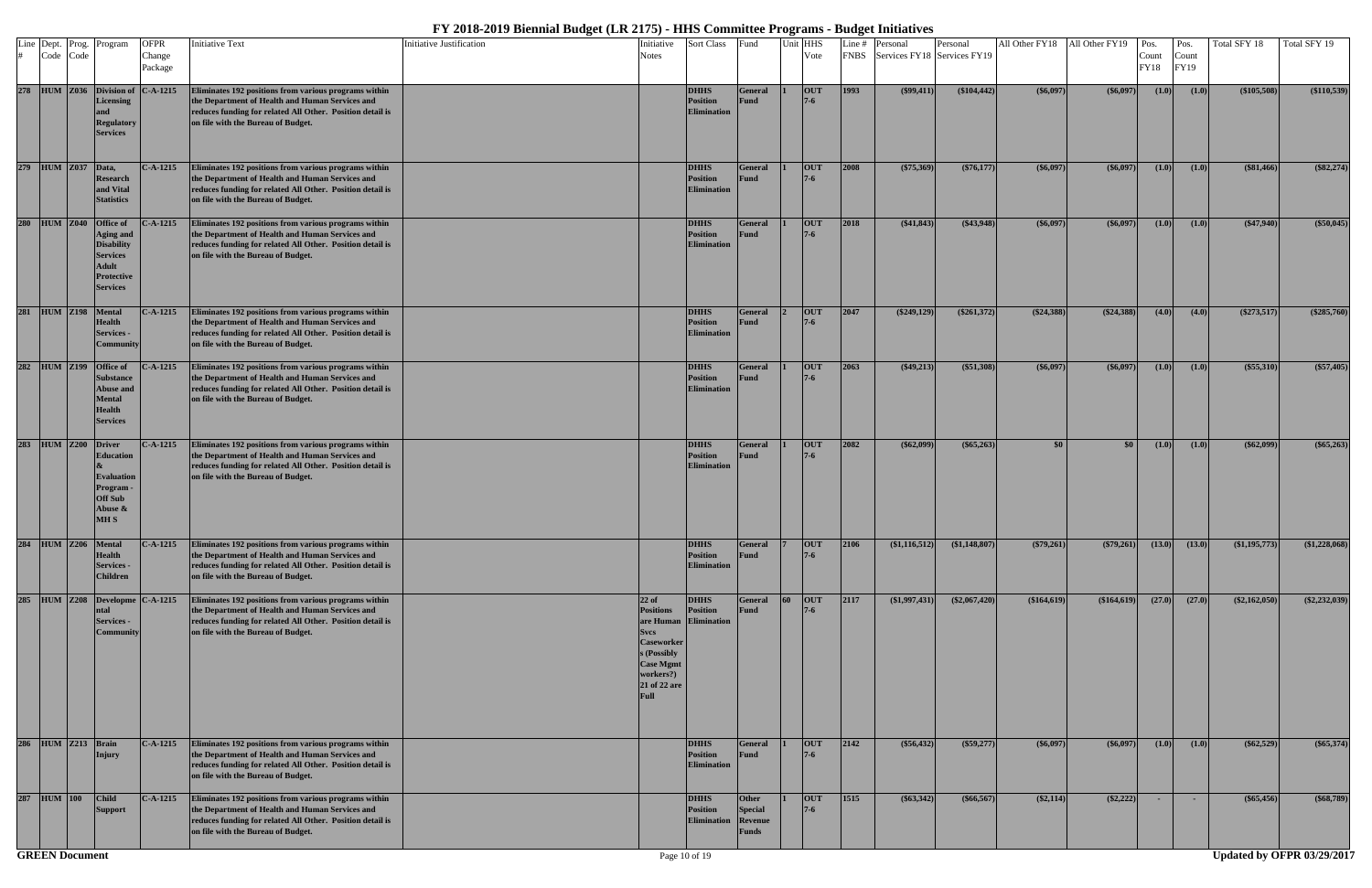| # Code Code  | Line Dept. Prog. Program                                                                          | <b>OFPR</b><br>Change<br>Package | <b>Initiative Text</b>                                                                                                                                                                                      | Initiative Justification | Initiative<br><b>Notes</b> | <b>Sort Class</b>                                    | Fund                                               | Unit HHS | Vote                                                                                                                                                                                                                                                                                                                                                                                                             |                | Line # Personal<br>FNBS Services FY18 Services FY19 | Personal     |              | All Other FY18 All Other FY19 Pos. | Count<br>FY18 | Pos.<br>Count<br>FY19 | Total SFY 18 | Total SFY 19 |
|--------------|---------------------------------------------------------------------------------------------------|----------------------------------|-------------------------------------------------------------------------------------------------------------------------------------------------------------------------------------------------------------|--------------------------|----------------------------|------------------------------------------------------|----------------------------------------------------|----------|------------------------------------------------------------------------------------------------------------------------------------------------------------------------------------------------------------------------------------------------------------------------------------------------------------------------------------------------------------------------------------------------------------------|----------------|-----------------------------------------------------|--------------|--------------|------------------------------------|---------------|-----------------------|--------------|--------------|
| 288 HUM 142  | <b>Office of</b><br>Commissio<br>ner                                                              | $C-A-1215$                       | Eliminates 192 positions from various programs within<br>the Department of Health and Human Services and<br>reduces funding for related All Other. Position detail is<br>on file with the Bureau of Budget. |                          |                            | <b>DHHS</b><br>Position<br><b>Elimination</b>        | Other<br>Special<br>Revenue<br>Funds               |          | <b>OUT</b><br>$7 - 6$                                                                                                                                                                                                                                                                                                                                                                                            | 1654           | ( \$188,094)                                        | (\$197,360)  | (\$6,279)    | $($ \$6,588) $ $                   | $\sim$        | $\sim$                | (\$194,373)  | (\$203,948)  |
| 289 HUM 143  | <b>Maine</b><br><b>Center for</b><br><b>Disease</b><br><b>Control</b><br>and<br><b>Prevention</b> | $C-A-1215$                       | Eliminates 192 positions from various programs within<br>the Department of Health and Human Services and<br>reduces funding for related All Other. Position detail is<br>on file with the Bureau of Budget. |                          |                            | <b>DHHS</b><br><b>Position</b><br><b>Elimination</b> | Other<br><b>Special</b><br>Revenue<br>Funds        |          | IN as<br>amended<br>$7-6-$<br>Eliminate<br>only 1<br><b>Positions</b><br>Pos.#<br>02000196<br>5B<br><b>Estimate</b><br>d Savings<br><b>SFY 2018</b><br><b>Leg</b><br>$\lfloor$ Count 0.5 $\rfloor$<br>PS<br>\$43,288<br>AO3,049<br>\$Total<br>\$46,337<br><b>Estimate</b><br>d Savings<br><b>SFY 2019</b><br>Leg<br>$\lfloor$ Count 0.5 $\rfloor$<br><b>PS</b><br>\$45,362<br>AO<br>\$3,049<br>Total<br>\$48,411 | 1713           | (\$70,554)                                          | (\$73,835)   | (\$5,506)    | (\$5,615)                          | (0.5)         | (0.5)                 | $(*76,060)$  | (\$79,450)   |
| 290 HUM 452  | Office of<br>Child and<br>Family<br>Services -<br><b>District</b>                                 | $C-A-1215$                       | Eliminates 192 positions from various programs within<br>the Department of Health and Human Services and<br>reduces funding for related All Other. Position detail is<br>on file with the Bureau of Budget. |                          |                            | <b>DHHS</b><br>Position<br><b>Elimination</b>        | <b>Other</b><br>Special<br>Revenue<br><b>Funds</b> |          | <b>OUT</b><br>$7-6$                                                                                                                                                                                                                                                                                                                                                                                              | 1832           | $(\$21,579)$                                        | (\$22,656)   | (\$720)      | (\$756)                            | $\sim$        | $\sim$                | $(\$22,299)$ | $(\$23,412)$ |
| 291 HUM 453  | Office of<br><b>Family</b><br>Independen<br>ce - District                                         | $C-A-1215$                       | Eliminates 192 positions from various programs within<br>the Department of Health and Human Services and<br>reduces funding for related All Other. Position detail is<br>on file with the Bureau of Budget. |                          |                            | <b>DHHS</b><br><b>Position</b><br>Elimination        | <b>Other</b><br><b>Special</b><br>Revenue<br>Funds |          | <b>OUT</b>                                                                                                                                                                                                                                                                                                                                                                                                       | $\boxed{1840}$ | ( \$406,593)                                        | $(*427,106)$ | $(*57,676)$  | (\$58,360)                         | (7.0)         | (7.0)                 | $(*464,269)$ | $(*485,466)$ |
| 292 HUM Z036 | Division of C-A-1215<br>Licensing<br><b>Regulatory</b><br><b>Services</b>                         |                                  | Eliminates 192 positions from various programs within<br>the Department of Health and Human Services and<br>reduces funding for related All Other. Position detail is<br>on file with the Bureau of Budget. |                          |                            | <b>DHHS</b><br><b>Position</b><br><b>Elimination</b> | <b>Other</b><br><b>Special</b><br>Revenue<br>Funds |          | <b>OUT</b><br>$7 - 6$                                                                                                                                                                                                                                                                                                                                                                                            | 1995           | \$184,627                                           | (193, 953)   | $(\$21,915)$ | $(*22,226)$                        | (2.5)         | (2.5)                 | (\$206,542)  | (\$216,179)  |
| 293 HUM 143  | <b>Maine</b><br><b>Center for</b><br><b>Disease</b><br><b>Control</b><br><b>Prevention</b>        | $C-A-1215$                       | Eliminates 192 positions from various programs within<br>the Department of Health and Human Services and<br>reduces funding for related All Other. Position detail is<br>on file with the Bureau of Budget. |                          |                            | <b>DHHS</b><br>Position<br>Elimination Maine         | Fund for a $ 27 $<br><b>Healthy</b>                |          | OUT<br>$7 - 6$                                                                                                                                                                                                                                                                                                                                                                                                   | 1714           | (\$104,680)                                         | (\$110,072)  | $(\$9,795)$  | $($ \$9,975)                       | (1.0)         | (1.0)                 | (\$114,475)  | (\$120,047)  |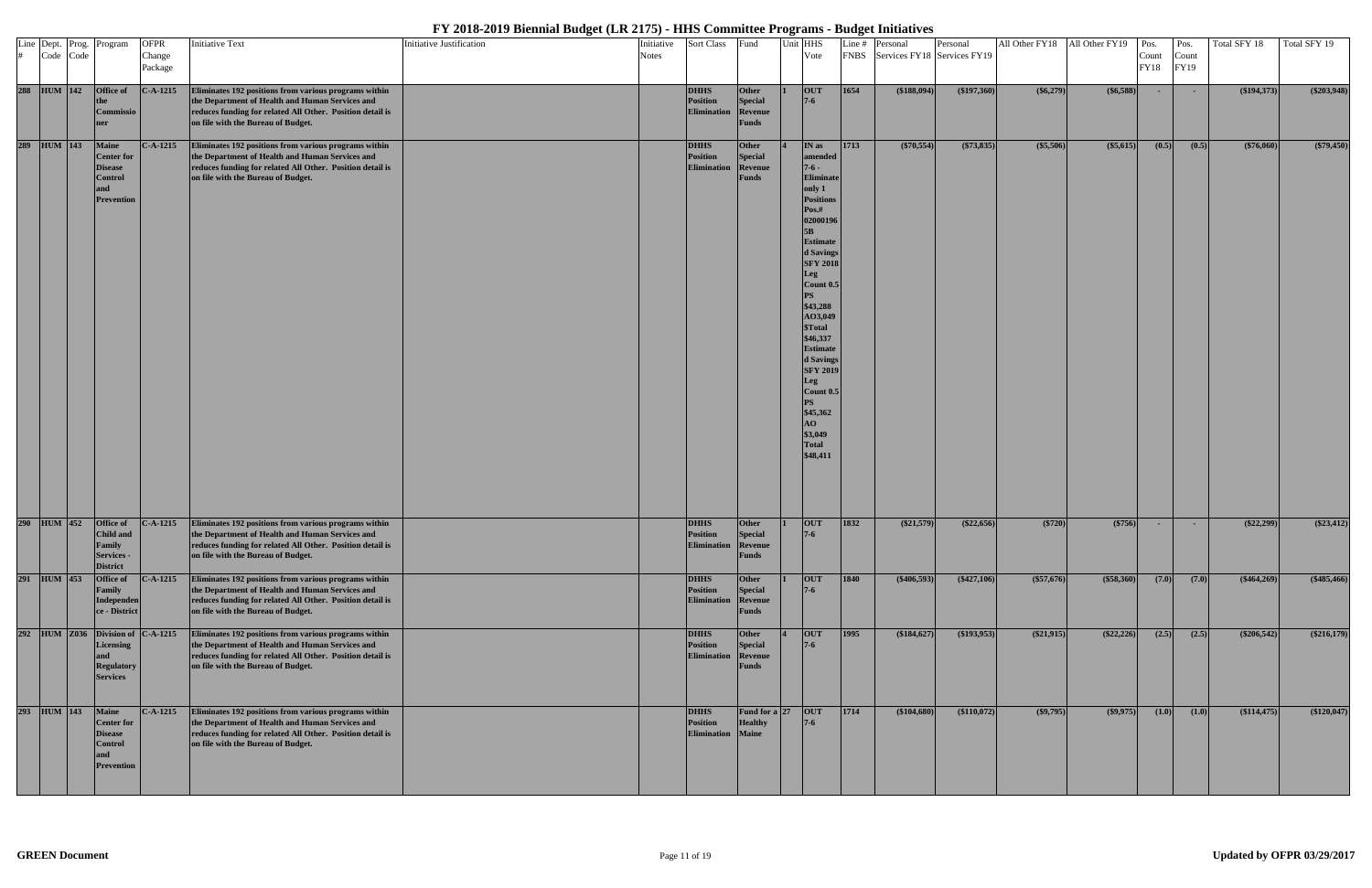|     | Line Dept. Prog.<br>Code Code | Program                                                                                                       | <b>OFPR</b><br>Change<br>Package | <b>Initiative Text</b>                                                                                                                                                                                      | <b>Initiative Justification</b> | Initiative<br>Notes | <b>Sort Class</b>                                    | Fund                                                   | Jnit HHS<br>Vote      | Line $#$<br><b>FNBS</b> | Personal<br>Services FY18 Services FY19 | Personal        |               | All Other FY18 All Other FY19 Pos. | Count<br><b>FY18</b> | Pos.<br>Count<br>FY19 | Total SFY 18    | Total SFY 19   |
|-----|-------------------------------|---------------------------------------------------------------------------------------------------------------|----------------------------------|-------------------------------------------------------------------------------------------------------------------------------------------------------------------------------------------------------------|---------------------------------|---------------------|------------------------------------------------------|--------------------------------------------------------|-----------------------|-------------------------|-----------------------------------------|-----------------|---------------|------------------------------------|----------------------|-----------------------|-----------------|----------------|
|     | 294 HUM 143                   | <b>Maine</b><br><b>Center for</b><br><b>Disease</b><br>Control<br><b>Prevention</b>                           | $C-A-1215$                       | Eliminates 192 positions from various programs within<br>the Department of Health and Human Services and<br>reduces funding for related All Other. Position detail is<br>on file with the Bureau of Budget. |                                 |                     | <b>DHHS</b><br><b>Position</b><br><b>Elimination</b> | <b>Fund for a 30</b><br><b>Healthy</b><br><b>Maine</b> | OUT<br>$7 - 6$        | 1715                    | $(\$84,581)$                            | (\$88,428)      | (\$9,124)     | $($ \$9,252) $ $                   | (1.0)                | (1.0)                 | $(\$93,705)$    | $(\$97,680)$   |
|     | 295 HUM 100                   | <b>Child</b><br><b>Support</b>                                                                                | $C-A-1215$                       | Eliminates 192 positions from various programs within<br>the Department of Health and Human Services and<br>reduces funding for related All Other. Position detail is<br>on file with the Bureau of Budget. |                                 |                     | <b>DHHS</b><br><b>Position</b><br><b>Elimination</b> | Federal<br>Expenditu<br>res Fund                       | <b>OUT</b>            | 1514                    | (\$364,064)                             | (\$382,136)     | $(\$43,655)$  | (\$44,258)                         | (5.0)                | (5.0)                 | $(*407,719)$    | $(*426,394)$   |
| 296 | <b>HUM</b> 129                | Office of<br><b>MaineCare</b><br><b>Services</b>                                                              | $C-A-1215$                       | Eliminates 192 positions from various programs within<br>the Department of Health and Human Services and<br>reduces funding for related All Other. Position detail is<br>on file with the Bureau of Budget. |                                 |                     | <b>DHHS</b><br>Position<br><b>Elimination</b>        | Federal<br><b>Expenditu</b><br>res Fund                | <b>OUT</b>            | 1544                    | $(\$627,165)$                           | $(*652,308)$    | $($ \$93,391) | (\$94,231)                         | (11.5)               | (11.5)                | $(*720,556)$    | $(*746,539)$   |
|     | 297 HUM 143                   | <b>Maine</b><br><b>Center for</b><br><b>Disease</b><br><b>Control</b><br>and<br><b>Prevention</b>             | $C-A-1215$                       | Eliminates 192 positions from various programs within<br>the Department of Health and Human Services and<br>reduces funding for related All Other. Position detail is<br>on file with the Bureau of Budget. |                                 |                     | <b>DHHS</b><br><b>Position</b><br><b>Elimination</b> | Federal<br>Expenditu<br>res Fund                       | <b>OUT</b><br>$7 - 6$ | 1712                    | $(*436,971)$                            | $(\$457,680)$   | $(\$49,239)$  | (\$49,931)                         | (6.0)                | (6.0)                 | (\$486,210)     | $(\$507,611)$  |
| 298 | <b>HUM</b> 208                | <b>Disability</b><br><b>Determinat</b><br>$on -$<br><b>Division of</b>                                        | $C-A-1215$                       | Eliminates 192 positions from various programs within<br>the Department of Health and Human Services and<br>reduces funding for related All Other. Position detail is<br>on file with the Bureau of Budget. |                                 |                     | <b>DHHS</b><br><b>Position</b><br><b>Elimination</b> | Federal<br><b>Expenditu</b><br>res Fund                | <b>OUT</b>            | <b>1799</b>             | (\$153,864)                             | (\$161,507)     | (\$20,888)    | (\$21,143)                         | (2.5)                | (2.5)                 | $(*174,752)$    | (\$182,650)    |
| 299 | $HUM$ $Z037$                  | Data,<br><b>Research</b><br>and Vital<br><b>Statistics</b>                                                    | $C-A-1215$                       | Eliminates 192 positions from various programs within<br>the Department of Health and Human Services and<br>reduces funding for related All Other. Position detail is<br>on file with the Bureau of Budget. |                                 |                     | <b>DHHS</b><br><b>Position</b><br><b>Elimination</b> | Federal<br>Expenditu<br>res Fund                       | <b>OUT</b>            | 2009                    | (\$56,432)                              | (\$59,277)      | (\$8,184)     | (\$8,279)                          | (1.0)                | (1.0)                 | (\$64,616)      | $(\$67,556)$   |
| 300 | $HUM$ 146                     | <b>Support for</b><br>People in<br><b>Retraining</b><br>and<br>Employme                                       | Additional C-A-1215              | Eliminates 192 positions from various programs within<br>the Department of Health and Human Services and<br>reduces funding for related All Other. Position detail is<br>on file with the Bureau of Budget. |                                 |                     | <b>DHHS</b><br><b>Position</b><br><b>Elimination</b> | Federal<br><b>Block</b><br>Grant<br><b>Fund</b>        | IN                    | 1730                    | (\$3,817,090)                           | $(\$3,893,139)$ | $(\$464,493)$ | $(*467,031)$                       | (53.5)               | (53.5)                | $(\$4,281,583)$ | $(*4,360,170)$ |
| 301 | <b>HUM</b> 191                | <b>Maternal</b><br>and Child<br><b>Health</b>                                                                 | $C-A-1215$                       | Eliminates 192 positions from various programs within<br>the Department of Health and Human Services and<br>reduces funding for related All Other. Position detail is<br>on file with the Bureau of Budget. |                                 |                     | <b>DHHS</b><br><b>Position</b><br><b>Elimination</b> | Federal<br><b>Block</b><br>Grant<br>Fund               | <b>OUT</b><br>$7 - 6$ | 1771                    | $(*799,352)$                            | $($ \$837,045)  | (\$83,387)    | $($ \$84,645) $ $                  | (9.0)                | (9.0)                 | $($ \$882,739)  | $(\$921,690)$  |
|     | 302 HUM 204                   | <b>Special</b><br><b>Children's</b><br><b>Services</b>                                                        | $C-A-1215$                       | Eliminates 192 positions from various programs within<br>the Department of Health and Human Services and<br>reduces funding for related All Other. Position detail is<br>on file with the Bureau of Budget. |                                 |                     | <b>DHHS</b><br><b>Position</b><br><b>Elimination</b> | Federal<br><b>Block</b><br>Grant<br><b>Fund</b>        | <b>OUT</b><br>$7 - 6$ | $\boxed{1790}$          | (\$159,643)                             | (\$167,221)     | (\$17,930)    | (\$18,183)                         | (2.0)                | (2.0)                 | $(*177,573)$    | (\$185,404)    |
| 303 | $HUM$ $Z199$                  | <b>Office of</b><br><b>Substance</b><br><b>Abuse and</b><br><b>Mental</b><br><b>Health</b><br><b>Services</b> | $C-A-1215$                       | Eliminates 192 positions from various programs within<br>the Department of Health and Human Services and<br>reduces funding for related All Other. Position detail is<br>on file with the Bureau of Budget. |                                 |                     | <b>DHHS</b><br><b>Position</b><br><b>Elimination</b> | Federal<br><b>Block</b><br>Grant<br><b>Fund</b>        | <b>OUT</b><br>$7 - 6$ | 2064                    | $(*59,795)$                             | $(\$62,534)$    | (\$8,296)     | (\$8,388)                          | (1.0)                | (1.0)                 | (\$68,091)      | $(*70,922)$    |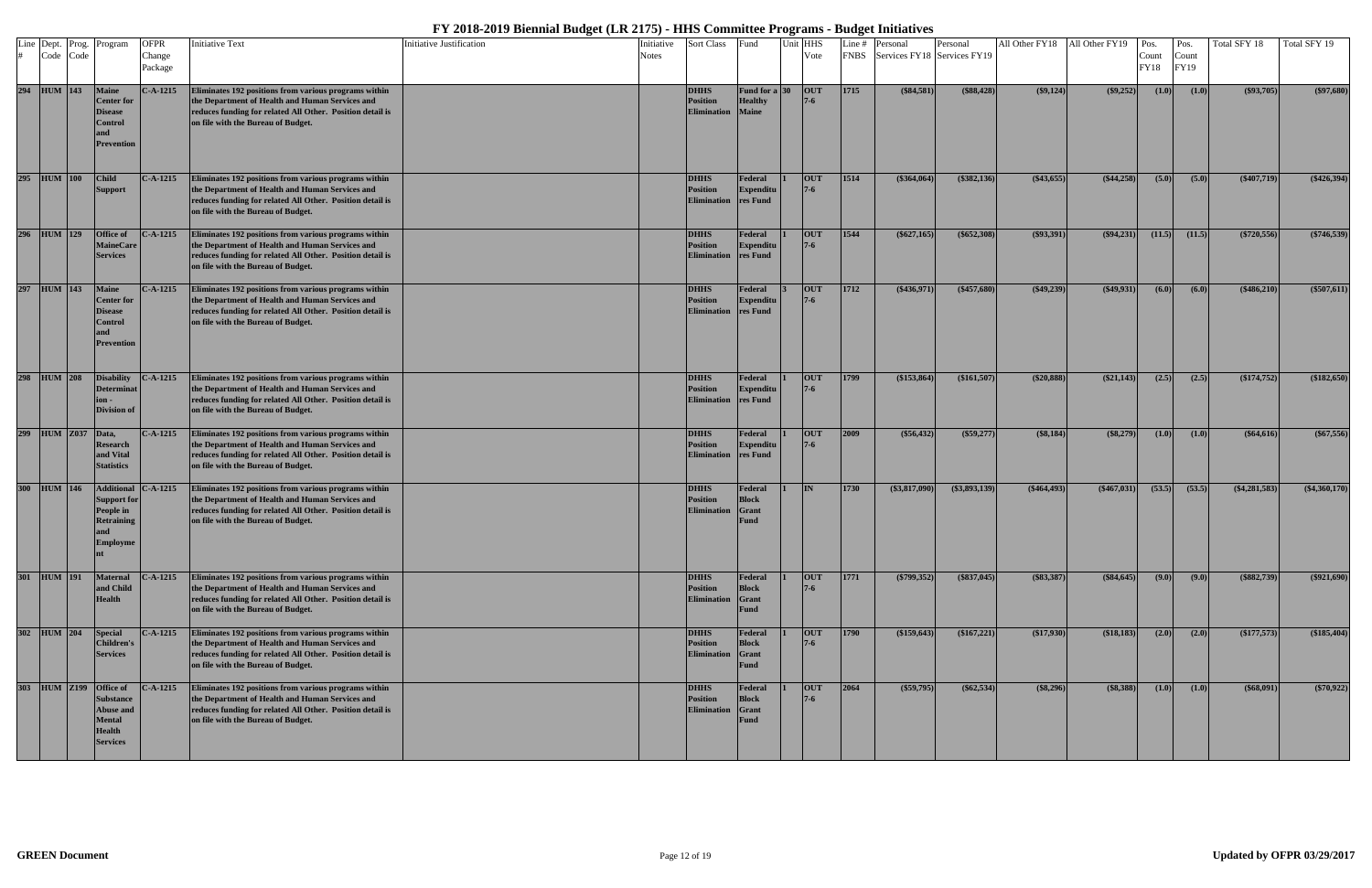|  | Line Dept. Prog.<br>Code Code | Program                                                                                    | <b>OFPR</b><br>Change<br>Package | <b>Initiative Text</b>                                                                                                                                                                                                                                                                                                                                                                                      | Initiative Justification                                                                                                                                                                                                                                                                                                                                                        | Initiative<br>Notes                                                                     | Sort Class                      | Fund                                                    | Unit HHS<br>Vote                                              | Line # | Personal<br>FNBS Services FY18 Services FY19 | Personal | All Other FY18 All Other FY19 |                 | Pos.<br>Count<br><b>FY18</b> | Pos.<br>Count<br>FY19 | Total SFY 18    | Total SFY 19    |
|--|-------------------------------|--------------------------------------------------------------------------------------------|----------------------------------|-------------------------------------------------------------------------------------------------------------------------------------------------------------------------------------------------------------------------------------------------------------------------------------------------------------------------------------------------------------------------------------------------------------|---------------------------------------------------------------------------------------------------------------------------------------------------------------------------------------------------------------------------------------------------------------------------------------------------------------------------------------------------------------------------------|-----------------------------------------------------------------------------------------|---------------------------------|---------------------------------------------------------|---------------------------------------------------------------|--------|----------------------------------------------|----------|-------------------------------|-----------------|------------------------------|-----------------------|-----------------|-----------------|
|  | 315 HUM 420                   | Long Term<br>Care -<br>Office of<br>Aging and<br>Disability<br>Services                    | $C-A-1605$                       | Provides one-time funding in the Long Term Care - Office of New federal home and community based services (HCBS)<br>Aging and Disability Services program, General Fund and in<br>the Office of MaineCare Services program, Federal<br>Expenditures Fund to undertake the verification process of<br>consumers and providers in the home and community based<br>setting as required by federal regulations. | regulations require that each state survey all home and community<br>based setting providers and consumers through a self-assessment,<br>and then implement a verification process to ensure that all settings<br>are in compliance. This initiative seeks authorized funding to<br>implement the HCBS transition plan which is eligible for a 50%<br>federal match.            |                                                                                         | Elder<br>Services               | General<br>Fund                                         | IN                                                            | 1824   | \$0                                          | \$0      | \$50,000                      | \$50,000        |                              |                       | \$50,000        | \$50,000        |
|  | 316 HUM 129                   | Office of<br><b>MaineCare</b><br><b>Services</b>                                           | $C-A-1605$                       | Provides one-time funding in the Long Term Care - Office<br>of Aging and Disability Services program, General Fund<br>and in the Office of MaineCare Services program, Federal                                                                                                                                                                                                                              |                                                                                                                                                                                                                                                                                                                                                                                 |                                                                                         | <b>Elder</b><br><b>Services</b> | Federal<br>Expenditu<br>res Fund                        | <b>IN</b>                                                     | 1548   | \$0                                          | \$0      | \$51,614                      | \$51,614        |                              |                       | \$51,614        | \$51,614        |
|  | 317 HUM 140                   | Office of<br>Aging and<br>Disability<br>Services<br>Central<br>Office                      | $-A-1611$                        | Reduces allocation in the Office of Aging and Disability<br>Services Central Office program to align with available<br>resources.                                                                                                                                                                                                                                                                           | This initiative will align the budget with available resources.                                                                                                                                                                                                                                                                                                                 |                                                                                         | Elder<br>Services               | <b>Other</b><br>Special<br>Revenue<br>unds <sup>?</sup> | IN                                                            | 1628   | \$0                                          | \$0      | $(\$203,500)$                 | $(\$203,500)$   |                              |                       | $(\$203,500)$   | (\$203,500)     |
|  | 318 HUM 927                   | Maine Rx<br>Plus<br>Program                                                                | $- A - 2010$                     | Reduces allocation to align with available resources.                                                                                                                                                                                                                                                                                                                                                       | This initiative will align the budget with available resources in the<br>Other Special Revenue Funds in the Office of MaineCare Services<br>program and the Maine Rx Plus Program.                                                                                                                                                                                              | Department Elder<br>plans to<br>remove this<br>initiative.<br>Part YYY                  | Services                        | Other<br>Special<br>Revenue<br>Funds                    | <b>OUT</b>                                                    | 1914   | \$0                                          | \$0      | $(\$134,786)$                 | (\$134,786)     |                              |                       | (\$134,786)     | (\$134,786)     |
|  | 319 HUM 143                   | Maine<br>Center for<br>Disease<br>Control and<br>Prevention                                | -A-1119                          | Continues 5 limited-period Environmental Specialist III<br>positions established in Public Law 2015, chapter 267 funded<br>100% in the Fund for Healthy Maine Public Health<br>Infrastructure program through April 28, 2018. Also<br>provides funding for related All Other.                                                                                                                               | Public Law 2015, chapter 267 redefined lead poisoning which<br>increased the number of inspections. This initiative continues the<br>funding for an additional year to facilitate the higher demand.                                                                                                                                                                            | CP will ask<br>to continue<br>through<br>entire<br>biennium                             | <b>FHM</b>                      | Fund for a<br>Healthy<br>Maine                          | IN as<br>AMD-<br>Add<br>funding<br>for SFY<br>2019 as<br>well | 1701   | \$348,020                                    | \$0      | \$26,968                      | \$0             |                              |                       | \$374,988       | \$0             |
|  | 320 HUM 147                   | Medical<br>Care -<br>Payments to<br>Providers                                              | C-A-1123                         | Adjusts funding between the Maine Center for Disease<br>Control and Prevention program and the Medical Care -<br>Payments to Providers program in the Fund for a Healthy<br>Maine to focus on direct healthcare for low-income member<br>services.                                                                                                                                                          | This initiative is redeploying resources in the Fund for a Healthy<br>Maine to focus on healthcare for low-income children and adults and<br>maximizes federal matching funds.                                                                                                                                                                                                  |                                                                                         | <b>FHM</b>                      | General<br>≀und                                         | OUT 7-6 1742                                                  |        | \$0                                          | \$0      | $(\$4,684,150$                | $(\$4,684,150)$ |                              |                       | $(\$4,684,150)$ | $(\$4,684,150)$ |
|  | 321 HUM 143                   | <b>Maine</b><br><b>Center for</b><br><b>Disease</b><br><b>Control</b><br><b>Prevention</b> | $C-A-1123$                       | Adjusts funding between the Maine Center for Disease<br>Control and Prevention program and the Medical Care -<br>Payments to Providers program in the Fund for a Healthy<br>Maine to focus on direct healthcare for low-income<br>member services.                                                                                                                                                          |                                                                                                                                                                                                                                                                                                                                                                                 |                                                                                         | <b>FHM</b>                      | Fund for a 26<br><b>Healthy</b><br><b>Maine</b>         | OUT 7-6 1702                                                  |        | \$0                                          | \$0      | $(*4,684,150)$                | ( \$4,684,150)  | <b>COL</b>                   |                       | $(*4,684,150)$  | $(*4,684,150)$  |
|  | 322 HUM 147                   | Medical<br>Care -<br><b>Payments</b><br><b>Providers</b>                                   | $C-A-1123$                       | <b>Adjusts funding between the Maine Center for Disease</b><br>Control and Prevention program and the Medical Care -<br>Payments to Providers program in the Fund for a Healthy<br>Maine to focus on direct healthcare for low-income<br>member services.                                                                                                                                                   |                                                                                                                                                                                                                                                                                                                                                                                 |                                                                                         | <b>FHM</b>                      | <b>Fund for a</b><br><b>Healthy</b><br><b>Maine</b>     | OUT 7-6 1743                                                  |        | \$0                                          | \$0      | \$4,684,150                   | \$4,684,150     |                              |                       | \$4,684,150     | \$4,684,150     |
|  | 323 HUM 147                   | Medical<br>Care -<br>Payments to<br>Providers                                              | C-A-1124                         | Adjusts funding between the Maine Center for Disease<br>Control and Prevention program and the Medical Care -<br>Payments to Providers program in the Fund for a Healthy<br>Maine to shift the focus of tobacco prevention to MaineCare<br>recipients.                                                                                                                                                      | This initiative is redeploying resources in the Fund for a Healthy<br>Maine to shift the focus of tobacco prevention to MaineCare<br>recipients who have some of the highest rates of smoking across<br>Maine. With the shift in focus to a large subset of Maine's<br>population, funding should be sufficient to continue activities at a<br>smaller and more directed scale. | CP to lower FHM<br>this amount.<br>as tobacco<br>helpine was<br>accidently<br>included. |                                 | General<br>Fund                                         | OUT 7-6 1744                                                  |        | \$0                                          | - \$0    | (\$5,698,647)                 | $(\$5,698,647)$ |                              |                       | $(\$5,698,647)$ | (\$5,698,647)   |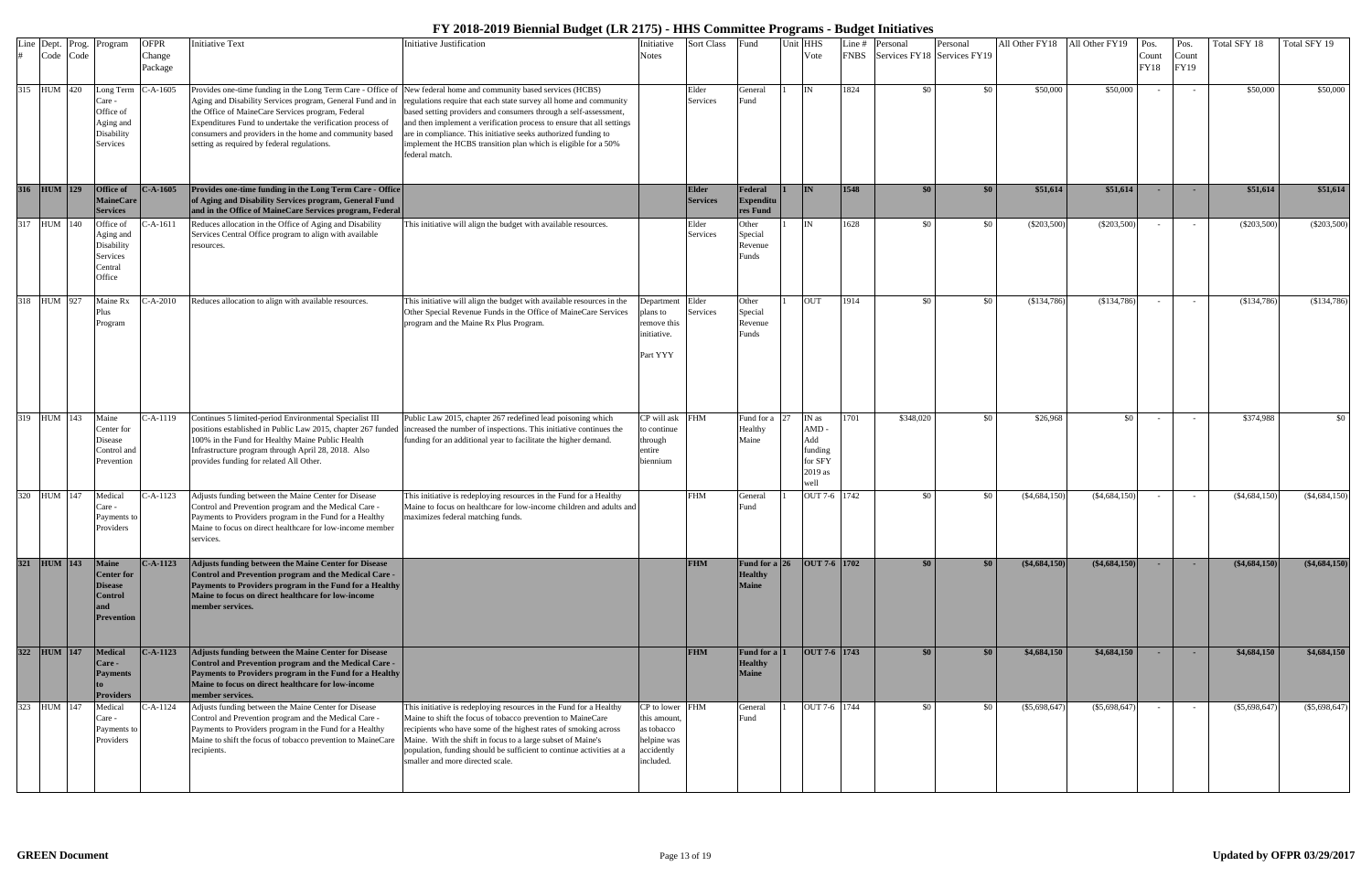| Code Code    | Line Dept. Prog. Program                                                                        | <b>OFPR</b><br>Change<br>Package | <b>Initiative Text</b>                                                                                                                                                                                                                                        | <b>Initiative Justification</b>                                                                                                                                                                                                                                                                                                                                                                                                                                                                                    | nitiative<br>Notes                                                         | Sort Class                       | Fund                                                   | Unit HHS<br>Vote             | Line # | Personal<br>FNBS Services FY18 Services FY19 | Personal         |                 | All Other FY18 All Other FY19 Pos. | Count<br><b>FY18</b> | Pos.<br>Count<br>FY19 | Total SFY 18    | Total SFY 19    |
|--------------|-------------------------------------------------------------------------------------------------|----------------------------------|---------------------------------------------------------------------------------------------------------------------------------------------------------------------------------------------------------------------------------------------------------------|--------------------------------------------------------------------------------------------------------------------------------------------------------------------------------------------------------------------------------------------------------------------------------------------------------------------------------------------------------------------------------------------------------------------------------------------------------------------------------------------------------------------|----------------------------------------------------------------------------|----------------------------------|--------------------------------------------------------|------------------------------|--------|----------------------------------------------|------------------|-----------------|------------------------------------|----------------------|-----------------------|-----------------|-----------------|
| 324 HUM 143  | <b>Maine</b><br><b>Center for</b><br><b>Disease</b><br><b>Control</b><br><b>Prevention</b>      | $C-A-1124$                       | Adjusts funding between the Maine Center for Disease<br>Control and Prevention program and the Medical Care -<br>Payments to Providers program in the Fund for a Healthy<br>Maine to shift the focus of tobacco prevention to<br><b>MaineCare recipients.</b> |                                                                                                                                                                                                                                                                                                                                                                                                                                                                                                                    |                                                                            | <b>FHM</b>                       | <b>Fund for a 30</b><br><b>Healthy</b><br><b>Maine</b> | $\vert$ OUT 7-6 $\vert$ 1703 |        | \$0\$                                        | \$0              | $(\$5,698,647)$ | $(\$5,698,647)$                    |                      |                       | $(\$5,698,647)$ | $(\$5,698,647)$ |
| 325 HUM 147  | <b>Medical</b><br>Care -<br><b>Payments</b><br><b>Providers</b>                                 | $C-A-1124$                       | Adjusts funding between the Maine Center for Disease<br>Control and Prevention program and the Medical Care -<br>Payments to Providers program in the Fund for a Healthy<br>Maine to shift the focus of tobacco prevention to<br>MaineCare recipients.        |                                                                                                                                                                                                                                                                                                                                                                                                                                                                                                                    |                                                                            | <b>FHM</b>                       | <b>Fund for a</b><br><b>Healthy</b><br><b>Maine</b>    | OUT 7-6 1745                 |        | \$0                                          | \$0              | \$5,698,647     | \$5,698,647                        |                      |                       | \$5,698,647     | \$5,698,647     |
| 326 HUM 143  | Maine<br>Center for<br>Disease<br>Control and<br>Prevention                                     | $C-A-1920$                       | Mental Health Services program and the Maine Center for<br>Disease Control and Prevention program within the same<br>fund to consolidate prevention services.                                                                                                 | Transfers funding between the Office of Substance Abuse and This initiative places prevention services funding within the office<br>charged with overseeing prevention services.                                                                                                                                                                                                                                                                                                                                   |                                                                            | <b>FHM</b>                       | Fund for a 31<br>Healthy<br>Maine                      | IIN                          | 1724   | \$0                                          | \$0              | \$777,504       | \$777,504                          |                      | $\sim$                | \$777,504       | \$777,504       |
| 327 HUM Z199 | <b>Office</b> of<br>Substance<br><b>Abuse and</b><br><b>Mental</b><br>Health<br><b>Services</b> | $- A - 1920$                     | Transfers funding between the Office of Substance Abuse<br>and Mental Health Services program and the Maine<br>Center for Disease Control and Prevention program<br>within the same fund to consolidate prevention services.                                  |                                                                                                                                                                                                                                                                                                                                                                                                                                                                                                                    |                                                                            | <b>FHM</b>                       | Fund for a<br><b>Healthy</b><br><b>Maine</b>           | <b>IN</b>                    | 2070   | \$0                                          | \$0              | $(\$777,504)$   | $(*777,504)$                       |                      |                       | (\$777,504)     | $(\$777,504)$   |
| 336 HUM Z055 | Prescription (<br>Drug<br>Academic<br>Detailing                                                 | $- A - 2001$                     | Provides allocation to align with available resources.                                                                                                                                                                                                        | The Legislature established the Prescription Drug Academic<br>Detailing program in Maine Revised Statutes, Title 22, §2685.<br>Beginning April 1, 2012, each manufacturer of prescription drugs<br>that are provided to Maine residents through the MaineCare program<br>or the elderly low-cost drug program is required to pay a fee of \$500<br>per calendar year to the department to provide funding for the<br>program. This initiative aligns the allocation with available resources<br>and program needs. |                                                                            | MaineCare<br>Admin               | Other<br>Special<br>Revenue<br>unds <sup>?</sup>       | <b>IN</b>                    | 2024   | \$0                                          | \$0              | \$100,000       | \$100,000                          |                      |                       | \$100,000       | \$100,000       |
| 337 HUM 129  | Office of<br>MaineCare<br>Services                                                              | $C-A-2005$                       | Provides allocation in the Office of MaineCare Services<br>program, Federal Block Grant Fund for allocated payroll and<br>associated All Other costs.                                                                                                         | Several positions, budgeted in other accounts, occasionally perform<br>duties that are allowable under the State Children's Health Insurance<br>Program (SCHIP) that funds this Office of MaineCare Services<br>account. Historically, financial orders have been processed in order<br>to cover these payroll costs and associated STA-CAP costs. This<br>initiative would reduce the administrative workload and improve<br>efficiency by providing Personal Services and related All Other<br>allocation.       |                                                                            | MaineCare<br>Admin               | Federal<br><b>Block</b><br><b>Grant Fund</b>           | <b>IN</b>                    | 1563   | \$120,738                                    | \$120,738        | \$4,031         | \$4,031                            |                      |                       | \$124,769       | \$124,769       |
| 338 HUM 129  | Office of<br>MaineCare<br>Services                                                              | $C-A-2010$                       | Reduces allocation to align with available resources.                                                                                                                                                                                                         | This initiative will align the budget with available resources in the<br>Other Special Revenue Funds in the Office of MaineCare Services<br>program and the Maine Rx Plus Program.                                                                                                                                                                                                                                                                                                                                 | Department MaineCare<br>plans to<br>remove this<br>initiative.<br>Part YYY | Admin                            | Other<br>Special<br>Revenue<br>Funds                   | OUT                          | 1564   | \$0                                          | \$0              | (\$1,165,417)   | (\$1,165,417)                      |                      |                       | (\$1,165,417)   | (\$1,165,417)   |
| 339 HUM 129  | Office of<br><b>MaineCare</b><br><b>Services</b>                                                | $C-A-2010$                       | Reduces allocation to align with available resources.                                                                                                                                                                                                         |                                                                                                                                                                                                                                                                                                                                                                                                                                                                                                                    |                                                                            | <b>MaineCare</b><br><b>Admin</b> | Other<br><b>Special</b><br>Revenue<br>Funds            | <b>OUT</b>                   | 1565   | \$0                                          | \$0 <sub>1</sub> | $(*76,500)$     | (\$76,500)                         |                      | <b>COL</b>            | $(*76,500)$     | (\$76,500)      |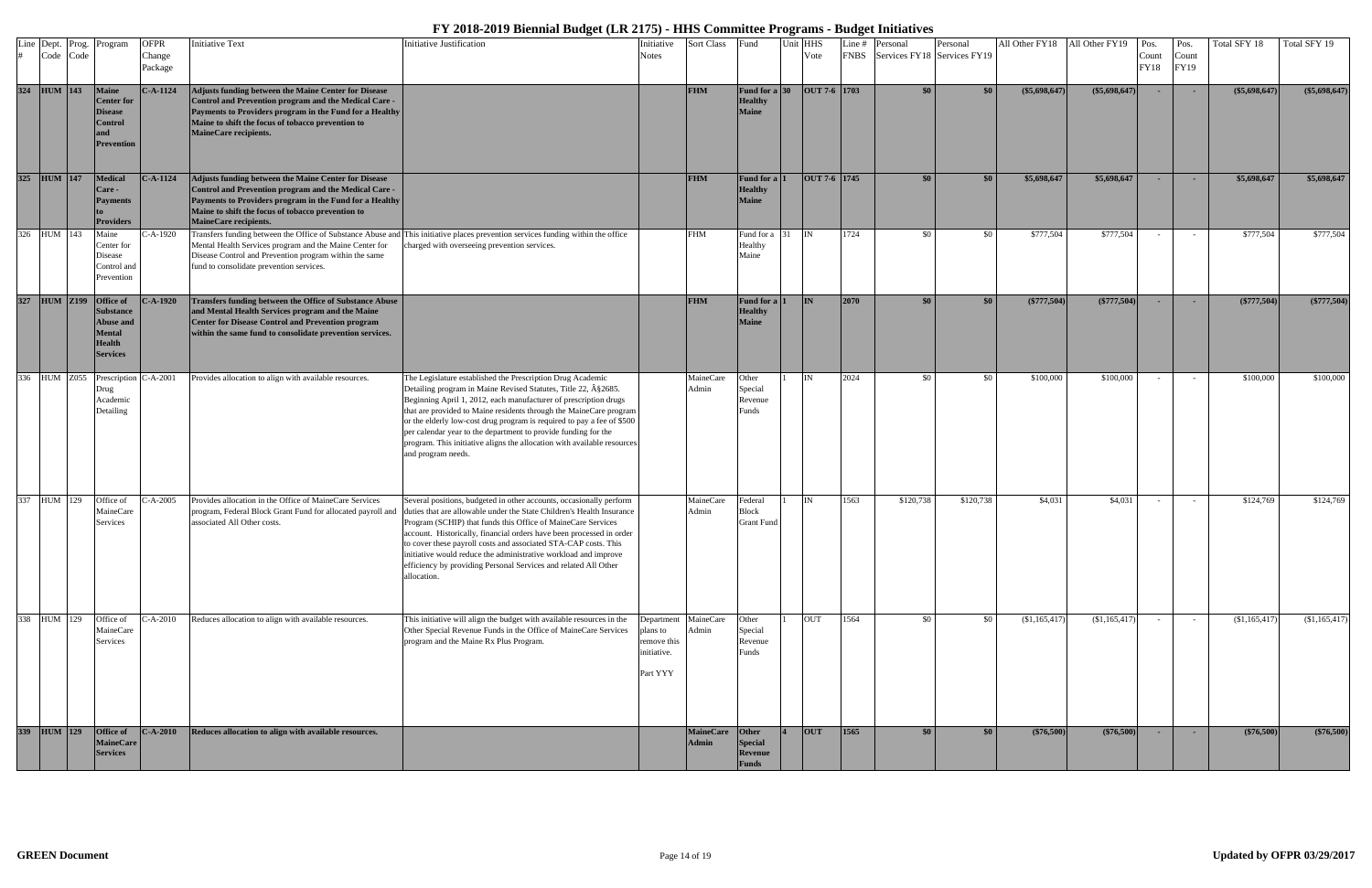| Line Dept. Prog.<br>Code Code | Program                                                              | <b>OFPR</b><br>Change<br>Package | <b>Initiative Text</b>                                                                                                                                                          | <b>Initiative Justification</b>                                                                                                                                                                                                                                                                                                                                                                                                                                                                                                                                                                                                                                                                                                   | Initiative<br>Notes                                                                                                                                                                                                                                                                                                                                                | Sort Class                              | Fund                                    | Unit HHS<br>Vote      | Line # | Personal<br>FNBS Services FY18 Services FY19 | Personal | All Other FY18 All Other FY19 Pos. |                       | Count<br>FY18 | Pos.<br>Count<br>FY19 | Total SFY 18    | Total SFY 19    |
|-------------------------------|----------------------------------------------------------------------|----------------------------------|---------------------------------------------------------------------------------------------------------------------------------------------------------------------------------|-----------------------------------------------------------------------------------------------------------------------------------------------------------------------------------------------------------------------------------------------------------------------------------------------------------------------------------------------------------------------------------------------------------------------------------------------------------------------------------------------------------------------------------------------------------------------------------------------------------------------------------------------------------------------------------------------------------------------------------|--------------------------------------------------------------------------------------------------------------------------------------------------------------------------------------------------------------------------------------------------------------------------------------------------------------------------------------------------------------------|-----------------------------------------|-----------------------------------------|-----------------------|--------|----------------------------------------------|----------|------------------------------------|-----------------------|---------------|-----------------------|-----------------|-----------------|
| 364 HUM 147                   | Medical<br>Care -<br>Payments to<br>Providers                        | $C-A-2105$                       | program through the elimination of Medicaid eligibility for<br>19 and 20 year olds effective January 1, 2018.                                                                   | Reduces funding in the Medical Care - Payments to Providers This initiative eliminates the Medicaid eligibility for 19 and 20 year There is a 1st MaineCare<br>olds as of January 1, 2018.                                                                                                                                                                                                                                                                                                                                                                                                                                                                                                                                        | Circuit<br>Opinion on a Recipients<br>prior DHHS<br>attempt to<br>eliminate 19<br>20 year olds<br>$(2012)$ , says<br>it violated<br><b>PPACA</b><br>$MOE -$<br>children's<br>eligibility<br>does not<br>change until<br>October<br>2019.<br>(http://media<br>ca1.uscourts<br>.gov/pdf.opi<br>nions/14-<br>1300P-<br>01A.pdf<br>Language<br>Part may be<br>required | Eligibility/                            | General<br><sup>7</sup> und             | OUT 7-6 1750          |        | \$0                                          | \$0      | $(\$3,297,088)$                    | $(\$6,596,026)$       |               |                       | $(\$3,297,088)$ | $(\$6,596,026)$ |
| 365 HUM 147                   | Medical<br>Care -<br><b>Payments</b>                                 | $C-A-2105$                       | Reduces funding in the Medical Care - Payments to<br>Providers program through the elimination of Medicaid<br>eligibility for 19 and 20 year olds effective January 1,<br>2018. |                                                                                                                                                                                                                                                                                                                                                                                                                                                                                                                                                                                                                                                                                                                                   | Language<br>Part may be Eligibility/<br>required                                                                                                                                                                                                                                                                                                                   | <b>MaineCare</b><br>Recipients          | Federal<br>Expenditu<br>res Fund        | $OUT 7-6   1751$      |        | \$0 <sub>1</sub>                             | \$0      | $(\$5,951,406)$                    | $($ \$11,900,962)     |               |                       | (\$5,951,406)   | (11,900,962)    |
| 366 HUM 147                   | Medical<br>Care -<br>Payments to<br>Providers                        | C-A-2115                         | Reduces funding by eliminating the Medicaid eligibility for<br>parents earning greater than 40% of the federal poverty limit<br>to 100% of the federal poverty limit.           | This initiative represents the savings that will be realized by<br>eliminating Medicaid eligibility for parents greater than 40% of the Part may be<br>federal poverty level as of July 1, 2018.                                                                                                                                                                                                                                                                                                                                                                                                                                                                                                                                  | Language<br>required                                                                                                                                                                                                                                                                                                                                               | MaineCare<br>Eligibility/<br>Recipients | Feneral<br>und                          | OUT 7-6 1756          |        | \$0                                          | \$0      | \$0                                | (\$33,105,672)        |               |                       | \$0             | (\$33,105,672)  |
|                               | 367 HUM 147 Medical<br>Care -<br><b>Payments</b><br><b>Providers</b> |                                  | C-A-2115 Reduces funding by eliminating the Medicaid eligibility<br>for parents earning greater than 40% of the federal<br>poverty limit to 100% of the federal poverty limit.  |                                                                                                                                                                                                                                                                                                                                                                                                                                                                                                                                                                                                                                                                                                                                   | Language MaineCare<br>Part may be Eligibility/<br>required                                                                                                                                                                                                                                                                                                         | Recipients                              | Federal<br>Expenditu<br>res Fund        | $1$ OUT 7-6 1757      |        |                                              |          |                                    | $($ \$59,731,320) $ $ |               |                       |                 | (\$59,731,320)  |
| 368 HUM 147                   | Medical<br>Care -<br>Payments to<br>Providers                        | $C-A-2102$                       | Reduces funding to adjust the critical access hospital<br>reimbursement rate from 109% to 101% of cost.                                                                         | This initiative recognizes the savings to the state that is realized by<br>aligning with Medicare and reimbursing critical access hospitals at<br>101% of cost from the current rate of 109%.                                                                                                                                                                                                                                                                                                                                                                                                                                                                                                                                     | Language<br>Part may be Hospitals<br>required                                                                                                                                                                                                                                                                                                                      | MaineCare                               | Feneral<br>Fund                         | <b>OUT</b><br>$8 - 5$ | 1746   | \$0                                          | \$0      | $(\$2,256,022$                     | $(\$2,256,655)$       |               |                       | $(\$2,256,022)$ | $(\$2,256,655)$ |
| 369 HUM 147                   | <b>Medical</b><br>Care -<br><b>Payments</b><br><b>Providers</b>      | $C-A-2102$                       | Reduces funding to adjust the critical access hospital<br>reimbursement rate from 109% to 101% of cost.                                                                         |                                                                                                                                                                                                                                                                                                                                                                                                                                                                                                                                                                                                                                                                                                                                   | Language<br>Part may be Hospitals<br>required                                                                                                                                                                                                                                                                                                                      | <b>MaineCare</b>                        | Federal<br><b>Expenditu</b><br>res Fund | <b>OUT</b><br>$8 - 5$ | 1747   | \$0 <sub>1</sub>                             | \$0      | $(*4,072,231)$                     | $(\$4,071,598)$       |               | $\sim$                | $(*4,072,231)$  | ( \$4,071,598)  |
| 370 HUM 147                   | Medical<br>Care -<br>Payments to<br>Providers                        | $C-A-2103$                       | Reduces funding by establishing parity with facility based<br>and non facility based primary care providers.                                                                    | This initiative eliminates the separate facility fee payments that are<br>billed on a UB-04 claim form and paid to hospitals for the services<br>of hospital compensated physicians. This initiative provides funding<br>to equalize reimbursement between hospital compensated<br>physicians' professional rates to that of non hospital compensated<br>physicians' professional rates. This would eliminate the two separate<br>fee schedules of reimbursement and ensure all physicians billing<br>under Section 90 of the MaineCare Benefits Manual would be<br>reimbursed on the non facility fee schedule. This initiative<br>eliminates the cost settlement component of hospital compensated<br>physicians reimbursement. |                                                                                                                                                                                                                                                                                                                                                                    | MaineCare<br>Hospitals                  | General<br>Fund                         | <b>OUT</b>            | 1748   | \$0                                          | \$0      | $(\$5,714,512)$                    | $($ \$5,716,115)      |               |                       | $(\$5,714,512)$ | (\$5,716,115)   |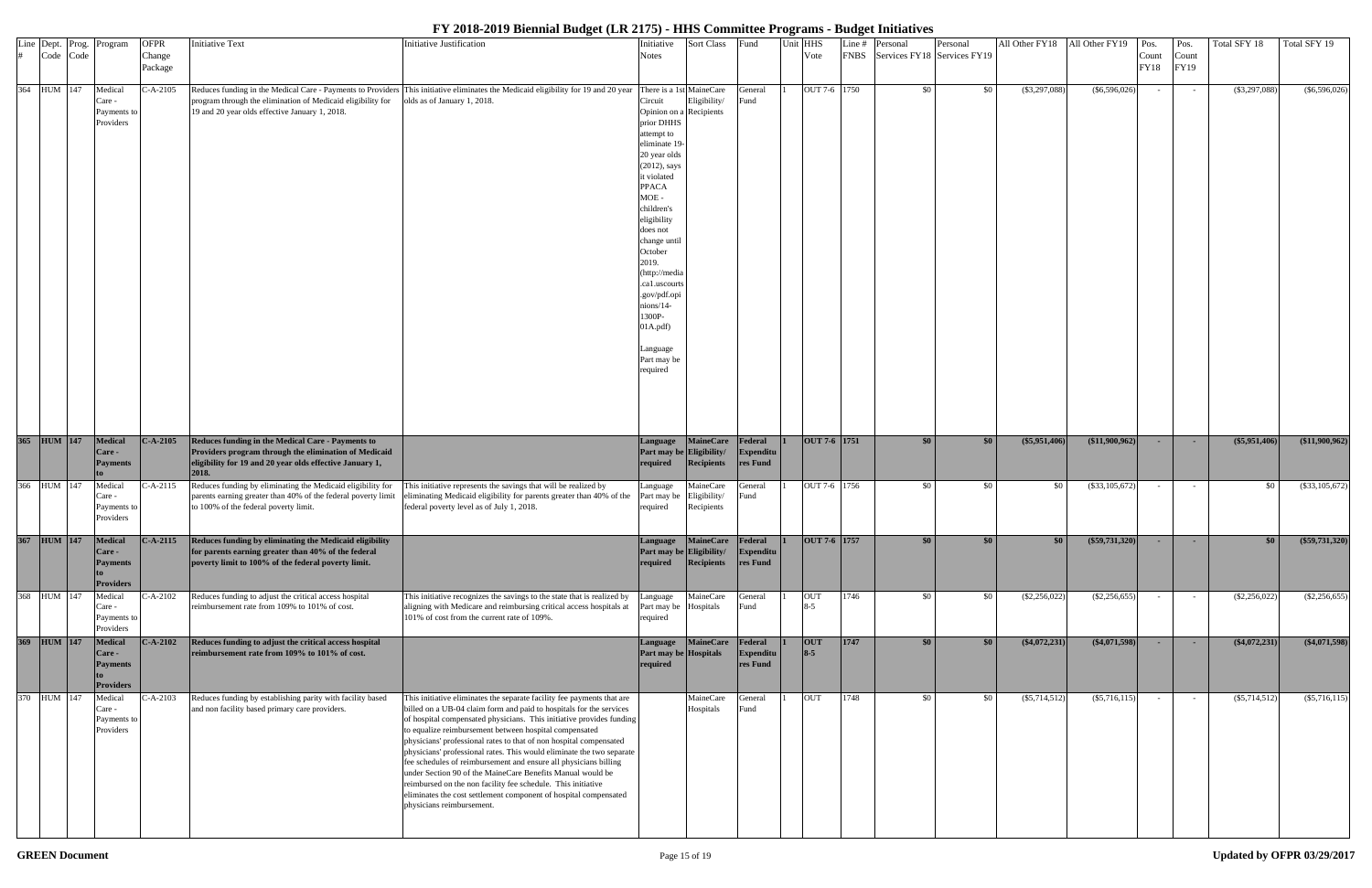| Line | Dept.<br>Code Code | Prog.             | Program                                                         | <b>OFPR</b><br>Change<br>Package | <b>Initiative Text</b>                                                                                                                                                                                                                                                                                                                                                                                                                                                                                           | <b>Initiative Justification</b>                                                                                                                                                                                                                                                                                                                                                                                                                                                                                                                                                                                                                                                                                                                                                                                                                                                      | Initiative<br>Notes                               | <b>Sort Class</b>                    | Fund                                               | Unit HHS | Vote                                                                                                                                                                                | Line $#$    | Personal<br>FNBS Services FY18 Services FY19 | Personal | All Other FY18  | All Other FY19   | Pos.<br>Count<br>FY18 | Pos.<br>Count<br>FY19 | Total SFY 18     | Total SFY 19     |
|------|--------------------|-------------------|-----------------------------------------------------------------|----------------------------------|------------------------------------------------------------------------------------------------------------------------------------------------------------------------------------------------------------------------------------------------------------------------------------------------------------------------------------------------------------------------------------------------------------------------------------------------------------------------------------------------------------------|--------------------------------------------------------------------------------------------------------------------------------------------------------------------------------------------------------------------------------------------------------------------------------------------------------------------------------------------------------------------------------------------------------------------------------------------------------------------------------------------------------------------------------------------------------------------------------------------------------------------------------------------------------------------------------------------------------------------------------------------------------------------------------------------------------------------------------------------------------------------------------------|---------------------------------------------------|--------------------------------------|----------------------------------------------------|----------|-------------------------------------------------------------------------------------------------------------------------------------------------------------------------------------|-------------|----------------------------------------------|----------|-----------------|------------------|-----------------------|-----------------------|------------------|------------------|
|      | 371 HUM 147        |                   | <b>Medical</b><br>Care -<br><b>Payments</b>                     | $C-A-2103$                       | Reduces funding by establishing parity with facility based<br>and non facility based primary care providers.                                                                                                                                                                                                                                                                                                                                                                                                     |                                                                                                                                                                                                                                                                                                                                                                                                                                                                                                                                                                                                                                                                                                                                                                                                                                                                                      |                                                   | <b>MaineCare</b><br><b>Hospitals</b> | Federal<br><b>Expenditu</b><br>res Fund            |          | <b>OUT</b>                                                                                                                                                                          | <b>1749</b> | \$0                                          | \$0      | (\$10,314,974)  | $(\$10,313,371)$ |                       |                       | $(\$10,314,974)$ | (\$10,313,371)   |
|      | 372 HUM 148        |                   | Nursing<br>Facilities                                           | $C-A-2106$                       | Reduces funding based on decreased expenditures through<br>implementation of estate recovery for long term care joint<br>tenancy.                                                                                                                                                                                                                                                                                                                                                                                | This initiative implements estate recovery recoupment for long term Requires<br>care members who have joint tenancy.                                                                                                                                                                                                                                                                                                                                                                                                                                                                                                                                                                                                                                                                                                                                                                 | Language<br>Dept. to<br>include this<br>in CP     | MaineCare<br>Other                   | General<br>und -                                   |          | IN as<br>$AMD -$<br>Add<br>language<br>7-6                                                                                                                                          | 1762        |                                              | \$0      | \$1,626,531     | $(\$3,253,975)$  |                       |                       | \$1,626,531      | $(\$3,253,975)$  |
|      | 373 HUM 148        |                   | <b>Nursing</b><br><b>Facilities</b>                             | $C-A-2106$                       | Reduces funding based on decreased expenditures<br>through implementation of estate recovery for long term<br>care joint tenancy.                                                                                                                                                                                                                                                                                                                                                                                |                                                                                                                                                                                                                                                                                                                                                                                                                                                                                                                                                                                                                                                                                                                                                                                                                                                                                      |                                                   | <b>MaineCare</b><br><b>Other</b>     | Federal<br><b>Expenditu</b><br>res Fund            |          | IN as<br>AMD<br>Add<br>language<br>$7 - 6$                                                                                                                                          | 1763        | \$0                                          | \$0      | $(\$2,935,969)$ | $(\$5,871,025)$  |                       |                       | $(\$2,935,969)$  | $(\$5,871,025)$  |
|      | 374 HUM 147        |                   | Medical<br>Care -<br>Payments to<br>Providers                   | C-A-2108                         | Adjusts funding in the Medical Care - Payments to Providers<br>program between the General Fund and the Other Special<br>Revenue Funds related to rebasing the hospital tax year from<br>fiscal year 2011-12 to fiscal year 2013-14.                                                                                                                                                                                                                                                                             | This initiative adjusts funding to reflect an update to the hospital<br>base tax year from fiscal year 2011-12 to fiscal year 2013-14.                                                                                                                                                                                                                                                                                                                                                                                                                                                                                                                                                                                                                                                                                                                                               | Part IIII                                         | MaineCare<br>Taxes                   | General<br>≀und                                    |          | <b>OUT</b><br>$9-4$                                                                                                                                                                 | 1752        | \$0                                          | \$0      | (S7, 541, 145)  | $(\$7,541,145)$  |                       | $\sim$                | $(\$7,541,145)$  | $(\$7,541,145)$  |
|      | 375 HUM 147        |                   | Medical<br><b>Care -</b><br><b>Payments</b><br><b>Providers</b> | $C-A-2108$                       | Adjusts funding in the Medical Care - Payments to<br>Providers program between the General Fund and the<br>Other Special Revenue Funds related to rebasing the<br>hospital tax year from fiscal year 2011-12 to fiscal year<br>2013-14.                                                                                                                                                                                                                                                                          |                                                                                                                                                                                                                                                                                                                                                                                                                                                                                                                                                                                                                                                                                                                                                                                                                                                                                      |                                                   | <b>MaineCare</b><br>Taxes            | <b>Other</b><br>Special<br>Revenue<br><b>Funds</b> |          | <b>OUT</b><br>$9 - 4$                                                                                                                                                               | 1753        | \$0                                          | \$0      | \$7,541,145     | \$7,541,145      |                       |                       | \$7,541,145      | \$7,541,145      |
|      | 396 HUM 453        |                   | Office of<br>Family<br>Independen<br>ce - District              | $2-A-1801$                       | Continues 11 limited-period Customer Representative<br>Associate II - Human Services positions through June 9,<br>2018, funded 50% General Fund and 50% Other Special<br>Revenue Funds in the Office for Family Independence-<br>District program and provides funding in All Other to suppor<br>the positions. These positions were originally established as<br>limited-period positions by Public Law 2011, chapter 380,<br>continued by Public Law 2013, chapter 368 and by Public<br>Law 2015, chapter 267. | These positions will expedite the disability determinations process in If Part<br>order to avoid paying temporary coverage to applications pending<br>longer than 45 days. Currently, if a determination is not made within included in<br>45 days, the State is responsible to provide temporary coverage until<br>the determination is made. If applicant is determined to be disabled,<br>the State receives federal reimbursement. Temporary coverage<br>avoided for MaineCare disability applicants is estimated to be \$3.6<br>million at a minimum.                                                                                                                                                                                                                                                                                                                           | GGGG not<br>Budget, need<br>funding in<br>FY 2019 | Public<br>Assistance                 | General<br><sup>7</sup> und                        |          | In as<br>amended<br>7-6 Add<br>funding to<br>continue<br>imited-<br>period<br>positions<br>through<br>SFY 19.                                                                       | 1841        | \$334,994                                    | \$0      | \$33,534        | \$0              |                       |                       | \$368,528        | $\frac{1}{20}$   |
|      | 397 HUM 453        |                   | Office of<br>Family<br><b>Independen</b><br>ce - District       | $C-A-1801$                       | <b>Continues 11 limited-period Customer Representative</b><br>Associate II - Human Services positions through June 9,<br>2018, funded 50% General Fund and 50% Other Special<br>Revenue Funds in the Office for Family Independence-<br>District program and provides funding in All Other to                                                                                                                                                                                                                    |                                                                                                                                                                                                                                                                                                                                                                                                                                                                                                                                                                                                                                                                                                                                                                                                                                                                                      |                                                   | <b>Public</b><br><b>Assistance</b>   | <b>Other</b><br>Special<br>Revenue<br><b>Funds</b> |          | In as<br>amended<br>7-6 Add<br>funding                                                                                                                                              | 1842        | \$334,950                                    | \$0      | \$45,833        | \$0 <sub>1</sub> |                       |                       | \$380,783        | \$0 <sub>1</sub> |
|      | 398 HUM Z019       |                   | Food<br>Supplement<br>$\alpha$                                  | C-A-1802                         | Continues one limited-period Social Services Program<br>Specialist I position through June 8, 2019, in the Food<br>Supplement Administration program, Federal Expenditures<br>Fund and provides funding in All Other to support the<br>position. This position was originally established as a limited-<br>period position by Financial Order 000674 F2, continued by<br>Public Law 2013, chapter 368 and by Public Law 2015,<br>chapter 267.                                                                    | This position assists in developing the annual Supplemental<br>Nutrition Assistance Program-Education (SNAP-Ed) plan for federal<br>approval, is responsible for the oversight of the SNAP-Ed contracts,<br>and makes site visits to ensure proper use of SNAP-Ed funds.                                                                                                                                                                                                                                                                                                                                                                                                                                                                                                                                                                                                             |                                                   | Public<br>Assistance                 | Federal<br>Expenditur<br>es Fund                   |          | In as<br>amended<br>7-6 Add<br>language<br>to specify<br>Nutrition<br>education<br>funding                                                                                          | 1928        | \$73,920                                     | \$75,918 | \$8,768         | \$8,835          |                       |                       | \$82,688         | \$84,753         |
|      |                    | 399 HUM Z019 Food | Supplement<br>Administrat<br>$\alpha$                           | $C-A-1803$                       | Continues one limited-period Eligibility Specialist position<br>through June 8, 2019, in the Food Supplement Administration Resources, one of the Customer Representative Associate II<br>All Other to support the position. This position was originally Law 2015, chapter 267 was administratively reclassed to an<br>established as a limited-period position by Financial Order<br>000216 F2, continued by Public Law 2013, chapter 368 and<br>by Public Law 2015, chapter 267.                              | As the result of an audit conducted by the Bureau of Human<br>program, Federal Expenditures Fund and provides funding in positions continued by Public Law 2013, chapter 368 and by Public<br>Eligibility Specialist as of July 1, 2015. This is the limited-period<br>position being continued in this initiative. The other Customer<br>Representative Associate II position is not being continued. This<br>position implements a mandated service to food supplement<br>recipients including identifying and removing barriers to<br>employment on a statewide basis and working collaboratively with<br>the Department of Labor to ensure Maine meets its approved United<br>States Department of Agriculture Employment and Training plan<br>and supports the employment first goal by assisting able bodied<br>adults without dependents in finding employment opportunities. |                                                   | Public<br>Assistance                 | Federal<br>Expenditur<br>es Fund                   |          | In as<br>amended<br>7-6 Add<br>language<br>to specify<br>Nutrition<br>education<br>funding<br>continues<br>to be used<br>currently<br>done, on<br>nutrition<br>ed. and<br>not food. | 1929        | \$67,572                                     | \$69,062 | \$8,556         | \$8,606          |                       |                       | \$76,128         | \$77,668         |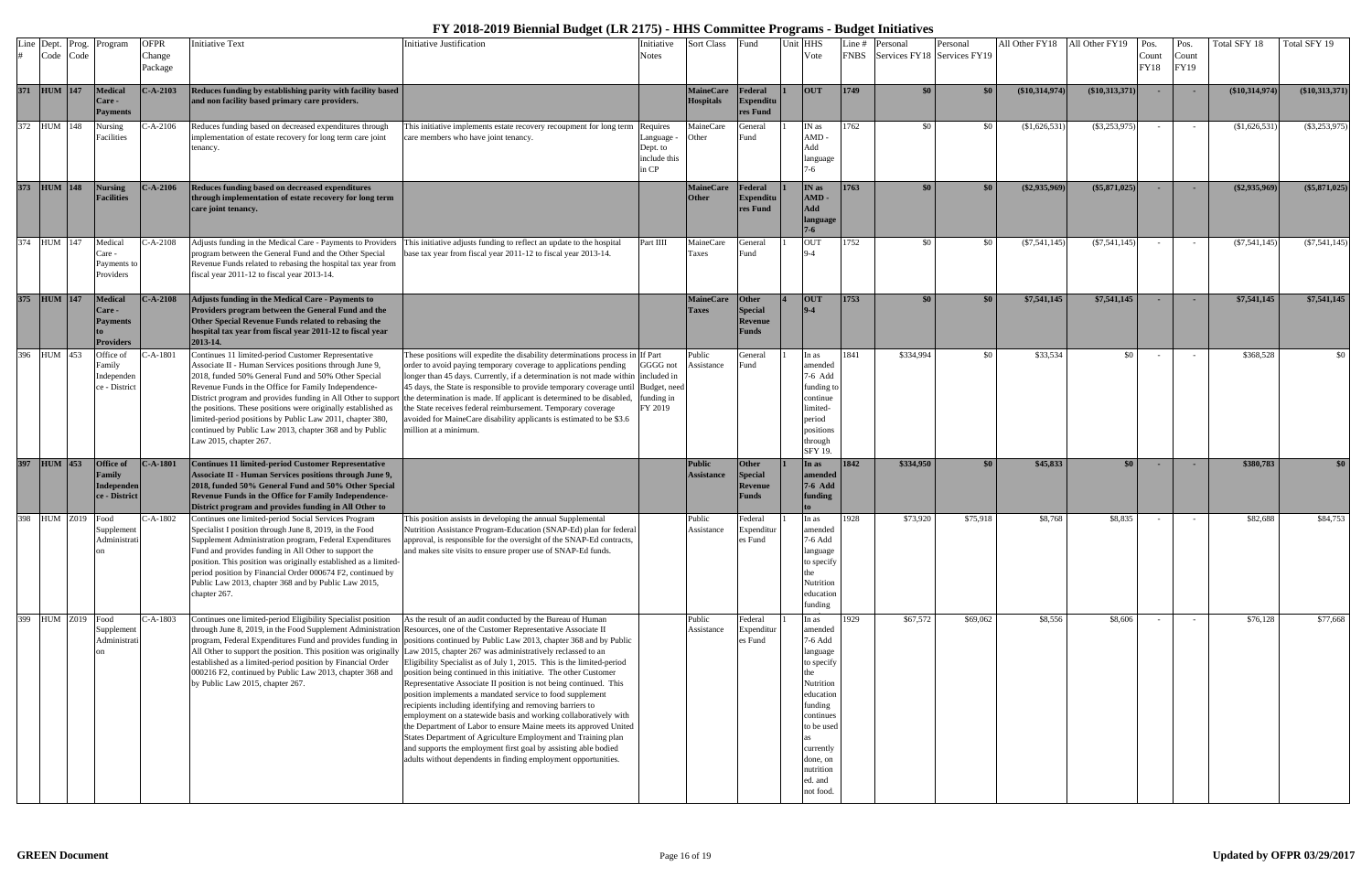|     | Line Dept. Prog.<br>Code Code | Program                                                                 | <b>OFPR</b><br>Change<br>Package | <b>Initiative Text</b>                                                                                                                                                                                                                                                                                                                                                                          | <b>Initiative Justification</b>                                                                                                                                                                                                                                                                                                                                                                                                    | Initiative<br><b>Notes</b>                                                                                                                            | <b>Sort Class</b>                  | Fund                                    | Jnit HHS<br>Vote | Line #<br><b>FNBS</b> | Personal<br>Services FY18 Services FY19 | Personal         | All Other FY18 All Other FY19 |                    | Pos.<br>Count<br><b>FY18</b> | Pos.<br>Count<br>FY19 | Total SFY 18    | Total SFY 19  |
|-----|-------------------------------|-------------------------------------------------------------------------|----------------------------------|-------------------------------------------------------------------------------------------------------------------------------------------------------------------------------------------------------------------------------------------------------------------------------------------------------------------------------------------------------------------------------------------------|------------------------------------------------------------------------------------------------------------------------------------------------------------------------------------------------------------------------------------------------------------------------------------------------------------------------------------------------------------------------------------------------------------------------------------|-------------------------------------------------------------------------------------------------------------------------------------------------------|------------------------------------|-----------------------------------------|------------------|-----------------------|-----------------------------------------|------------------|-------------------------------|--------------------|------------------------------|-----------------------|-----------------|---------------|
|     | 400 HUM 453                   | Office of<br>amily<br>Independen<br>ce - District                       | $C-A-1807$                       | Continues 16 limited-period Eligibility Specialist positions<br>through June 8, 2019 funded 25% General Fund and 75%<br>Other Special Revenue Funds in the Office for Family<br>Independence-District program. These positions were<br>originally established by Public Law 2013, chapter 368 and<br>continued by Public Law 2015, chapter 267. Also provides<br>funding for related All Other. | These positions were originally established in response to the<br>volume of applications received from the Federally Facilitated<br>Marketplace. Levels have remained steady, necessitating<br>continuance of these positions for another two years at which time<br>the need will be reassessed.                                                                                                                                  |                                                                                                                                                       | Public<br>Assistance               | General<br>≀und                         | IN               | 1845                  | \$270,288                               | \$276,224        | \$24,388                      | \$24,388           |                              |                       | \$294,676       | \$300,612     |
| 401 | $HUM$ 453                     | Office of<br><b>Tamily</b><br>Independen<br>ce - District               | $C-A-1807$                       | Continues 16 limited-period Eligibility Specialist positions<br>through June 8, 2019 funded 25% General Fund and 75%<br>Other Special Revenue Funds in the Office for Family<br>Independence-District program. These positions were<br>originally established by Public Law 2013, chapter 368                                                                                                   |                                                                                                                                                                                                                                                                                                                                                                                                                                    |                                                                                                                                                       | <b>Public</b><br><b>Assistance</b> | Other<br>Special<br>Revenue<br>Funds    | <b>IN</b>        | 1846                  | \$810,864                               | \$828,768        | \$102,673                     | \$103,270          |                              |                       | \$913,537       | \$932,038     |
| 402 | <b>HUM Z019</b>               | Food<br>Supplement<br>Administrati                                      | -A-1811                          | Reduces appropriation by eliminating state-funded<br>Supplemental Nutrition Assistance Program benefits for<br>noncitizens who do not meet federal eligibility requirements.                                                                                                                                                                                                                    | This initiative aligns state policy with federal policy and ends the<br>State-funded Supplemental Nutrition Assistance Program (SNAP)<br>benefits program for noncitizens. Current Maine law offers State-<br>funded assistance to those noncitizens who are ineligible under the<br>federal law, and this initiative would achieve savings by eliminating<br>that expense.                                                        | Part KKKK                                                                                                                                             | Public<br>Assistance               | General<br>≀und                         | OUT 7-6 1934     |                       | \$0                                     | \$0              | (\$885,392)                   | (\$1,180,523)      |                              |                       | $(\$885,392)$   | (\$1,180,523) |
| 403 | HUM 138                       | `emporary<br>Assistance<br>for Needy<br>amilies                         | -A-1812                          | Reduces appropriation by eliminating Temporary Assistance<br>for Needy Families benefits for noncitizens who do not meet<br>federal eligibility requirements.                                                                                                                                                                                                                                   | This initiative aligns state policy with federal policy and ends the<br>State-funded cash benefits for noncitizens. Current Maine law offers<br>State-funded assistance to those noncitizens who are ineligible under<br>the federal law, and this initiative would achieve savings by<br>eliminating that expense.                                                                                                                | Part KKKK                                                                                                                                             | Public<br>Assistance               | General<br>Fund                         | OUT 7-6 1606     |                       | \$0                                     | \$0              | $(\$214,380)$                 | $(\$285,840)$      |                              | $\sim$                | $(\$214,380)$   | $(\$285,840)$ |
|     | 404 HUM 131                   | State<br>Supplement<br>to Federal<br>Supplement<br>al Security<br>ncome | $-A-1813$                        | Reduces appropriation by eliminating state-funded cash<br>benefits to noncitizens who do not meet federal eligibility<br>requirements.                                                                                                                                                                                                                                                          | This initiative aligns state policy with federal policy, by eliminating Part KKKK<br>State-funded cash benefits for noncitizens. Current Maine law offers<br>state-funded assistance to those noncitizens who are ineligible under<br>the federal law, and this initiative would achieve savings by<br>eliminating that expense.                                                                                                   |                                                                                                                                                       | Public<br>Assistance               | General<br>Fund                         | OUT 7-6 1580     |                       | \$0                                     | \$0              | $(\$745,281$                  | $(\$993,708)$      |                              |                       | $(\$745,281)$   | $(\$993,708)$ |
|     | 405 HUM 130                   | General<br>Assistance -<br>Reimbursem<br>ent to Cities<br>and Towns     | -A-1814                          | for noncitizens.                                                                                                                                                                                                                                                                                                                                                                                | Reduces appropriation by repealing Public Law 2015, chapter This initiative would eliminate state-funded General Assistance<br>324, and eliminating state-funded General Assistance benefits benefits for noncitizens who do not have a legal status in the United<br>States. Current Maine law offers state-funded assistance to those non-<br>citizens and this initiative would achieve savings by eliminating that<br>expense. | Part HHHH                                                                                                                                             | Public<br>Assistance               | General<br>≀und                         | OUT 7-6 1575     |                       | \$0                                     | \$0              | $(\$2,508,470$                | $(\$2,508,470)$    |                              |                       | $(\$2,508,470)$ | (\$2,508,470) |
|     | 406 HUM 138                   | Assistance<br>for Needy<br>Families                                     | Temporary C-A-1815               | Reduces allocation to align with available resources and<br>eliminates inactive accounts.                                                                                                                                                                                                                                                                                                       | These accounts have no resources and should be closed.                                                                                                                                                                                                                                                                                                                                                                             | Inactive<br>Acct. Since<br>2008                                                                                                                       | Public<br>Assistance               | Other<br>Special<br>Revenue<br>Funds    | IN               | 1607                  | \$0                                     | \$0              | $(\$500)$                     | $(\$500)$          |                              |                       | $(\$500)$       | $(\$500)$     |
|     |                               | 407 HUM Z020 Office for<br>Family<br>Independen                         | $C-A-1815$                       | Reduces allocation to align with available resources and<br>eliminates inactive accounts.                                                                                                                                                                                                                                                                                                       |                                                                                                                                                                                                                                                                                                                                                                                                                                    | <b>Inactive</b><br><b>Acct. Since Assistance</b><br>$2015 -$<br><b>Funds from</b><br><b>CHIPRA</b><br>for System<br>updates,<br>which are<br>complete | Public                             | Federal<br>Expenditu<br><b>res Fund</b> | I <sub>IN</sub>  | 1951                  | \$0                                     | \$0              | (\$381,598)                   | $($ \$381,598) $ $ |                              | $\sim$                | (\$381,598)     | $(*381,598)$  |
| 408 | <b>HUM</b> Z020               | <b>Office for</b><br>Family<br>Independen                               | $C-A-1815$                       | Reduces allocation to align with available resources and<br>eliminates inactive accounts.                                                                                                                                                                                                                                                                                                       |                                                                                                                                                                                                                                                                                                                                                                                                                                    | <b>Inactive</b><br><b>Acct.</b> Since <b>Assistance</b><br>2008                                                                                       | Public                             | Federal<br><b>Expenditu</b><br>res Fund | IN               | 1950                  | \$0                                     | \$0 <sub>1</sub> | $(\$2,246)$                   | $(*2,246)$         | $\sim$                       | - 1                   | (\$2,246)       | $(\$2,246)$   |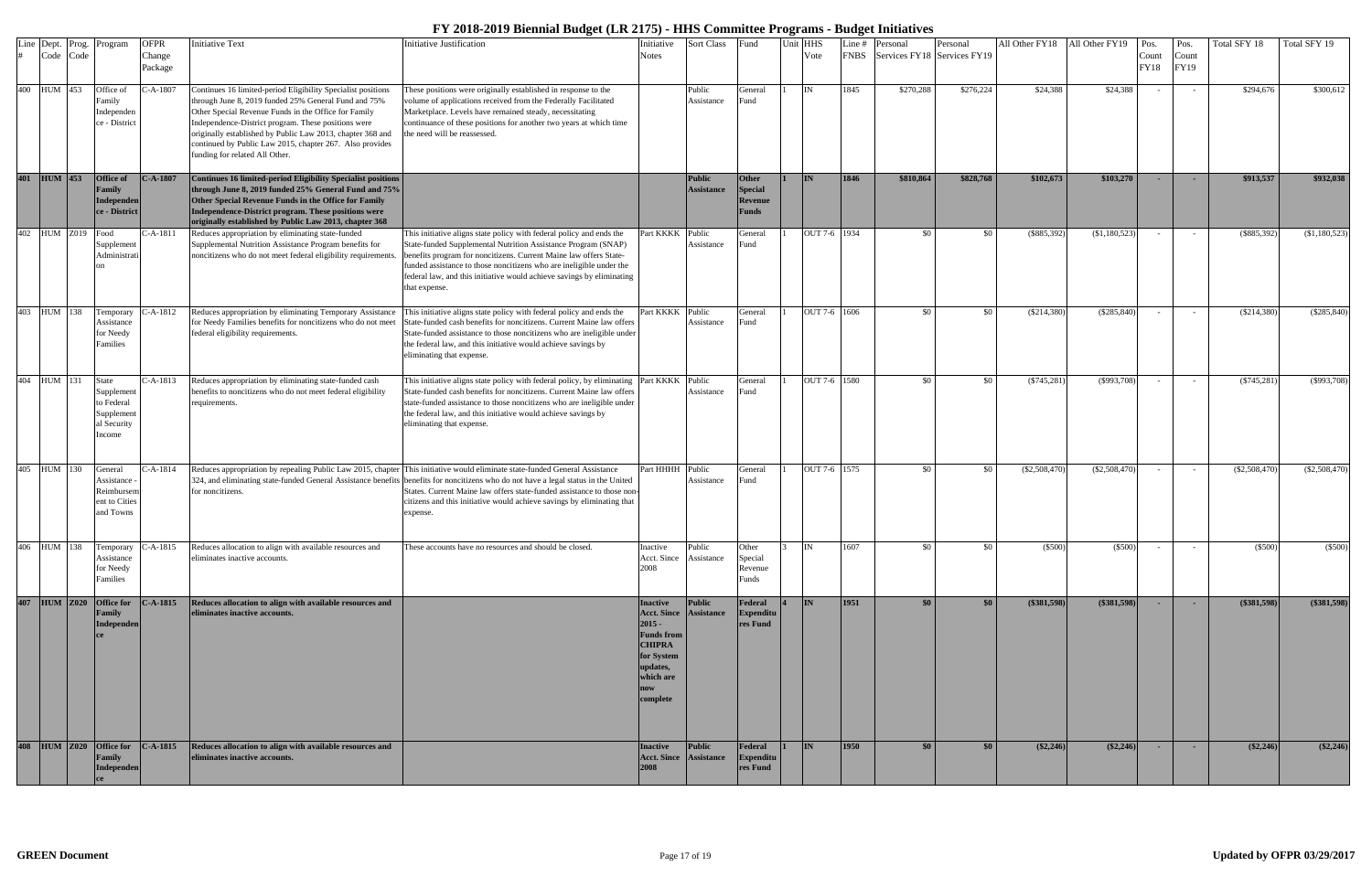| Line | Dept. Prog.<br>Code Code | Program                                                                                          | <b>OFPR</b><br>Change<br>Package | <b>Initiative Text</b>                                                                                                                                                                                                                                                                                                                                                  | <b>Initiative Justification</b>                                                                                                                                                                                                                                                                                                                                                                                                                                                                                  | Initiative<br>Notes   | <b>Sort Class</b>                  | Fund                                                      | Jnit HHS<br>Vote | Line #<br><b>FNBS</b> | Personal<br>Services FY18 Services FY19 | Personal      | All Other FY18 All Other FY19 |                     | Pos<br>Count<br><b>FY18</b> | Pos.<br>Count<br>FY19 | Total SFY 18      | Total SFY 19      |
|------|--------------------------|--------------------------------------------------------------------------------------------------|----------------------------------|-------------------------------------------------------------------------------------------------------------------------------------------------------------------------------------------------------------------------------------------------------------------------------------------------------------------------------------------------------------------------|------------------------------------------------------------------------------------------------------------------------------------------------------------------------------------------------------------------------------------------------------------------------------------------------------------------------------------------------------------------------------------------------------------------------------------------------------------------------------------------------------------------|-----------------------|------------------------------------|-----------------------------------------------------------|------------------|-----------------------|-----------------------------------------|---------------|-------------------------------|---------------------|-----------------------------|-----------------------|-------------------|-------------------|
|      | 409 HUM 131              | State<br>Supplement<br>to Federal<br>Supplement<br>al Security<br>ncome                          | $-A-1821$                        | Reduces appropriation to align with projected expenditures.                                                                                                                                                                                                                                                                                                             | Reduces appropriation to align with projected expenditures.                                                                                                                                                                                                                                                                                                                                                                                                                                                      |                       | Public<br>Assistance               | General<br>≀und                                           | <b>IN</b>        | 1581                  | \$0                                     | \$0           | $(\$250,000)$                 | $(\$250,000)$       |                             |                       | $(\$250,000)$     | (\$250,000)       |
|      | 410 HUM 100              | Child<br>Support                                                                                 | C-A-1822                         | Adjusts allocation between the Temporary Assistance for<br>Needy Families program and the Child Support program<br>within the same fund to align activities with the appropriate<br>program. Also reduces allocation in the Temporary<br>Assistance for Needy Families program to align with existing allocation in the TANF program is no longer needed.<br>resources. | This initiative adjusts allocation related to child support earned<br>revenue and child support collections out of the Temporary<br>Assistance for Needy Families (TANF) program into separate<br>accounts within the Child Support program. The remaining                                                                                                                                                                                                                                                       |                       | Public<br>Assistance               | Other<br>Special<br>Revenue<br>Funds                      | IN               | 1522                  | \$0                                     | \$0           | \$92,121,165                  | \$92,121,165        |                             |                       | \$92,121,165      | \$92,121,165      |
|      | 411 HUM 100              | <b>Child</b><br><b>Support</b>                                                                   | $C-A-1822$                       | Adjusts allocation between the Temporary Assistance for<br>Needy Families program and the Child Support program<br>within the same fund to align activities with the<br>appropriate program. Also reduces allocation in the                                                                                                                                             |                                                                                                                                                                                                                                                                                                                                                                                                                                                                                                                  |                       | <b>Public</b><br><b>Assistance</b> | <b>Other</b><br>Special<br>Revenue<br>Funds               | <b>IN</b>        | 1523                  | \$0\$                                   | \$0           | \$5,168,325                   | \$5,168,325         |                             |                       | \$5,168,325       | \$5,168,325       |
| 412  | $HUM$ 138                | <b>Assistance</b><br>for Needy<br><b>Tamilies</b>                                                | Temporary C-A-1822               | Adjusts allocation between the Temporary Assistance for<br>Needy Families program and the Child Support program<br>within the same fund to align activities with the<br>appropriate program. Also reduces allocation in the                                                                                                                                             |                                                                                                                                                                                                                                                                                                                                                                                                                                                                                                                  |                       | Public<br><b>Assistance</b>        | <b>Other</b><br><b>Special</b><br>Revenue<br><b>Funds</b> | <b>IN</b>        | 1608                  | \$0                                     | \$0           | $(\$100, 121, 165)$           | $(\$100, 121, 165)$ |                             |                       | (\$100, 121, 165) | (\$100, 121, 165) |
|      | 413 HUM 138              | <b>Assistance</b><br>for Needy<br>`amilies                                                       | Temporary C-A-1822               | Adjusts allocation between the Temporary Assistance for<br>Needy Families program and the Child Support program<br>within the same fund to align activities with the<br>appropriate program. Also reduces allocation in the                                                                                                                                             |                                                                                                                                                                                                                                                                                                                                                                                                                                                                                                                  |                       | <b>Public</b><br><b>Assistance</b> | Other<br><b>Special</b><br>Revenue<br><b>Funds</b>        | <b>IN</b>        | 1609                  | \$0                                     | \$0           | $(\$5,168,325)$               | $(\$5,168,325)$     |                             |                       | (\$5,168,325)     | (\$5,168,325)     |
|      | 414 HUM 130              | General<br>Assistance<br>eimbursem!<br>ent to Cities<br>and Towns                                | C-A-1827                         | Eliminates one Family Independence Program Manager<br>position, one Accounting Associate I position and 2 Field<br>Examiner II positions and All Other funding from the General<br>Assistance - Reimbursement to Cities and Towns program.                                                                                                                              | This initiative repeals Title 22, chapter 1161 and thus eliminates the Part ZZZ<br>General Assistance - Reimbursement to Cities and Towns program.                                                                                                                                                                                                                                                                                                                                                               | Eliminates<br>Program | Public<br>Assistance               | General<br>≀und                                           | OUT 7-6 1576     |                       | \$0                                     | \$0           | $(\$9,640,405)$               | $(\$9,640,405)$     |                             |                       | $(\$9,640,405)$   | $(\$9,640,405)$   |
|      | 415 HUM 130              | <b>General</b><br><b>Assistance</b><br>Reimburse<br>nent to<br><b>Cities and</b><br><b>Towns</b> | $C-A-1827$                       | Eliminates one Family Independence Program Manager<br>position, one Accounting Associate I position and 2 Field<br>Examiner II positions and All Other funding from the<br><b>General Assistance - Reimbursement to Cities and Towns</b><br>program.                                                                                                                    |                                                                                                                                                                                                                                                                                                                                                                                                                                                                                                                  |                       | <b>Public</b><br><b>Assistance</b> | <b>Other</b><br>Special<br><b>Revenue</b><br><b>Funds</b> | OUT 7-6 1577     |                       | $(\$284,105)$                           | $(\$292,124)$ | \$2,053,687                   | $(\$2,053,687)$     | (4.0)                       | (4.0)                 | $(\$2,337,792)$   | $(\$2,345,811)$   |
|      | 455 HUM 143              | Maine<br>Center for<br>Disease<br>Control and<br>Prevention                                      | C-A-1101                         | Adjusts allocation between the Maine Center for Disease<br>Control and Prevention program and the Drinking Water<br>Enforcement program within the same fund related to liquor<br>revenue transfers established in Public Law 2013, chapter<br>269.                                                                                                                     | This initiative adjusts allocation for expenditures relative to<br>anticipated transfers of liquor revenues. Public Law 2013, chapter<br>269 established allocation in the Lead Poisoning Prevention Fund<br>account for the state share to match available federal funds for<br>drinking water projects. This allocation should have been<br>established in the Public Drinking Water Fund account.<br>Additionally, the liquor revenue transfers have increased and this<br>initiative reflects that increase. |                       | Public Health Other                | Special<br>Revenue<br>≀unds                               | IN               | 1683                  | \$0                                     | \$0           | (\$1,503,000)                 | (\$1,503,000)       |                             |                       | (\$1,503,000)     | (\$1,503,000)     |
|      | 456 HUM 728              | <b>Drinking</b><br>Water<br><b>Enforceme</b>                                                     | $C-A-1101$                       | Adjusts allocation between the Maine Center for Disease<br>Control and Prevention program and the Drinking Water<br>Enforcement program within the same fund related to<br>liquor revenue transfers established in Public Law 2013,                                                                                                                                     |                                                                                                                                                                                                                                                                                                                                                                                                                                                                                                                  |                       | <b>Public</b><br><b>Health</b>     | <b>Other</b><br>Special<br>Revenue<br><b>Funds</b>        | <b>IN</b>        | 1907                  | \$0                                     | \$0\$         | \$1,503,000                   | \$1,503,000         |                             |                       | \$1,503,000       | \$1,503,000       |
|      | 457 HUM 205              | Plumbing<br>Control<br>Over                                                                      | -A-1108                          | Reduces allocation to align with available resources.                                                                                                                                                                                                                                                                                                                   | This initiative will align the budget with available resources in the<br>Federal Expenditures Fund and the Other Special Revenue Fund in<br>the Center for Disease Control and Prevention and the Data,<br>Research and Vital Statistics programs and the Other Special<br>Revenue Fund in the Control Over Plumbing program.                                                                                                                                                                                    |                       | Public Health Other                | Special<br>Revenue<br>Funds                               | IN               | 1793                  | \$0                                     | \$0           | (\$490,000)                   | $(\$490,000)$       |                             |                       | $(\$490,000)$     | (\$490,000)       |